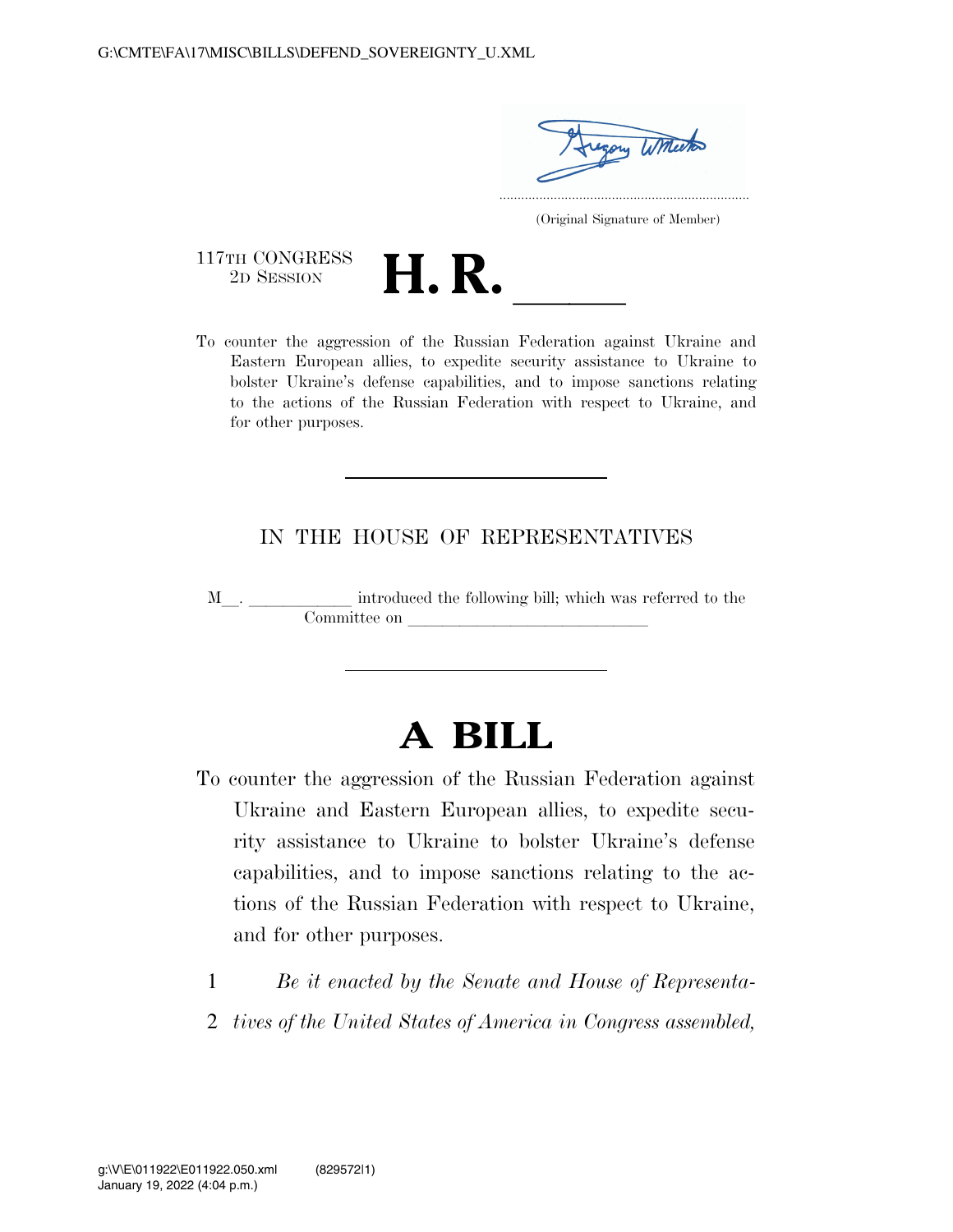#### 1 **SECTION 1. SHORT TITLE; TABLE OF CONTENTS.**

- 2 (a) SHORT TITLE.—This Act may be cited as the
- 3 ''Defending Ukraine Sovereignty Act of 2022''.
- 4 (b) TABLE OF CONTENTS.—The table of contents for
- 5 this Act is as follows:
	- Sec. 1. Short title; table of contents.
	- Sec. 2. Definitions.
	- Sec. 3. Sense of Congress.
	- Sec. 4. Statement of policy.

#### TITLE I—EXPEDITING SECURITY ASSISTANCE TO UKRAINE AND BOLSTERING UKRAINE'S DEFENSE CAPABILITIES

- Sec. 101. Prioritizing delivery of excess defense articles to Ukraine.
- Sec. 102. Use of Department of Defense lease authority and Special Defense Acquisition Fund to support Ukraine.
- Sec. 103. Strategy for bolstering defensive capacities of Ukraine and enhancing delivery of security assistance.
- Sec. 104. Presidential drawdown authority.
- Sec. 105. Foreign Military Financing.
- Sec. 106. International Military Education and Training cooperation with Ukraine.
- Sec. 107. Strategy on International Military Education and Training programming in Ukraine.
- Sec. 108. Sense of Congress on loan program.
- Sec. 109. Report on security assistance and provision of defense articles to armed forces of Ukraine.

#### TITLE II—COUNTERING KREMLIN AGGRESSION AGAINST UKRAINE AND EASTERN EUROPEAN ALLIES

- Sec. 201. Authorizing programs to counter and combat disinformation activities of the Russian Federation.
- Sec. 202. Expanded support and authorization for Radio Free Europe/Radio Liberty to reach audiences on the periphery of the Russian Federation.
- Sec. 203. Multilateral efforts to bolster Ukraine's cyber defense capabilities.
- Sec. 204. Report on role of intelligence and security services of the Russian Federation in efforts to undermine the independence and integrity of Ukraine.
- Sec. 205. Strategy for forum on European security.
- Sec. 206. Deepening security and economic ties with Baltic allies.
- Sec. 207. Public disclosure of assets of Vladimir Putin and his inner circle.
- Sec. 208. Briefing to fulfill United States-Ukraine strategic dialogue objectives.

#### TITLE III—DETERRENCE MEASURES AGAINST FURTHER MILI-TARY ESCALATION AND AGGRESSION BY THE RUSSIAN FED-ERATION WITH RESPECT TO UKRAINE

Sec. 301. Definitions.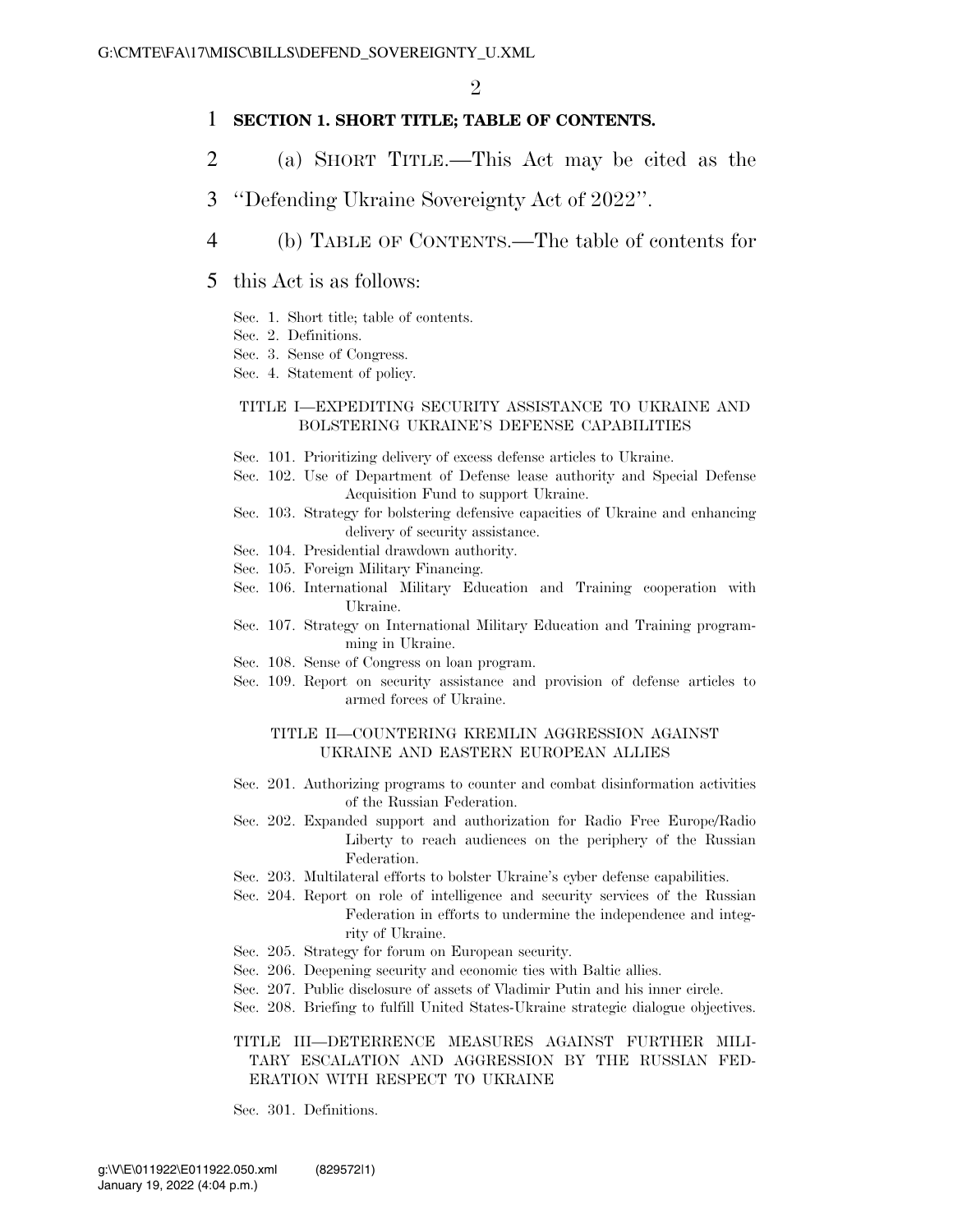- Sec. 302. Determination with respect to operations of the Russian Federation in Ukraine.
- Sec. 303. Imposition of sanctions with respect to officials of the Government of the Russian Federation relating to operations in Ukraine.
- Sec. 304. Imposition of sanctions with respect to Russian financial institutions.
- Sec. 305. Imposition of sanctions with respect to provision of specialized financial messaging services to sanctioned Russian financial institutions.
- Sec. 306. Prohibition on and imposition of sanctions with respect to transactions involving Russian sovereign debt.
- Sec. 307. Department of State review of sanctions with respect to Nord Stream  $\mathcal{D}_{\mathcal{L}}$
- Sec. 308. Imposition of sanctions with respect to Nord Stream 2.
- Sec. 309. Imposition of sanctions with respect to Russian extractive industries.
- Sec. 310. Sanctions described.
- Sec. 311. Implementation; regulations; penalties.
- Sec. 312. Exceptions; waiver.
- Sec. 313. Termination.

#### TITLE IV—GENERAL PROVISIONS

Sec. 401. Sunset.

Sec. 402. Exception relating to importation of goods.

#### 1 **SEC. 2. DEFINITIONS.**

2 In this Act:

- 3 (1) APPROPRIATE CONGRESSIONAL COMMIT-4 TEES.—The term ''appropriate congressional com-5 mittees'' means the Committee on Foreign Relations 6 of the Senate and the Committee on Foreign Affairs 7 of the House of Representatives.
- 8 (2) DEFENSE ARTICLE; DEFENSE SERVICE.— 9 The terms ''defense article'' and ''defense service'' 10 have the meanings given those terms in section 47 11 of the Arms Export Control Act (22 U.S.C. 2794).

#### 12 **SEC. 3. SENSE OF CONGRESS.**

13 It is the sense of Congress that—

14 (1) it is in the national security interests of the 15 United States to continue and deepen the security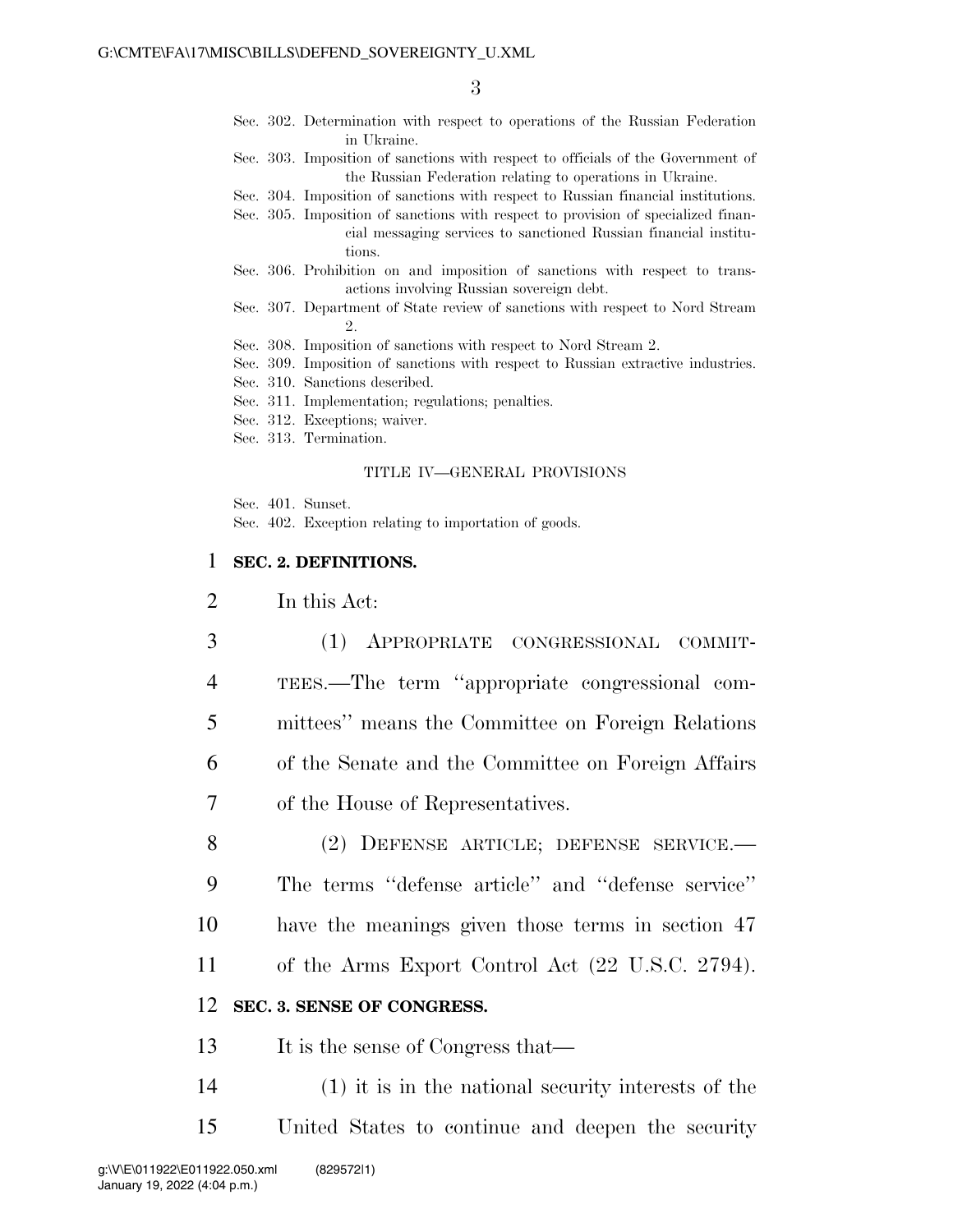partnership between the United States and Ukraine, and support Ukraine's sovereignty and territorial in-tegrity;

 (2) aggression and malign influence by the Gov- ernment of the Russian Federation and its proxies in Ukraine is a threat to the democratic sovereignty of Ukraine;

 (3) in coordination with the European Union, the North Atlantic Treaty Organization (NATO), and members of the international community, the United States should support the territorial integrity of Ukraine and oppose any effort by the Government of the Russian Federation to further encroach on Ukraine's territory and independence;

 (4) the United States should work in close con-16 cert with allies and partners of the United States—

 (A) to support and expedite the provision of lethal and non-lethal assistance to Ukraine; and

 (B) to support and bolster the defense of Ukraine against potential renewed aggression and military escalation by the Government of the Russian Federation or through any of its proxies;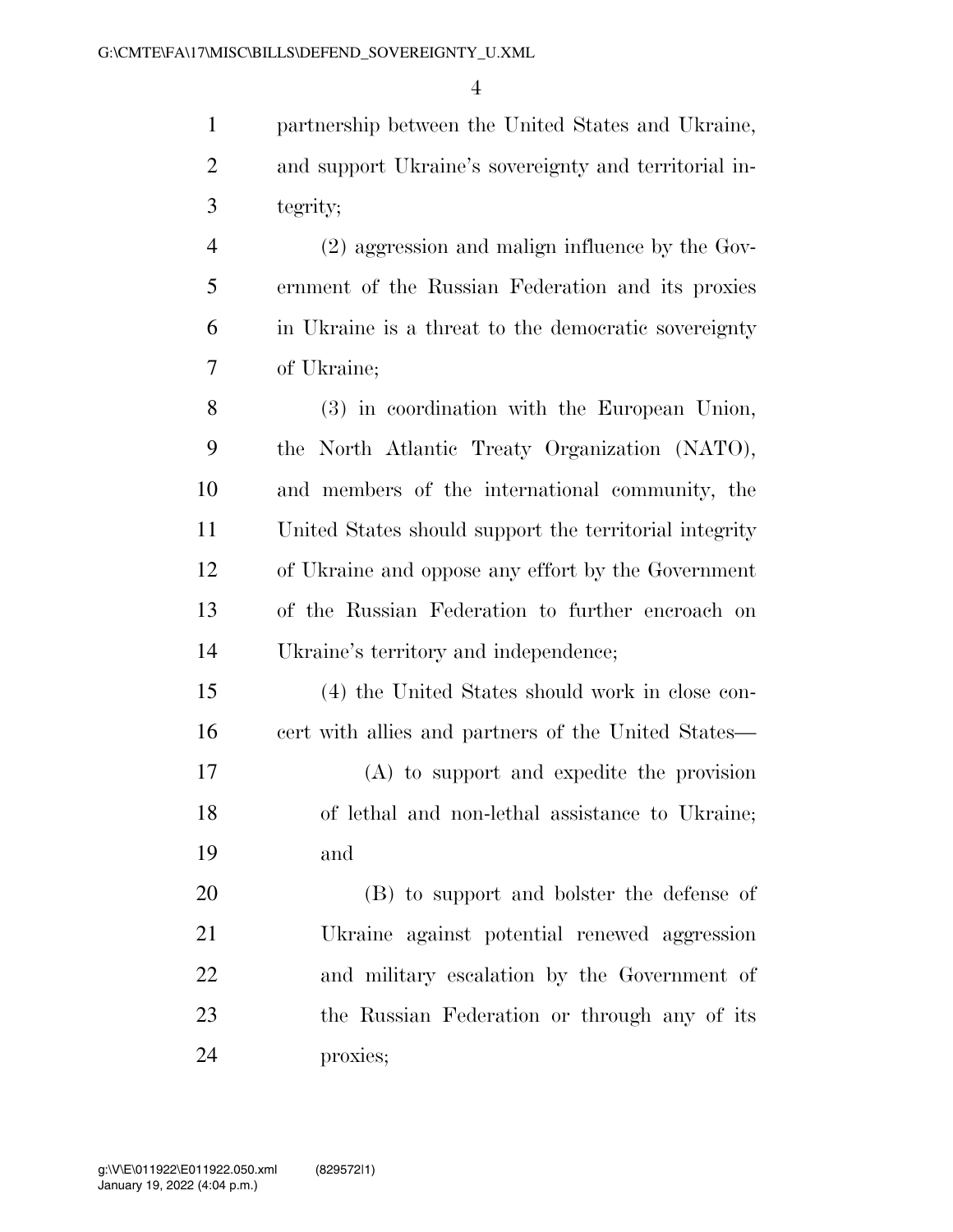(5) the United States and NATO should not cede to the demands of the Government of the Rus- sian Federation regarding NATO membership or ex-pansion;

 (6) economic and financial sanctions, when used as part of a coordinated and comprehensive strategy, are a powerful tool to advance United States foreign policy and national security interests; and

 (7) the United States, in coordination with al- lies and partners of the United States, should im- pose substantial new sanctions in the event that the Government of the Russian Federation or its proxies engages in escalatory military operations or other destabilizing aggression against Ukraine.

#### **SEC. 4. STATEMENT OF POLICY.**

16 It is the policy of the United States that—

 (1) the United States will support the terri- torial integrity of Ukraine and other Eastern Euro- pean countries against aggression by the Govern-ment of the Russian Federation or its proxies;

 (2) the United States will work to ensure the swift and ongoing provision of lethal and non-lethal security assistance to Ukraine, particularly so long as the Government of the Russian Federation or its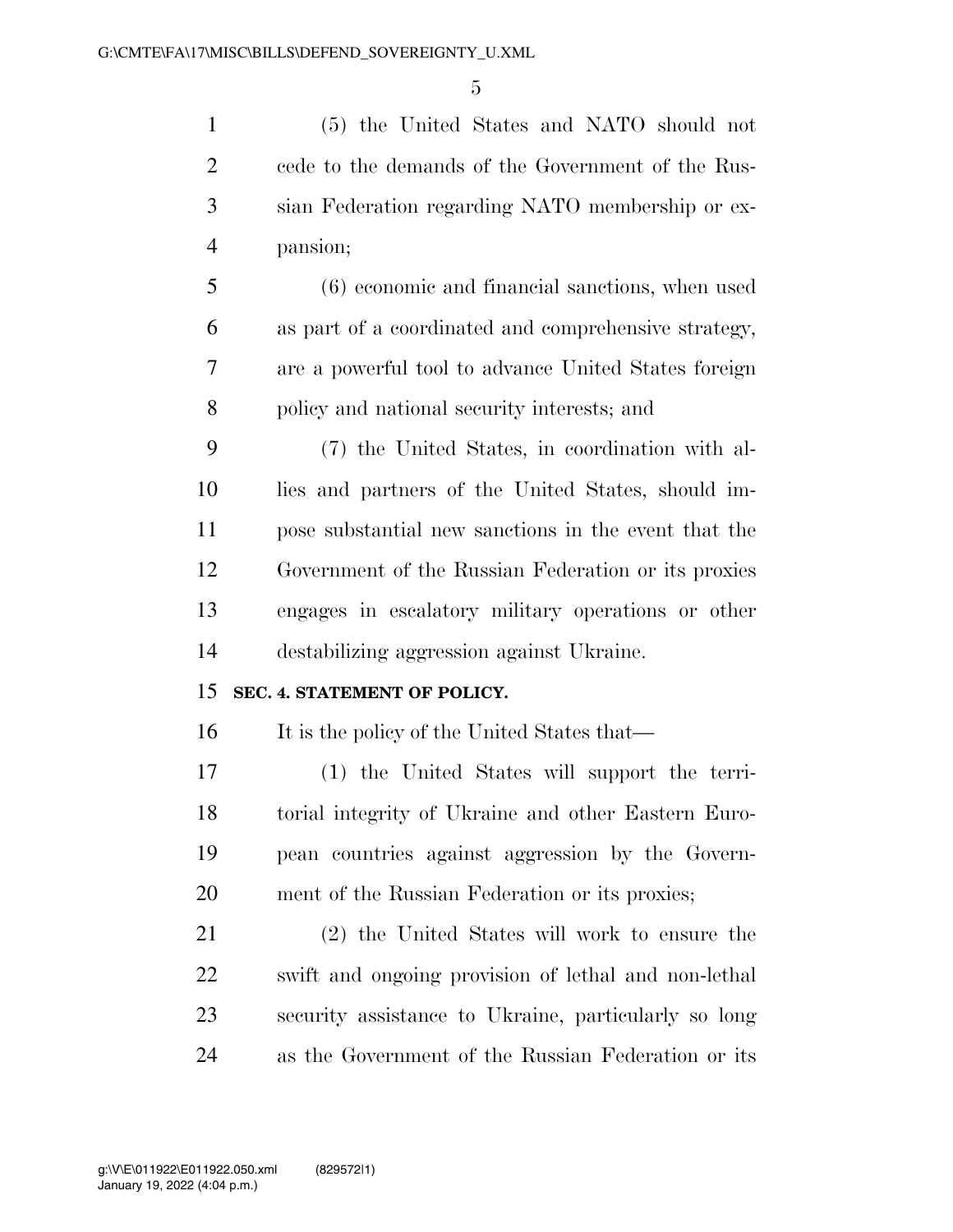proxies has armed forces within the territorial bor- ders of Ukraine or stationed near Ukraine's border; (3) the United States will continue to build the resiliency of Ukraine's military and cyber defenses and bolster Ukraine's ability to defend against ag- gression by the Government of the Russian Federa- tion; (4) the United States will continue to improve Ukraine's interoperability with NATO forces and seek to further enhance security cooperation and en- gagement with and among partners in the Black Sea and Baltic region; (5) the United States will work closely with re- gional partners, including those in the Black Sea re- gion and the Baltic states, to strengthen Ukrainian and regional security; and (6) the United States is committed to a strong and unified NATO and will not cede to the demands of the Government of the Russian Federation re-garding NATO membership.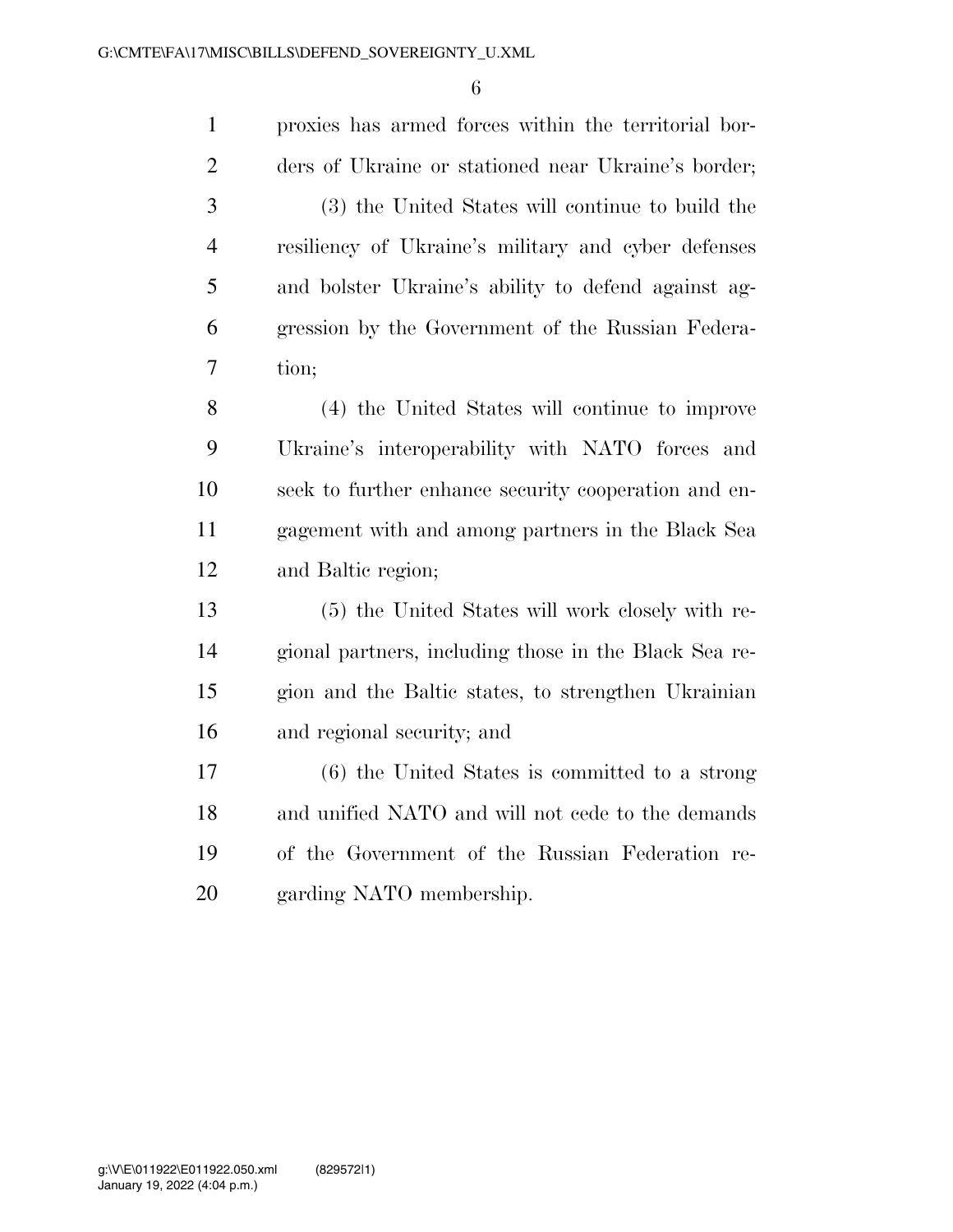# **TITLE I—EXPEDITING SECURITY ASSISTANCE TO UKRAINE AND BOLSTERING UKRAINE'S DEFENSE CAPABILITIES**

 **SEC. 101. PRIORITIZING DELIVERY OF EXCESS DEFENSE ARTICLES TO UKRAINE.** 

 (a) IN GENERAL.—During fiscal year 2022, the United States should give priority to the delivery of excess defense articles to Ukraine over the transfer of such arti-10 cles to other countries and regions under section  $516(c)(2)$  of the Foreign Assistance Act of 1961 (22 U.S.C.  $2321j(e)(2)$ ).

 (b) WAIVER.—The President may waive subsection (a) if the President certifies to the appropriate congres- sional committees, the Committee on Armed Services of the Senate, and the Committee on Armed Services of the House of Representatives, that such a waiver is in the na-tional security interest of the United States.

 **SEC. 102. USE OF DEPARTMENT OF DEFENSE LEASE AU- THORITY AND SPECIAL DEFENSE ACQUISI-TION FUND TO SUPPORT UKRAINE.** 

 (a) USE OF SPECIAL DEFENSE ACQUISITION FUND.—The Secretary of Defense, in consultation with the Secretary of State, may utilize, to the maximum extent possible, the Special Defense Acquisition Fund established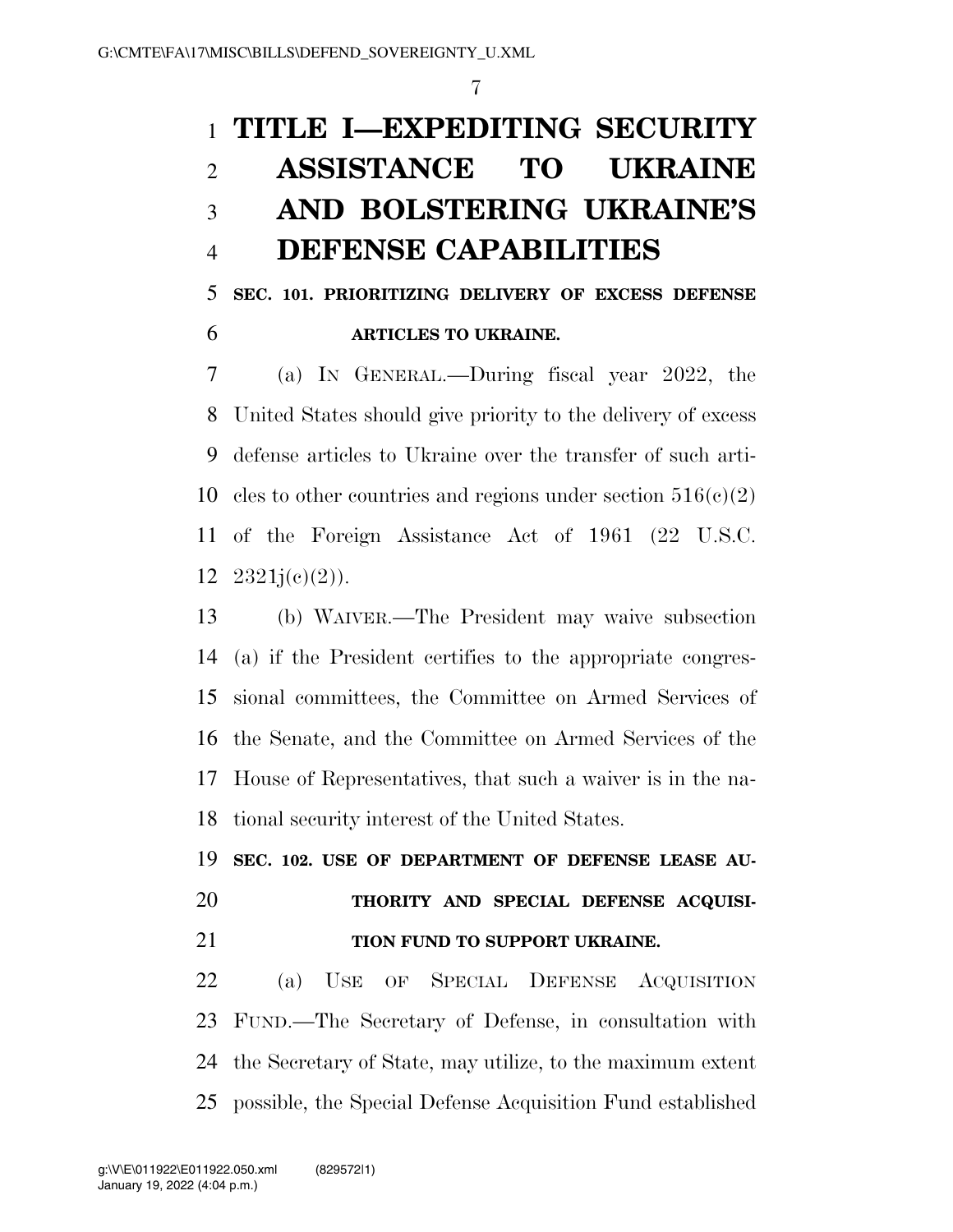under section 51 of the Arms Export Control Act (22 U.S.C. 2795) to expedite the procurement and delivery of defense articles and defense services for the purpose of assisting and supporting the armed forces of Ukraine.

 (b) USE OF LEASE AUTHORITY.—The Secretary of Defense, in consultation with the Secretary of State, may utilize, to the maximum extent possible, its lease author- ity, including with respect to no-cost leases, to provide de- fense articles to Ukraine for the purpose of assisting and supporting the armed forces of Ukraine.

### **SEC. 103. STRATEGY FOR BOLSTERING DEFENSIVE CAPAC-ITIES OF UKRAINE AND ENHANCING DELIV-ERY OF SECURITY ASSISTANCE.**

 (a) IN GENERAL.—Not later than 30 days after the date of the enactment of this Act, the Secretary of State shall submit to the appropriate congressional committees, the Committee on Armed Services of the Senate, and the Committee on Armed Services of the House of Represent- atives, a strategy for bolstering the defensive capabilities of the armed forces of Ukraine and enhancing the delivery of security assistance to Ukraine, which shall include the following:

23 (1) A plan to meet the most critical capability gaps and capacity shortfalls of the armed forces of Ukraine.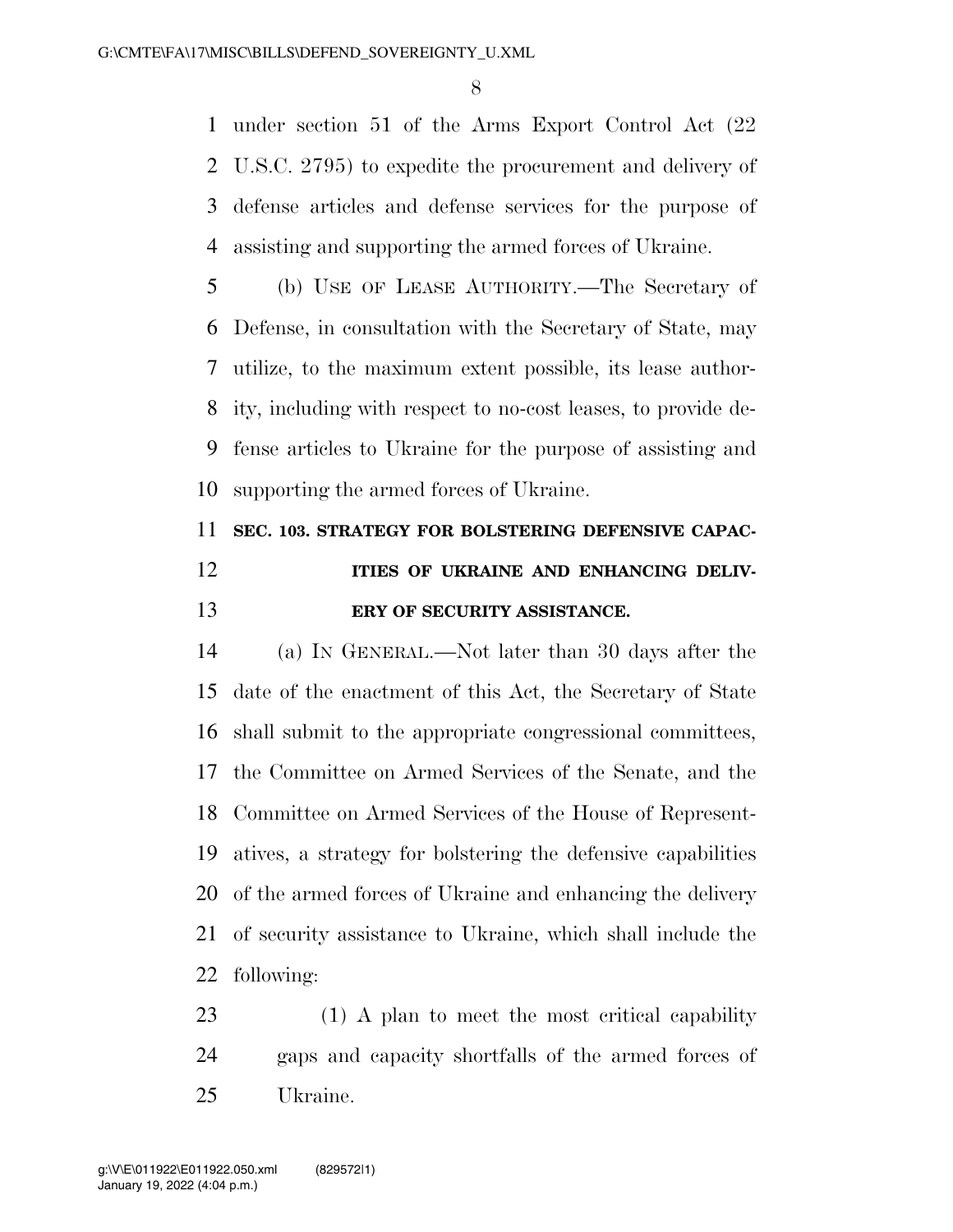(2) A plan for United States cooperation with allies and partners to provide immediate assistance to the armed forces of Ukraine.

 (3) A plan to prioritize the delivery of excess defense articles to Ukraine in accordance with sec-tion 101.

 (4) A plan to transfer to Ukraine defense arti- cles previously allocated for operations in Afghani- stan that are available for transfer, as appropriate. (b) FORM.—The strategy required by subsection (a) shall be submitted in unclassified form, but may include a classified annex if necessary.

#### **SEC. 104. PRESIDENTIAL DRAWDOWN AUTHORITY.**

 The authority under section 506(a) of the Foreign Assistance Act of 1961 (22 U.S.C. 2318(a)) may be exer- cised during fiscal year 2022 for Ukraine to the maximum extent available for that fiscal year.

#### **SEC. 105. FOREIGN MILITARY FINANCING.**

 (a) SENSE OF CONGRESS.—It is the sense of Con-gress that—

 (1) the provision of security assistance to Ukraine is one of the most efficient and effective mechanisms for supporting Ukraine and ensuring that it can defend against aggression by the Russian Federation;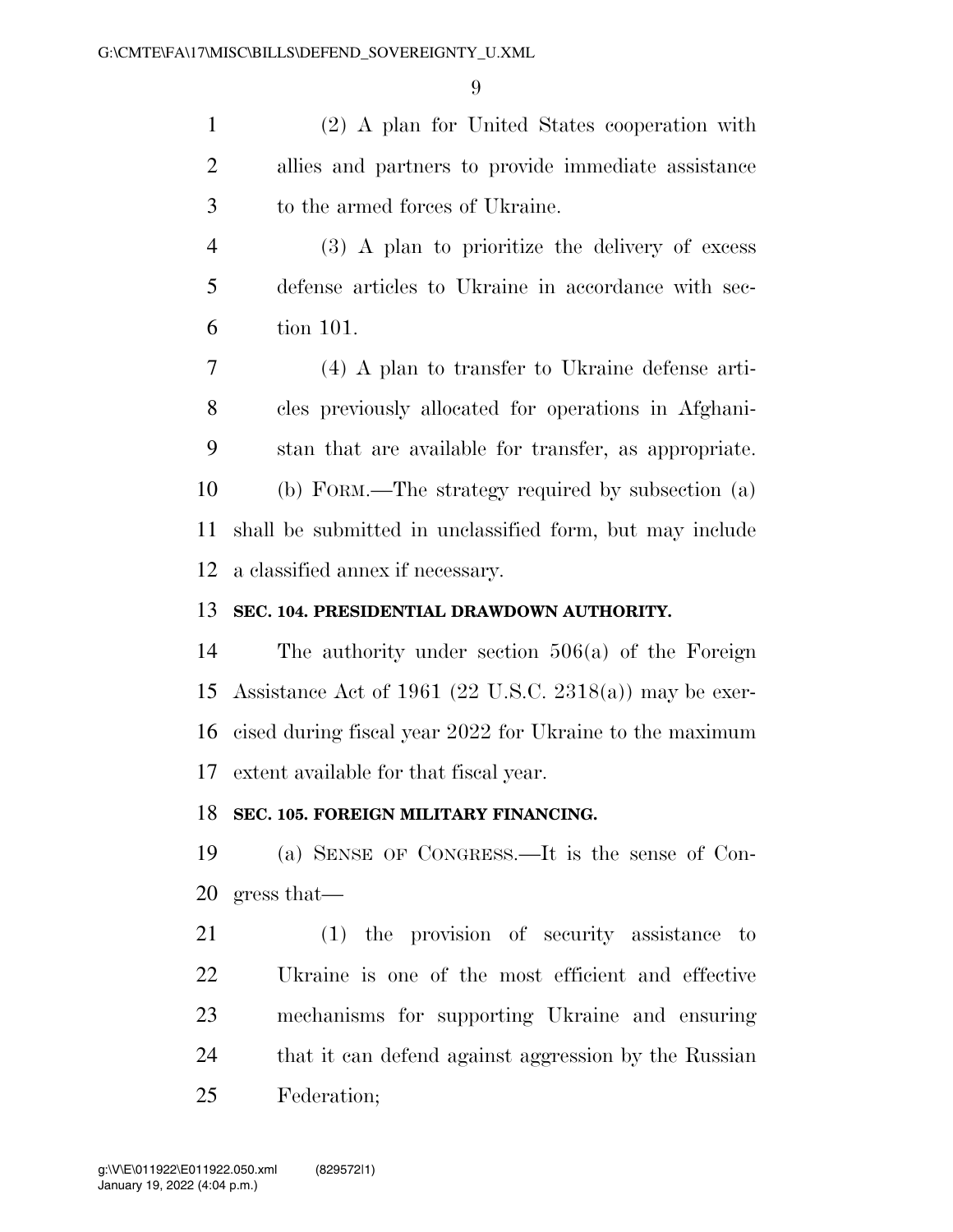(2) in light of the military build-up by the Gov- ernment of the Russian Federation, the United States, working with allies and partners, should work to expedite the provision of defense articles and other security assistance to Ukraine and prioritize and facilitate assistance to respond to the most urgent defense needs of the armed forces of Ukraine; and

 (3) the United States should ensure adequate planning for maintenance for any equipment pro-vided to Ukraine.

 (b) AUTHORIZATION OF EMERGENCY SUPPLE- MENTAL APPROPRIATIONS.—Upon an affirmative deter- mination under section 302, there is authorized to be ap- propriated for the Department of State for fiscal year 2022 \$500,000,000, as an authorization of emergency supplemental appropriations, for Foreign Military Financ- ing assistance to Ukraine to assist the country in meeting its defense needs.

 (c) NOTICE TO CONGRESS.—Not later than 15 days before providing assistance or support pursuant to sub- section (a), the Secretary of State shall submit to the ap- propriate congressional committees, the Committee on Ap-propriations of the Senate, and the Committee on Appro-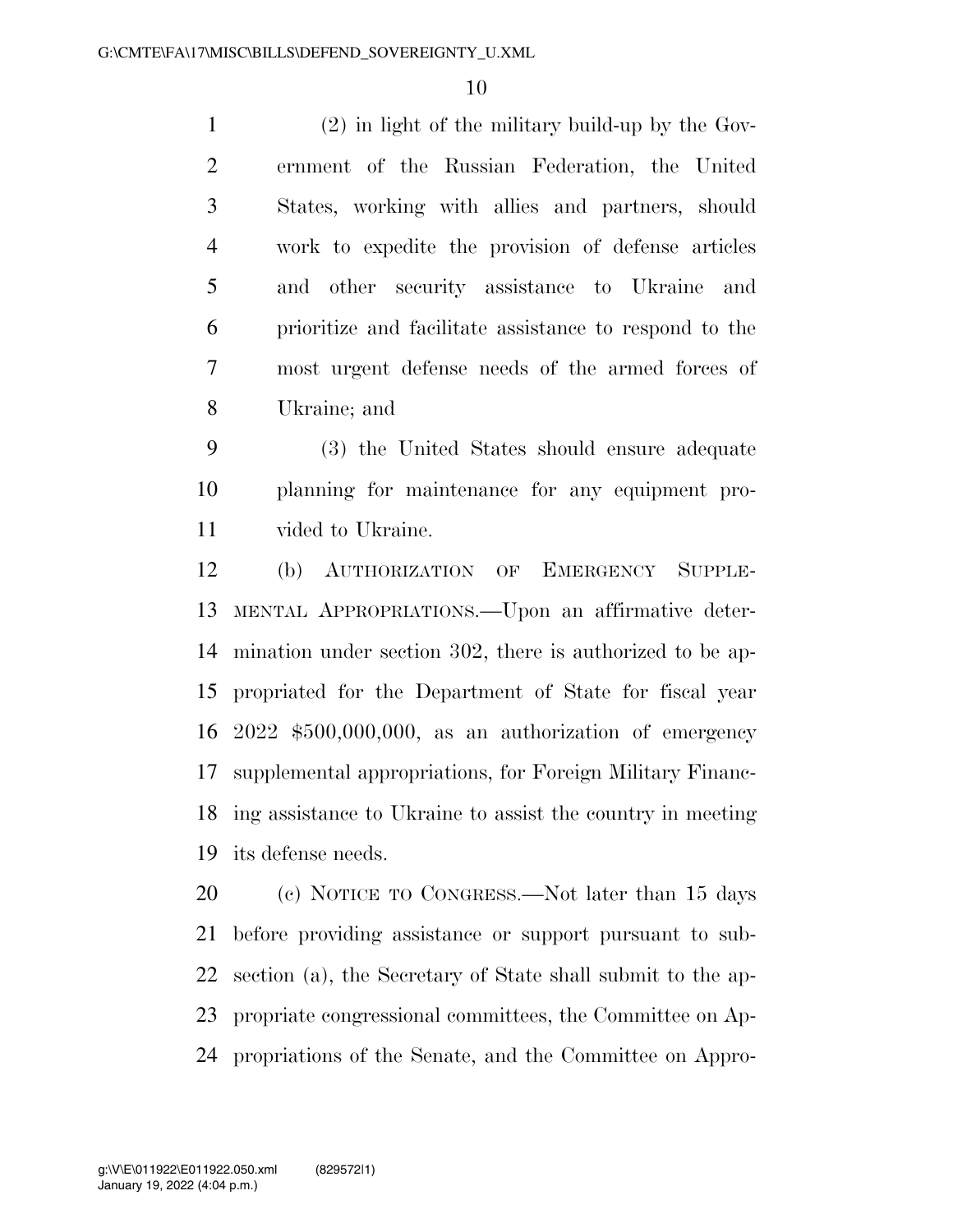| $\mathbf{1}$   | priations of the House of Representatives a notification     |
|----------------|--------------------------------------------------------------|
| $\overline{2}$ | containing the following:                                    |
| 3              | (1) A detailed description of the assistance or              |
| $\overline{4}$ | support to be provided, including—                           |
| 5              | (A) the objectives of such assistance or                     |
| 6              | support;                                                     |
| 7              | (B) the budget for such assistance or sup-                   |
| 8              | port; and                                                    |
| 9              | (C) the expected or estimated timeline for                   |
| 10             | delivery of such assistance or support.                      |
| 11             | $(2)$ A description of such other matters as the             |
| 12             | Secretary considers appropriate.                             |
| 13             | (d) AUTHORITY TO PROVIDE LETHAL ASSIST-                      |
| 14             | ANCE.—The Secretary of State is authorized to provide        |
| 15             | lethal assistance under this section, including anti-armor   |
|                | 16 weapon systems, mortars, crew-served weapons and am-      |
| 17             | munition, grenade launchers and ammunition, anti-tank        |
|                | 18 weapons systems, anti-ship weapons systems, anti-aircraft |
| 19             | weapons systems, and small arms and ammunition.              |
| 20             | SEC. 106. INTERNATIONAL MILITARY EDUCATION AND               |
| 21             | TRAINING COOPERATION WITH UKRAINE.                           |
| 22             | (a) SENSE OF CONGRESS.—It is the sense of Con-               |
| 23             | gress that                                                   |
| 24             | (1) International Military Education and Train-              |
| 25             | ing (IMET) is a critical component of United States          |
|                |                                                              |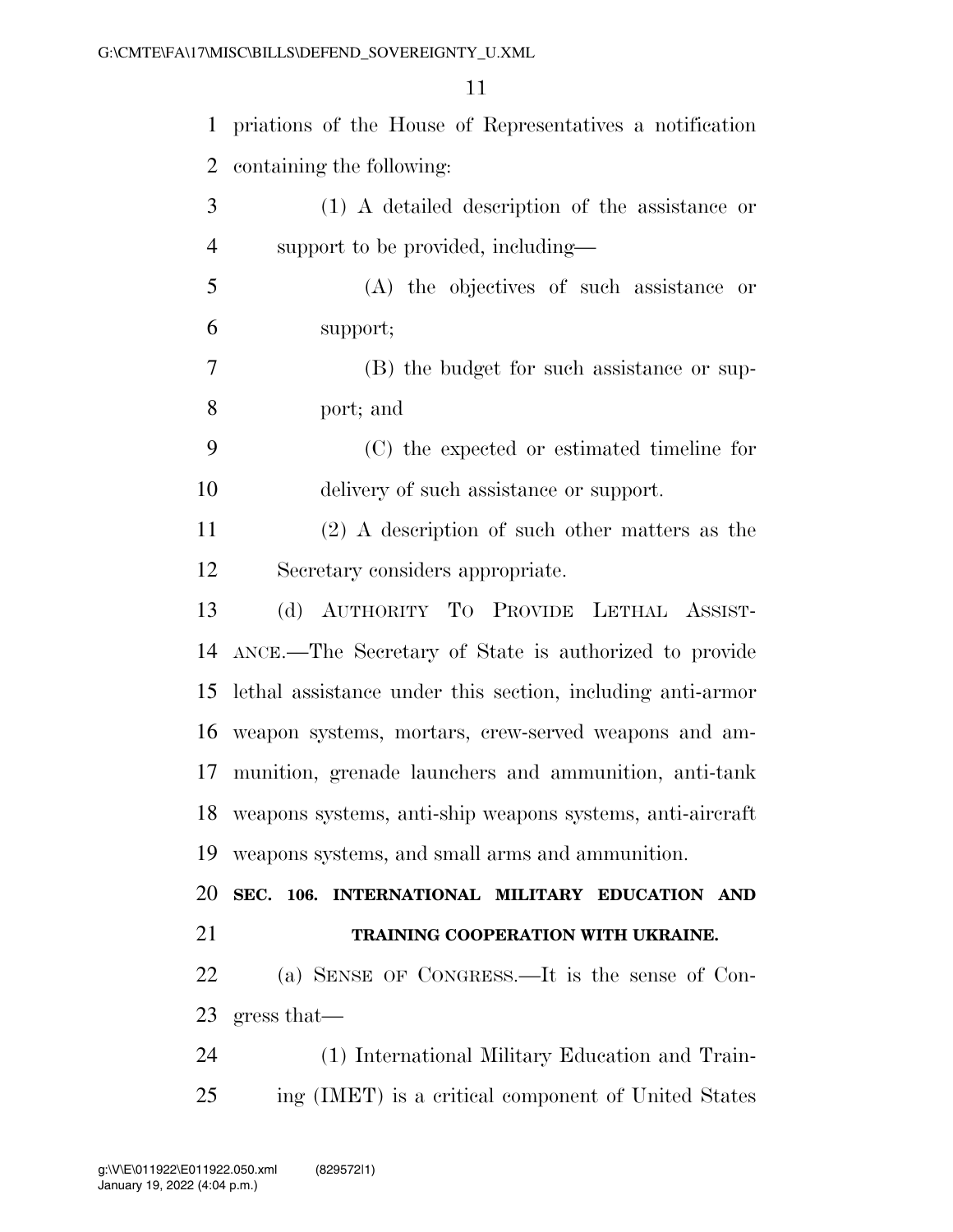security assistance that facilitates training of inter- national forces and strengthens cooperation and ties between the United States and foreign countries;

 (2) it is in the national interest of the United States to further strengthen the armed forces of Ukraine, particularly to enhance their defensive ca- pability and improve interoperability for joint oper-ations; and

 (3) the Government of Ukraine should fully uti- lize the United States IMET program, encourage eli- gible officers and civilian leaders to participate in the training, and promote successful graduates to positions of prominence in the armed forces of Ukraine.

 (b) AUTHORIZATION OF APPROPRIATIONS.—There is authorized to be appropriated to the Department of State for fiscal year 2022 \$3,000,000 for International Military Education and Training assistance for Ukraine. The as-sistance shall be made available for the following purposes:

(1) Training of future leaders.

 (2) Establishing a rapport between the United States Armed Forces and the armed forces of Ukraine to build partnerships for the future.

 (3) Enhancement of interoperability and capa-bilities for joint operations.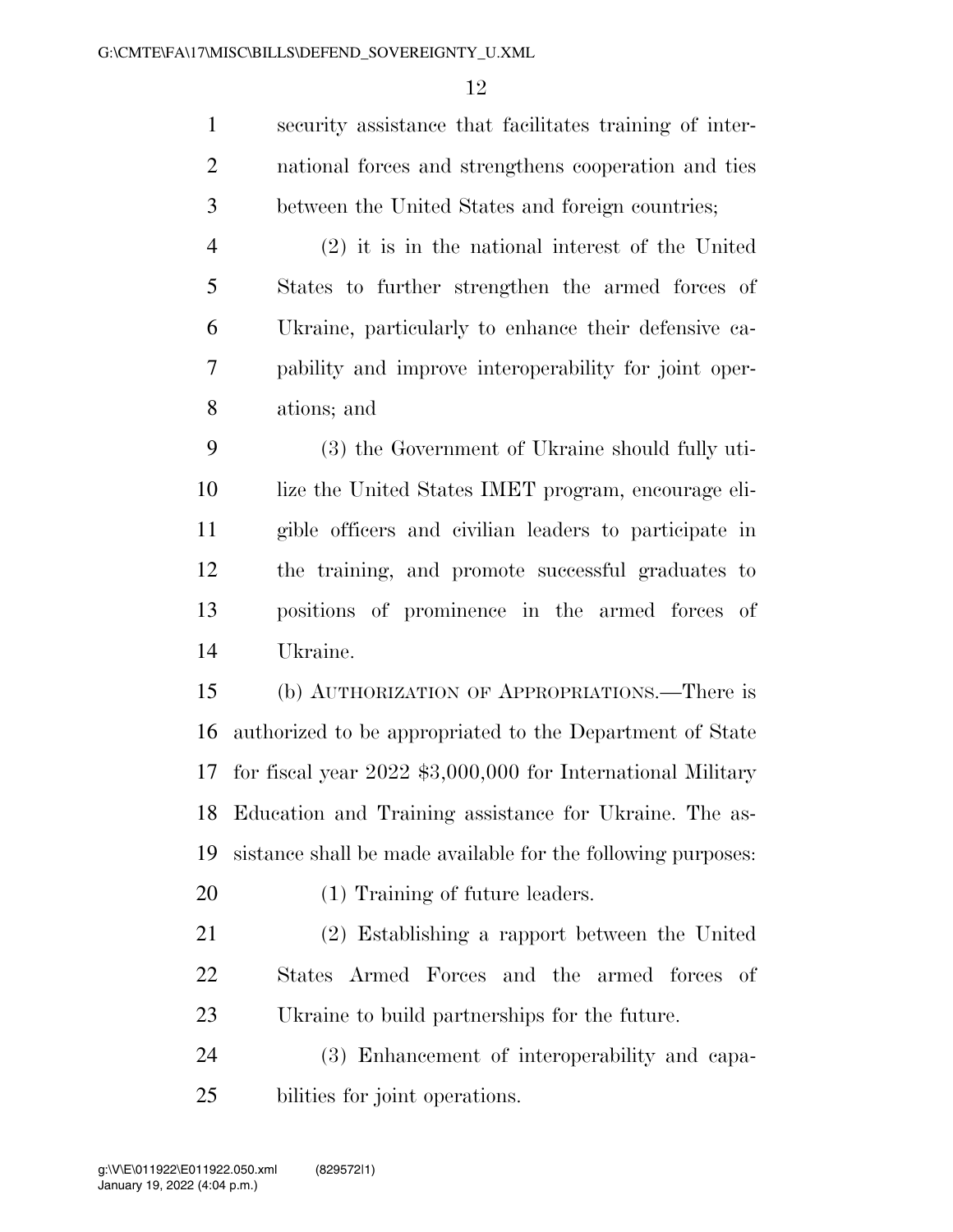(4) Focusing on professional military education, civilian control of the military, and human rights.

 (5) Fostering a better understanding of the United States.

 (c) NOTICE TO CONGRESS.—Not later than 15 days before providing assistance or support pursuant to sub- section (a), the Secretary of State shall submit to the ap- propriate congressional committees, the Committee on Ap- propriations of the Senate, and the Committee on Appro- priations of the House of Representatives a notification containing the following elements:

| 12 | (1) A detailed description of the assistance or |
|----|-------------------------------------------------|
| 13 | support to be provided, including—              |

 (A) the objectives of such assistance or support;

 (B) the budget for such assistance or sup-port; and

 (C) the expected or estimated timeline for delivery of such assistance or support.

 (2) A description of such other matters as the Secretary considers appropriate.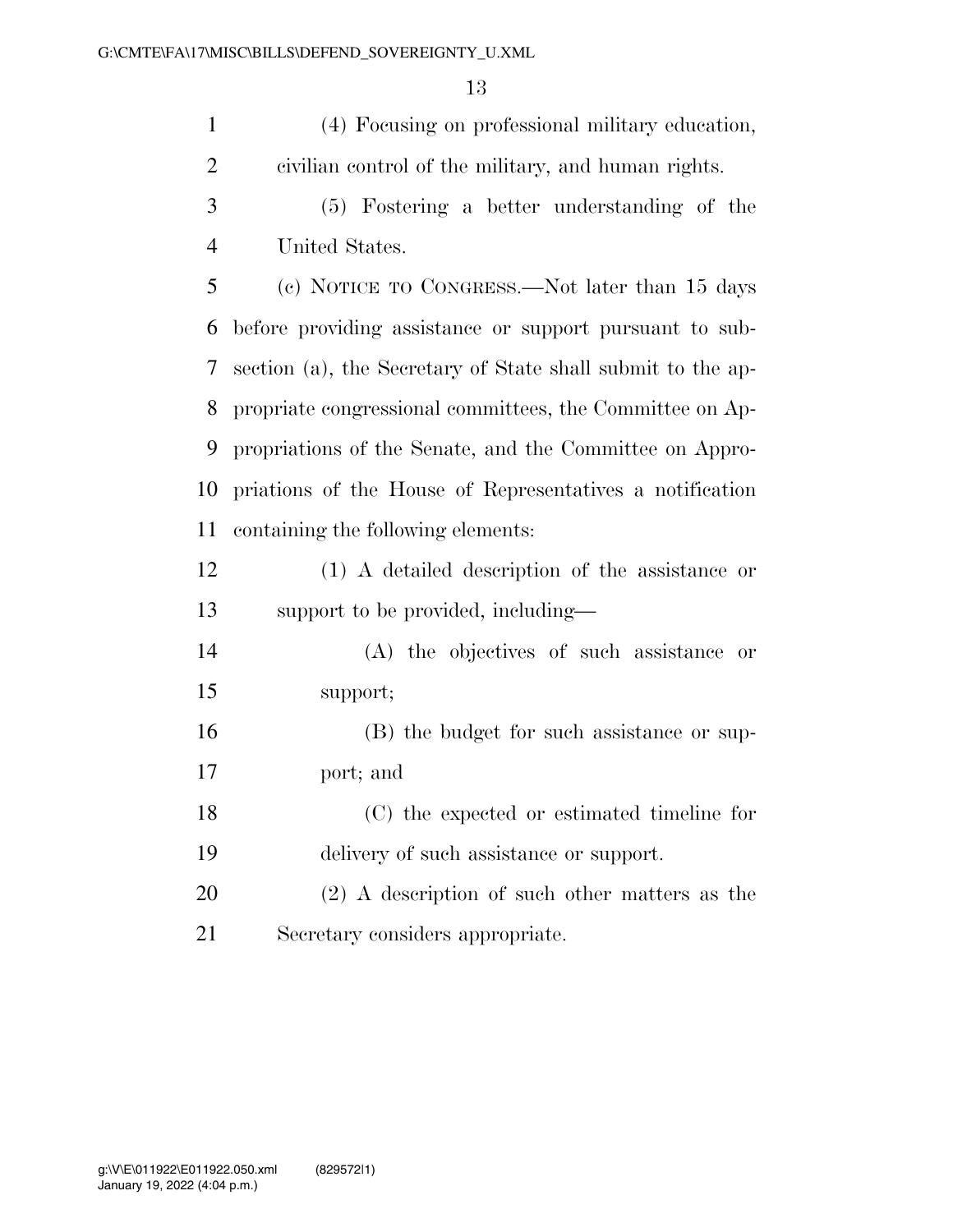### **SEC. 107. STRATEGY ON INTERNATIONAL MILITARY EDU- CATION AND TRAINING PROGRAMMING IN UKRAINE.**

 (a) IN GENERAL.—Not later than 90 days after the date of the enactment of this Act, the Secretary of State shall submit to the appropriate congressional committees a strategy for the implementation of the International Military Education and Training program in Ukraine au-thorized under section 106.

 (b) ELEMENTS.—The strategy required under sub-section (a) shall include the following elements:

 (1) A clear plan, developed in close consultation with the Ukrainian Ministry of Defense and the armed forces of Ukraine, for how the IMET pro- gram will be used by the United States Government and the Government of Ukraine to propel program graduates to positions of prominence in support of the reform efforts of the armed forces of Ukraine in 19 line with NATO standards.

 (2) An assessment of the education and train- ing requirements of the armed forces of Ukraine and clear recommendations for how IMET graduates should be assigned by the Ukrainian Ministry of De-fense upon completion of education or training.

 (3) An accounting of the current combat re-quirements of the armed forces of Ukraine and an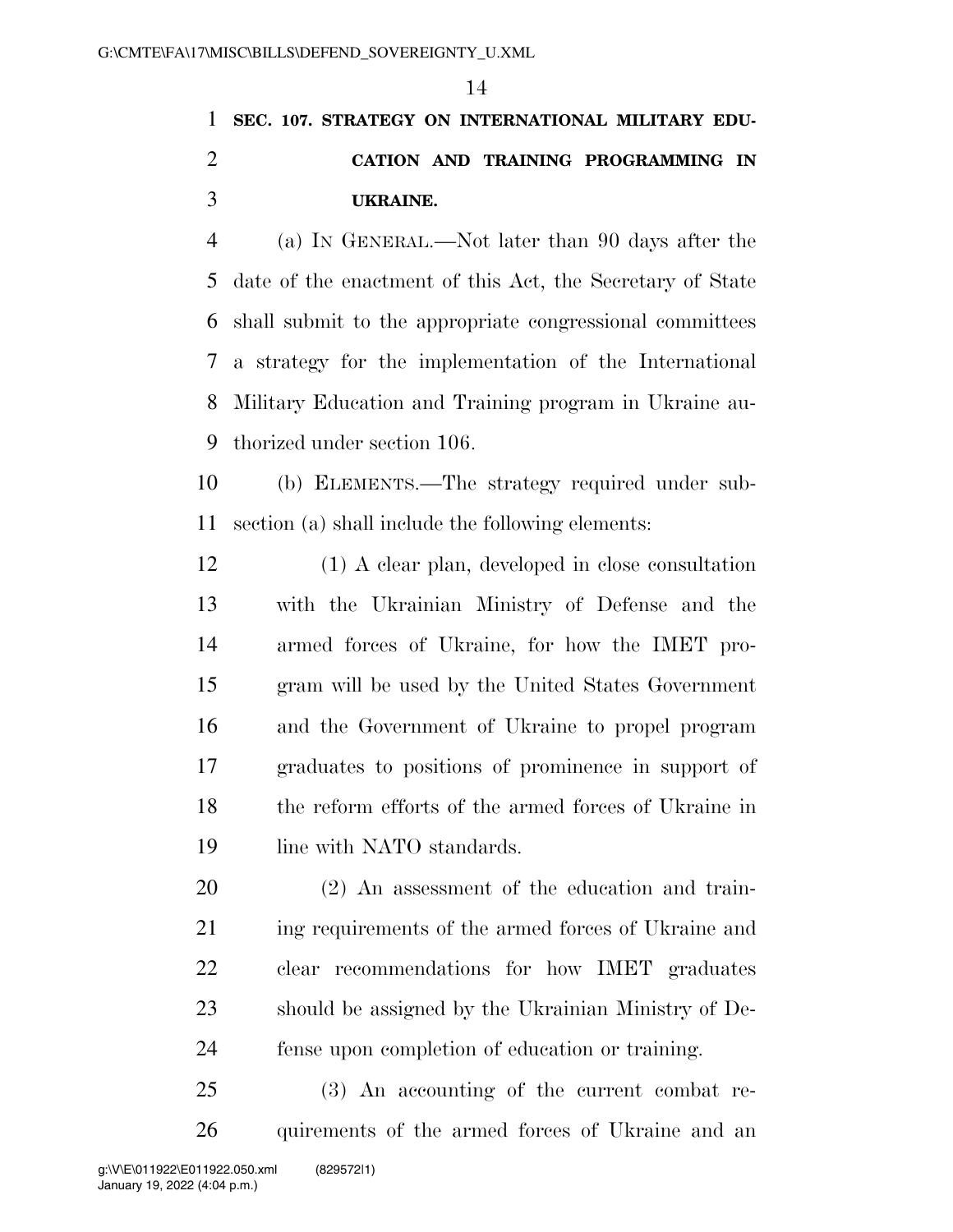assessment of the viability of alternative mobile training teams, distributed learning, and other flexi-ble solutions to reach such students.

 (4) An identification of opportunities to influ- ence the next generation of leaders through attend- ance at United States staff and war colleges, junior leader development programs, and technical schools. (c) FORM.—The strategy required under subsection (a) shall be submitted in unclassified form, but may con-tain a classified annex.

#### **SEC. 108. SENSE OF CONGRESS ON LOAN PROGRAM.**

12 It is the sense of Congress that—

 (1) as appropriate, the United States Govern- ment should provide direct loans to Ukraine for the procurement of defense articles, defense services, and design and construction services pursuant to the authority of section 23 of the Arms Export Control Act (22 U.S.C. 2763) to support the further devel-opment of Ukraine's military forces; and

 (2) such loans should be considered an additive security assistance tool, and not a substitute for Foreign Military Financing for grant assistance or Ukraine Security Assistance Initiative programming.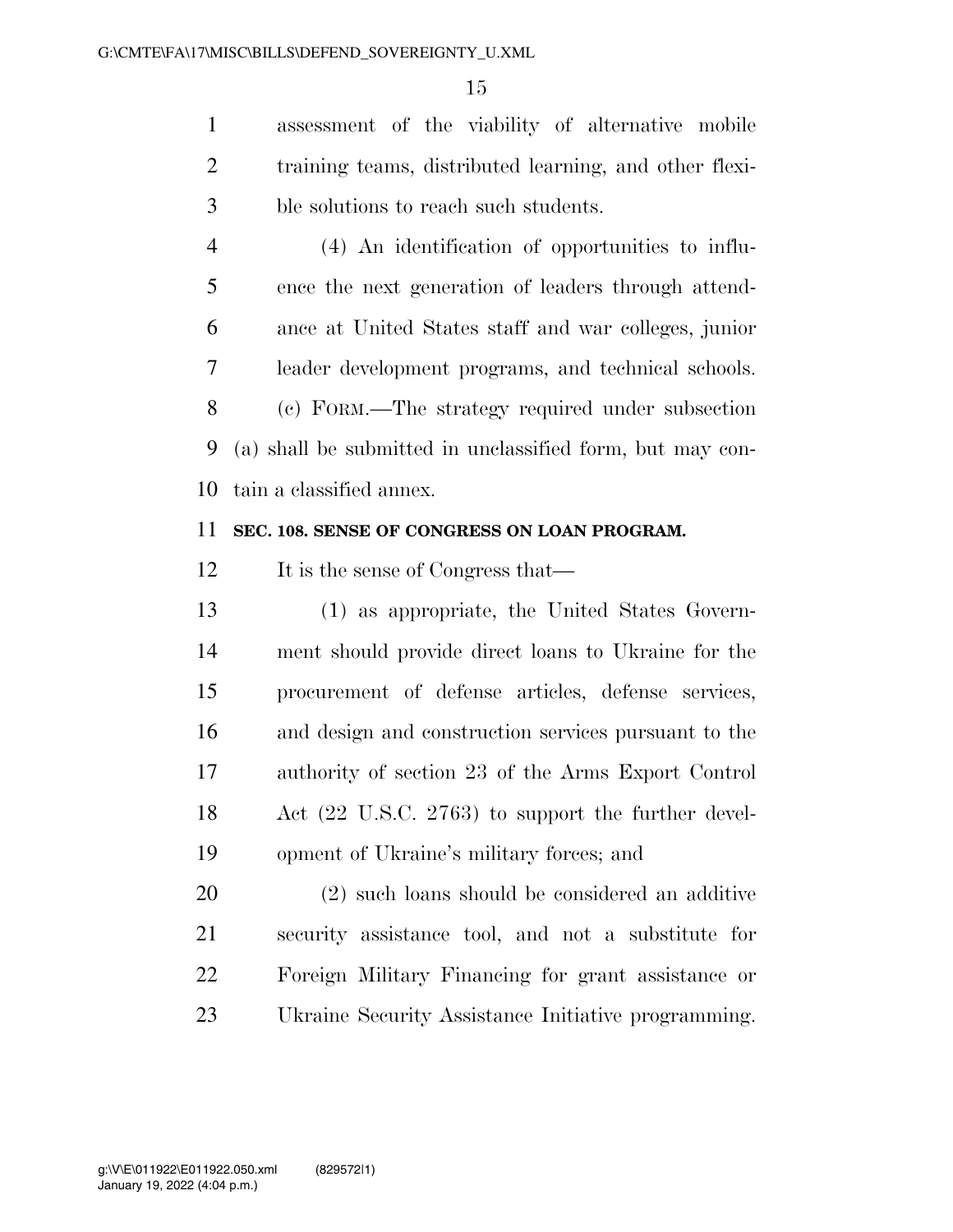### **SEC. 109. REPORT ON SECURITY ASSISTANCE AND PROVI- SION OF DEFENSE ARTICLES TO ARMED FORCES OF UKRAINE.**

 Not later than 90 days after the date of the enact- ment of this Act, the Secretary of State shall submit to the appropriate congressional committees, the Committee on Armed Services of the Senate, and the Committee on Armed Services of the House of Representatives, a report that includes—

 (1) a description of the steps the United States has taken to provide and expedite security assist- ance, defense articles, and any other forms of sup- port to Ukraine and the armed forces of Ukraine, including increasing air defense capabilities, since September 1, 2021;

 (2) a description of any increased assistance and support provided by allies and partners of the United States or Ukraine to Ukraine or the armed forces of Ukraine, including increasing air defense capabilities, since September 1, 2021; and

 (3) a description of any plans by the United States to provide additional assistance and support to Ukraine or the armed forces of Ukraine.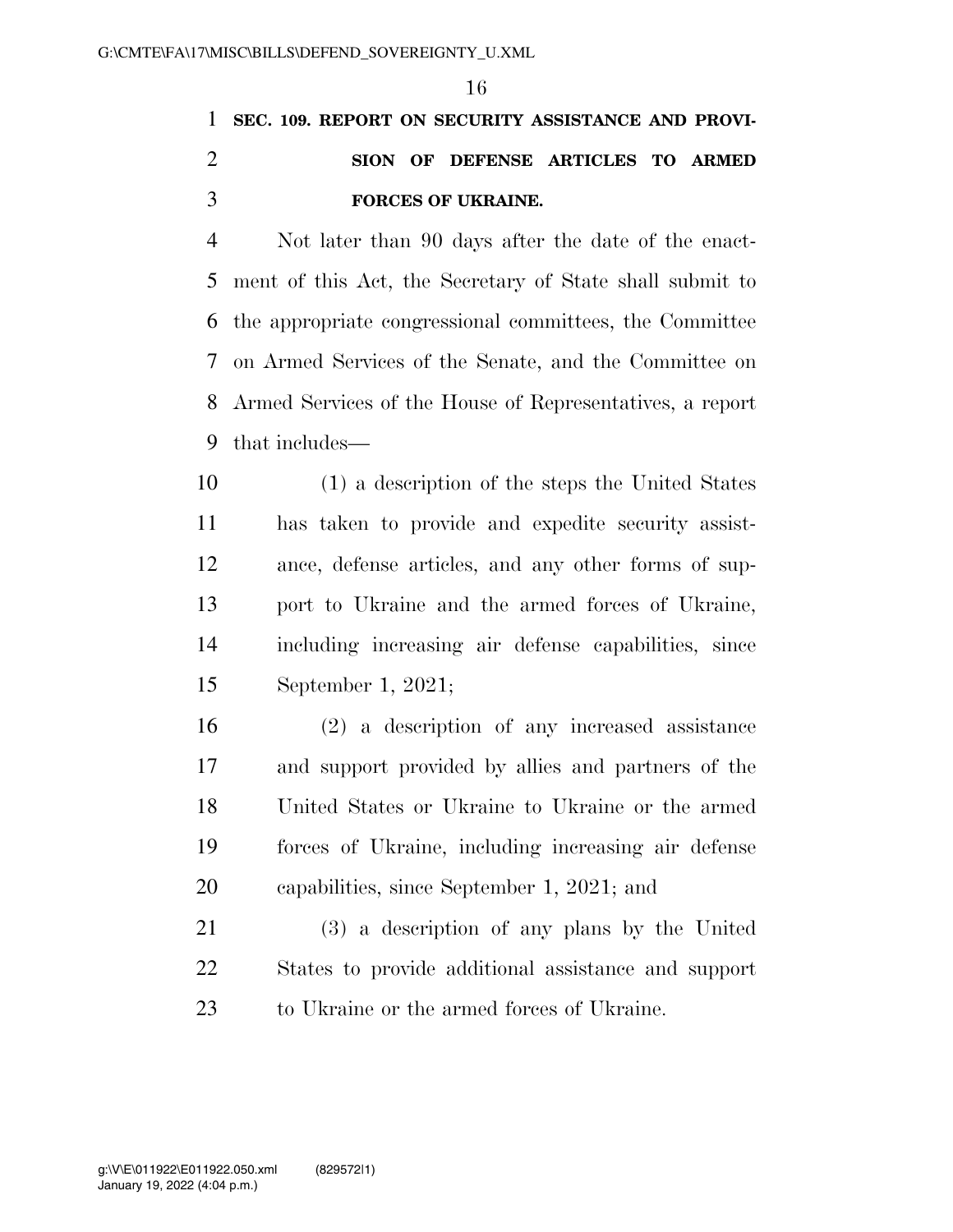## **TITLE II—COUNTERING KREM- LIN AGGRESSION AGAINST UKRAINE AND EASTERN EU-ROPEAN ALLIES**

 **SEC. 201. AUTHORIZING PROGRAMS TO COUNTER AND COMBAT DISINFORMATION ACTIVITIES OF THE RUSSIAN FEDERATION.** 

 (a) COUNTERING RUSSIAN INFLUENCE FUND.—The Secretary of State should use funds available for obliga- tion in the Countering Russian Influence Fund described in section 7070(d) of the Department of State, Foreign Operations, and Related Programs Appropriations Act, 2017 (division J of Public Law 115–31; 131 Stat. 706)—

- (1) to prioritize assisting Ukraine to detect and combat disinformation from the Russian Federation and its proxies; and
- (2) to assist the Government of Ukraine in de-veloping new defense strategies and technologies.
- (b) STRATEGY REQUIRED.—

20 (1) IN GENERAL.—Not later than 60 days after 21 the date of the enactment of this Act, the Secretary of State shall submit to the appropriate congres- sional committees a plan for countering and com-bating disinformation by the Russian Federation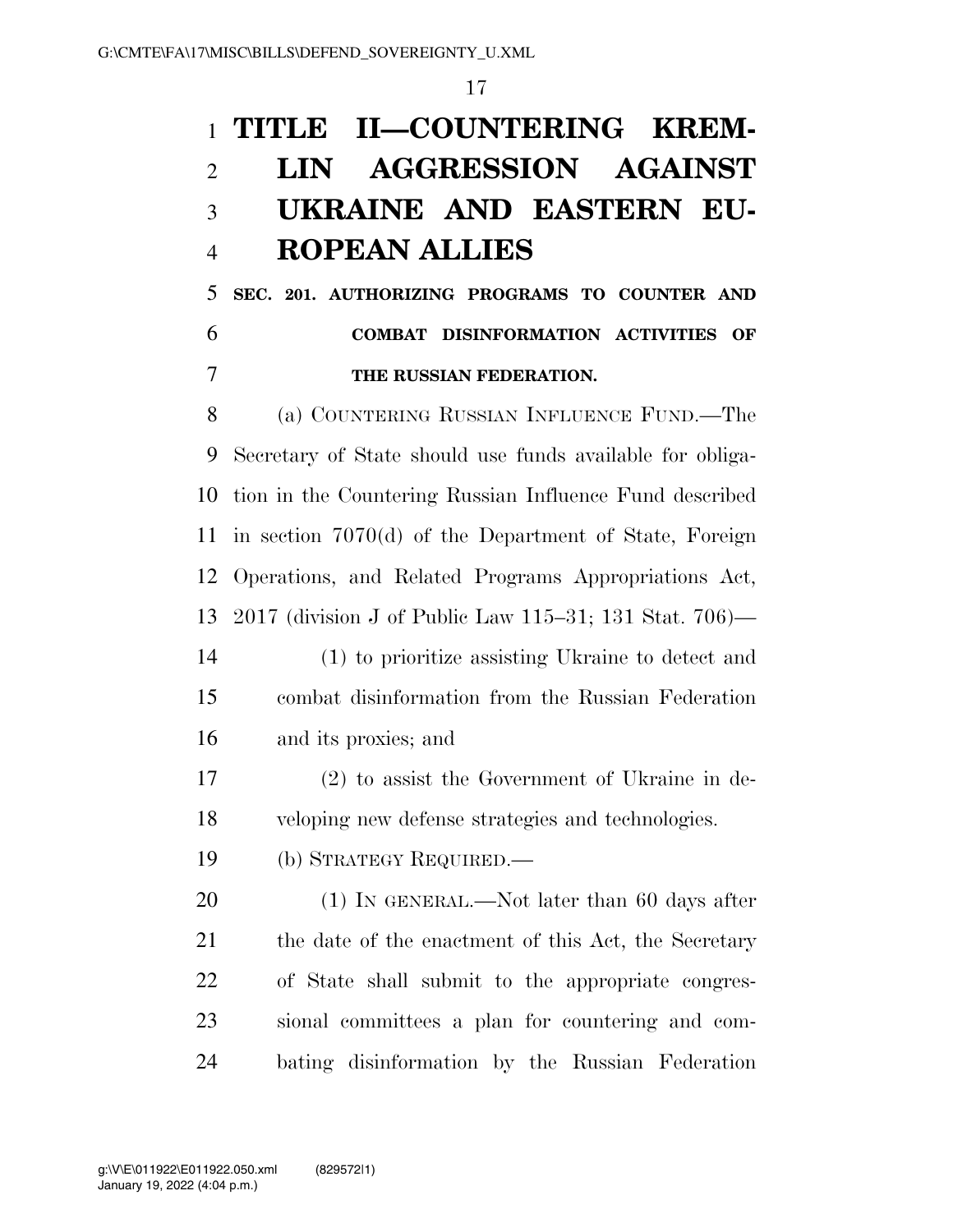and supporting free and independent media in Ukraine that includes—

 (A) a plan to assist the Government of Ukraine in combating and responding to malign influence operations of the Russian Federation aimed at inflaming tensions and dividing Ukrainian society;

 (B) an assessment of effective efforts and programs to improve media literacy in Ukraine and recommendations for how the United States can assist in supporting and expanding 12 those programs;

 (C) a plan to assist the Government of Ukraine improve efforts to detect and remove content originating from Russian troll farms, bots, and other sources aimed at sowing divi- sion and disseminating disinformation in Ukraine or targeting Ukrainian audiences;

 (D) recommendations to increase support for independent media outlets, including Radio Free Europe/Radio Liberty; and

 (E) recommendations to increase support for independent media outlets catering to Rus-sian-speaking populations residing in Russian-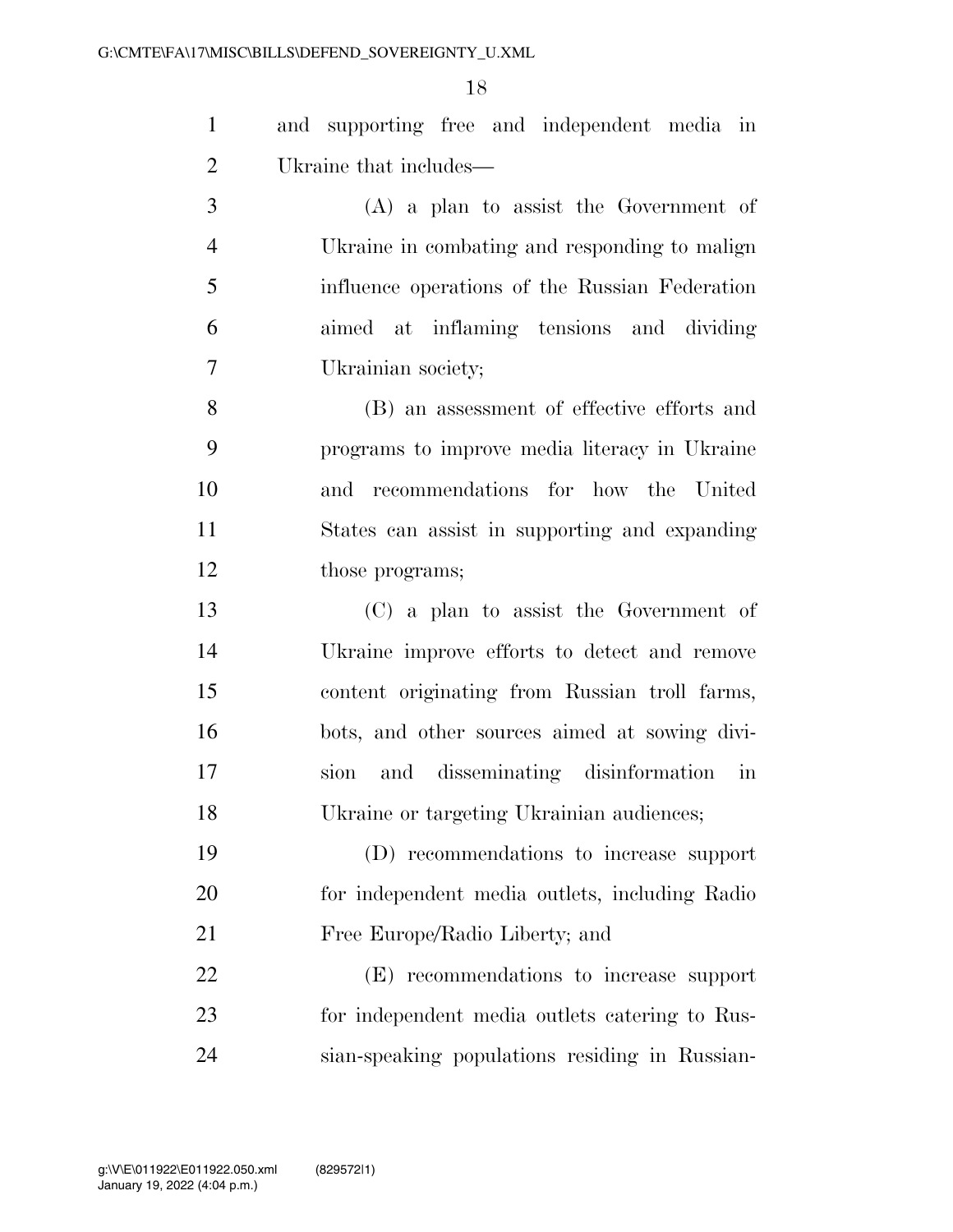| $\mathbf{1}$   | occupied Crimea, the Donbas region of Ukraine,         |
|----------------|--------------------------------------------------------|
| $\overline{2}$ | and throughout Ukraine.                                |
| 3              | (2) FORM.—The strategy required by para-               |
| $\overline{4}$ | graph (1) shall be submitted in unclassified form,     |
| 5              | but may include a classified annex if necessary.       |
| 6              | SEC. 202. EXPANDED SUPPORT AND AUTHORIZATION FOR       |
| 7              | RADIO FREE EUROPE/RADIO LIBERTY TO                     |
| 8              | REACH AUDIENCES ON THE PERIPHERY OF                    |
| 9              | THE RUSSIAN FEDERATION.                                |
| 10             | (a) SENSE OF CONGRESS.—It is the sense of Con-         |
| 11             | gress that                                             |
| 12             | (1) Radio Free Europe/Radio Liberty continues          |
| 13             | to fulfill its mission of providing reliable, uncen-   |
| 14             | sored, and accessible news and reporting in Ukraine    |
| 15             | and other countries where media freedom is re-         |
| 16             | stricted;                                              |
| 17             | (2) Radio Free Europe/Radio Liberty is one of          |
| 18             | the most critical sources of unrestricted, independent |
| 19             | news and reporting for audiences on the periphery of   |
| <b>20</b>      | the Russian Federation;                                |
| 21             | (3) the Government of the Russian Federation           |
| <u>22</u>      | has engaged in systematic targeting of Radio Free      |
| 23             | Europe/Radio Liberty reporters inside the Russian      |
| 24             | Federation, which has negatively impacted the orga-    |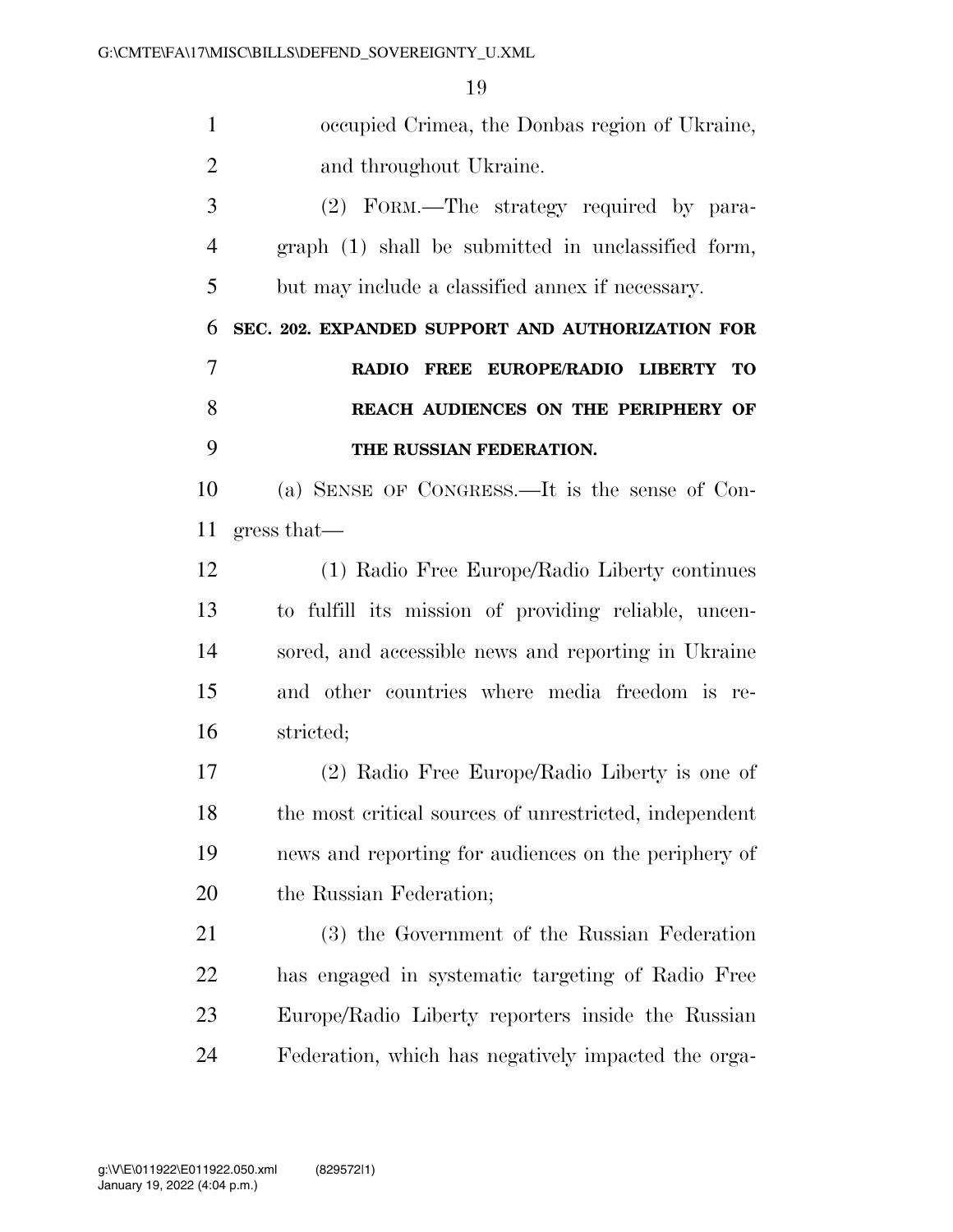| $\mathbf{1}$   | nization's ability to provide timely, reliable, and ac-      |
|----------------|--------------------------------------------------------------|
| $\overline{2}$ | curate news from inside the country; and                     |
| 3              | (4) despite pressure from the Government of                  |
| $\overline{4}$ | the Russian Federation, Radio Free Europe/Radio              |
| 5              | Liberty's audience continues to grow inside the Rus-         |
| 6              | sian Federation and surrounding countries.                   |
| 7              | (b) AUTHORIZATION OF APPROPRIATIONS.—There is                |
| 8              | authorized to be appropriated \$155,500,000 for Radio        |
| 9              | Free Europe/Radio Liberty for fiscal year 2022.              |
| 10             | (c) AUTHORIZATION OF NEW BUREAUS.—Radio Free                 |
| 11             | Europe/Radio Liberty may explore opening new bureaus         |
| 12             | to help expand its ability to reach audiences on the periph- |
| 13             | ery of the Russian Federation.                               |
| 14             | (d) INITIATIVES TO BOLSTER RADIO FREE EUROPE/                |
| 15             | RADIO LIBERTY BUREAUS AROUND RUSSIAN FEDERA-                 |
| 16             | TION'S PERIPHERY.—To help expand its reach to Rus-           |
| 17             | sian-speaking audiences and increase its reach to audi-      |
| 18             | ences through digital media, Radio Free Europe/Radio         |
| 19             | Liberty should—                                              |
| 20             | (1) evaluate where Russian disinformation is                 |
| 21             | most deeply pervasive in the Eurasia region;                 |
| 22             | (2) develop strategies to better communicate                 |
| 23             | with predominately Russian-speaking regions;                 |
| 24             | (3) build on efforts to increase capacity and                |
| 25             | programming to counter disinformation in real time;          |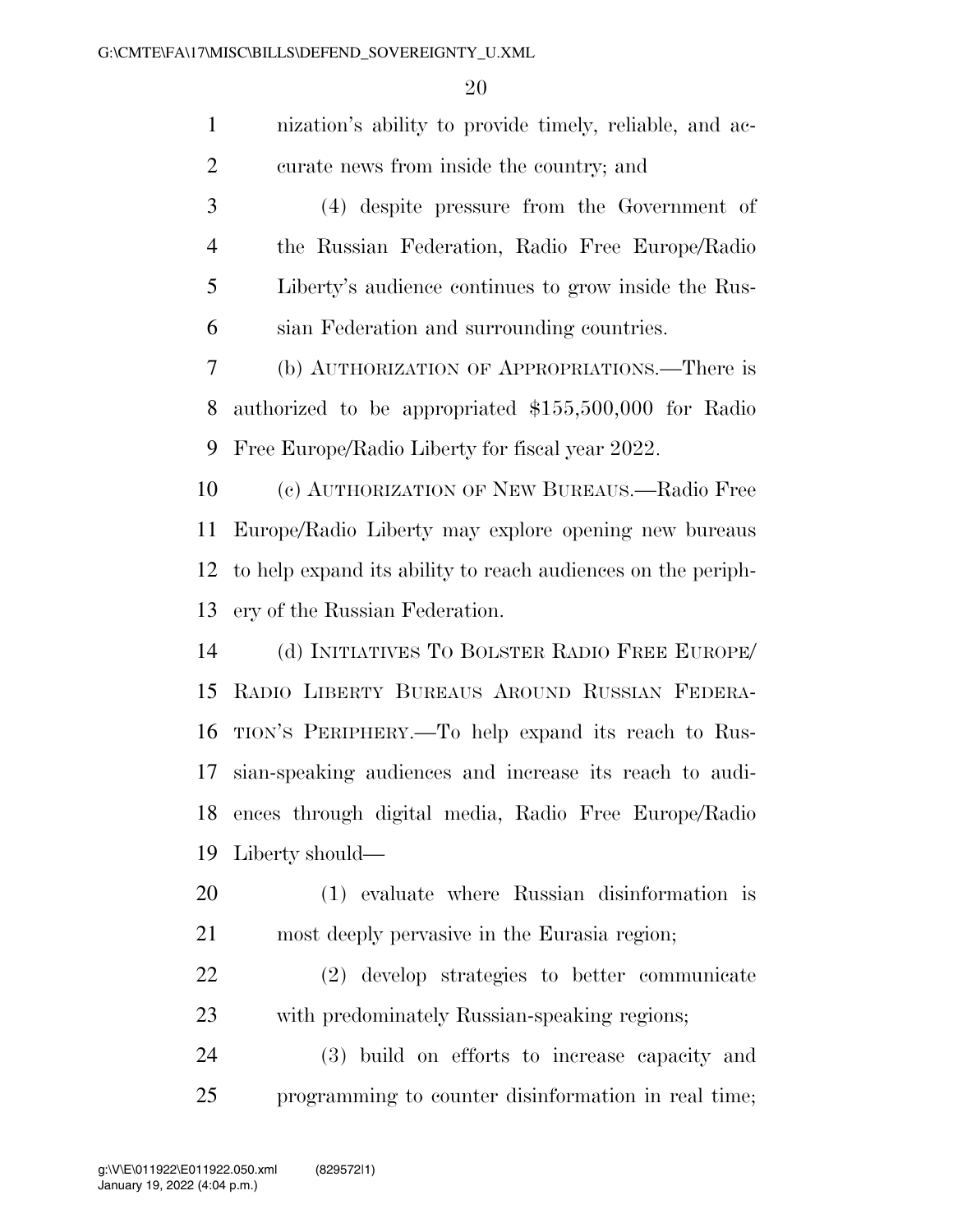(4) expand Russian language investigative jour-nalism;

 (5) improve the technical capacity of the Ukraine bureau; and

 (6) continue efforts to increase digital news services.

 (e) REPORT REQUIRED.—Not later than 90 days after the date of the enactment of this Act, the United States Agency for Global Media shall submit to the appro- priate congressional committees, the Committee on Appro- priations of the Senate, and the Committee on Appropria- tions of the House of Representatives a report that in-cludes—

- (1) recommendations of locations to open new bureaus to help reach new audiences in the broader Eurasia region;
- (2) an assessment of current staffing and an- ticipated staffing needs in order to effectively reach audiences in the broader Eurasia region; and

 (3) an assessment of the impact of the Govern- ment of the Russian Federation closing down Radio Free Europe/Radio Liberty within the Russian Fed-eration.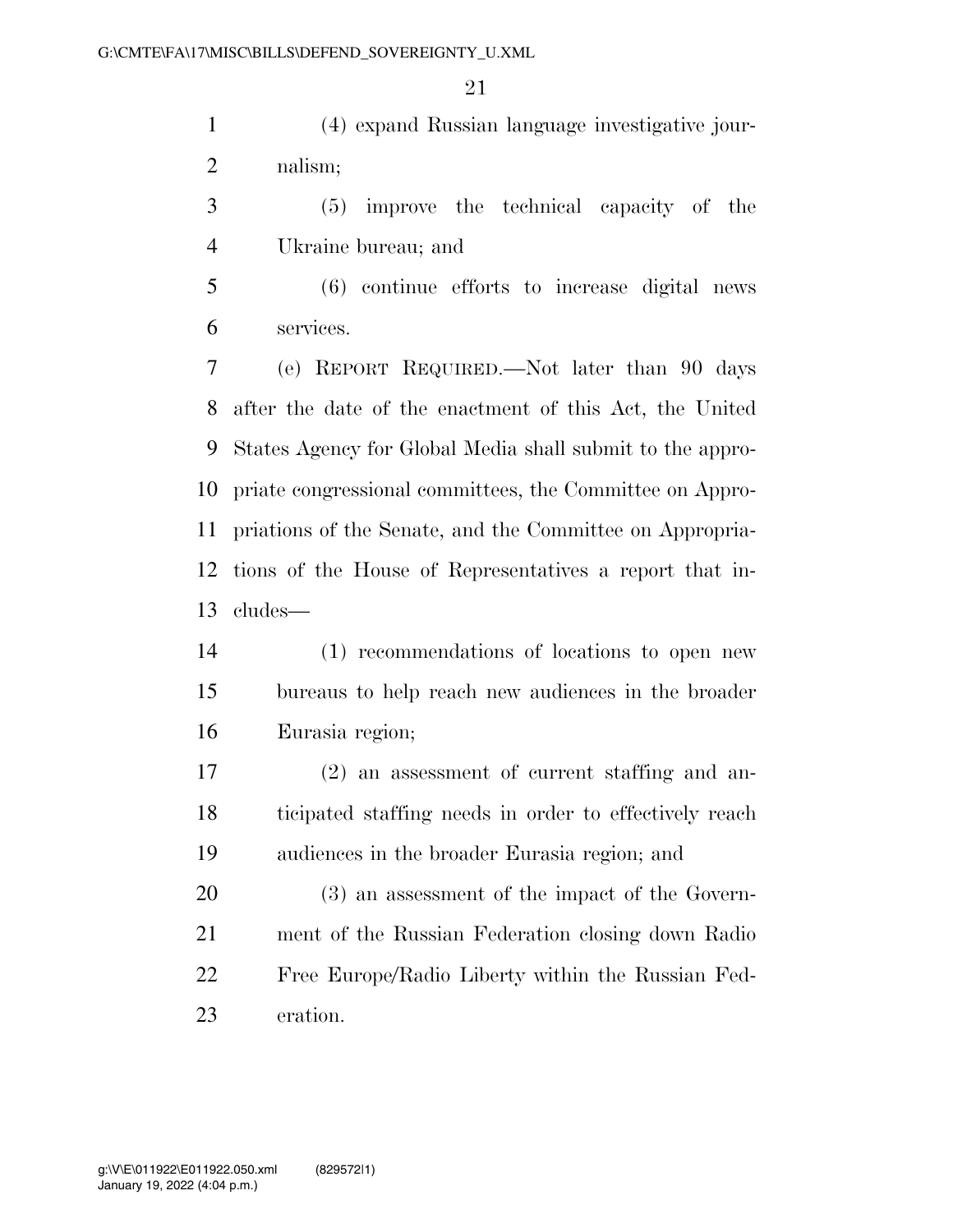## **SEC. 203. MULTILATERAL EFFORTS TO BOLSTER UKRAINE'S CYBER DEFENSE CAPABILITIES.**

 (a) STATEMENT OF POLICY.—It is the policy of the United States—

 (1) to support multilateral, intergovernmental, and nongovernmental efforts to improve Ukraine's cybersecurity capacity, including addressing legisla- tive and regulatory gaps in Ukraine's cybersecurity policies, improving cybersecurity sector governance, and expanding collaboration among relevant stake-holders in both the public and private sectors;

 (2) to work with the Government of Ukraine to strengthen cybersecurity technical capacity within critical infrastructure sectors and improve the over- all cybersecurity workforce by strengthening cyberse- curity-related academic and training programs and exchanges;

 (3) to work closely with the NATO Cooperative Cyber Defence Centre of Excellence, the European Union Agency for Cybersecurity, and the National Cyber Security Centre of the United Kingdom to bolster Ukraine's cyber defense capabilities; and

 (4) to strengthen the ability of the Government of Ukraine to detect, investigate, disrupt, and deter cyberattacks and to develop cybersecurity incident response teams.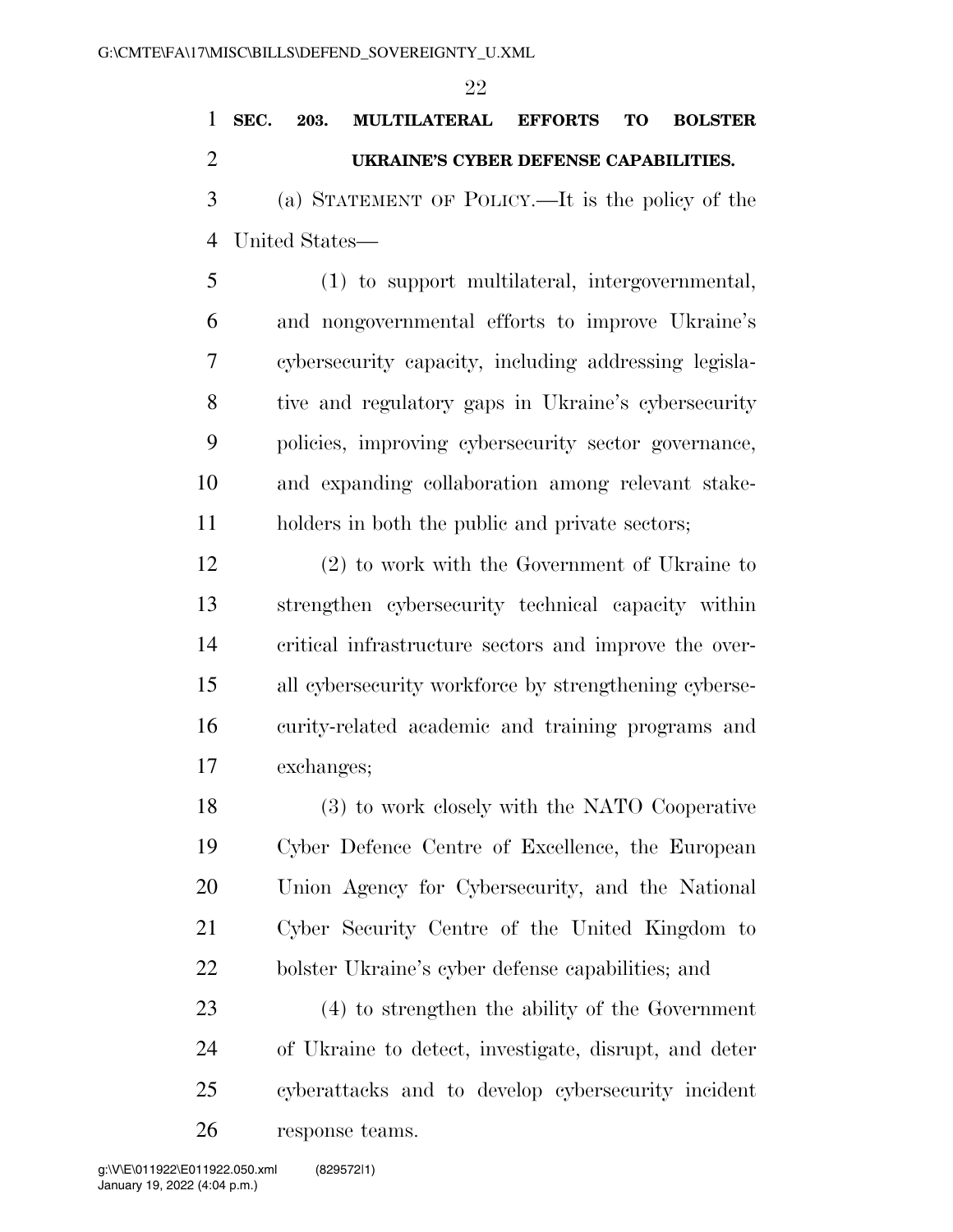(b) REPORT REQUIRED.—Not later than 180 days after the date of the enactment of this Act, the Secretary of State shall submit to the appropriate congressional committees a report on efforts to implement the policy de-scribed in subsection (a).

 (c) EVALUATION OF IMPOSITION OF SANCTIONS.—In the event the Government of the Russian Federation or any of its proxies engages in a cyberattack or cyber inci- dent that materially disrupts or degrades any critical in- frastructure in Ukraine, the President shall evaluate whether imposing any of the sanctions described in section 310 is in the national security interests of the United States.

#### **SEC. 204. REPORT ON ROLE OF INTELLIGENCE AND SECU-**

### **RITY SERVICES OF THE RUSSIAN FEDERA-TION IN EFFORTS TO UNDERMINE THE INDE-**

**PENDENCE AND INTEGRITY OF UKRAINE.** 

 (a) IN GENERAL.—Not later than 120 days after the date of the enactment of this Act, the Director of National Intelligence, in coordination with the Secretary of State, shall submit to the appropriate congressional committees, the Select Committee on Intelligence of the Senate, and the Permanent Select Committee on Intelligence of the House of Representatives, a report on the role of the intel-ligence and security services of the Russian Federation in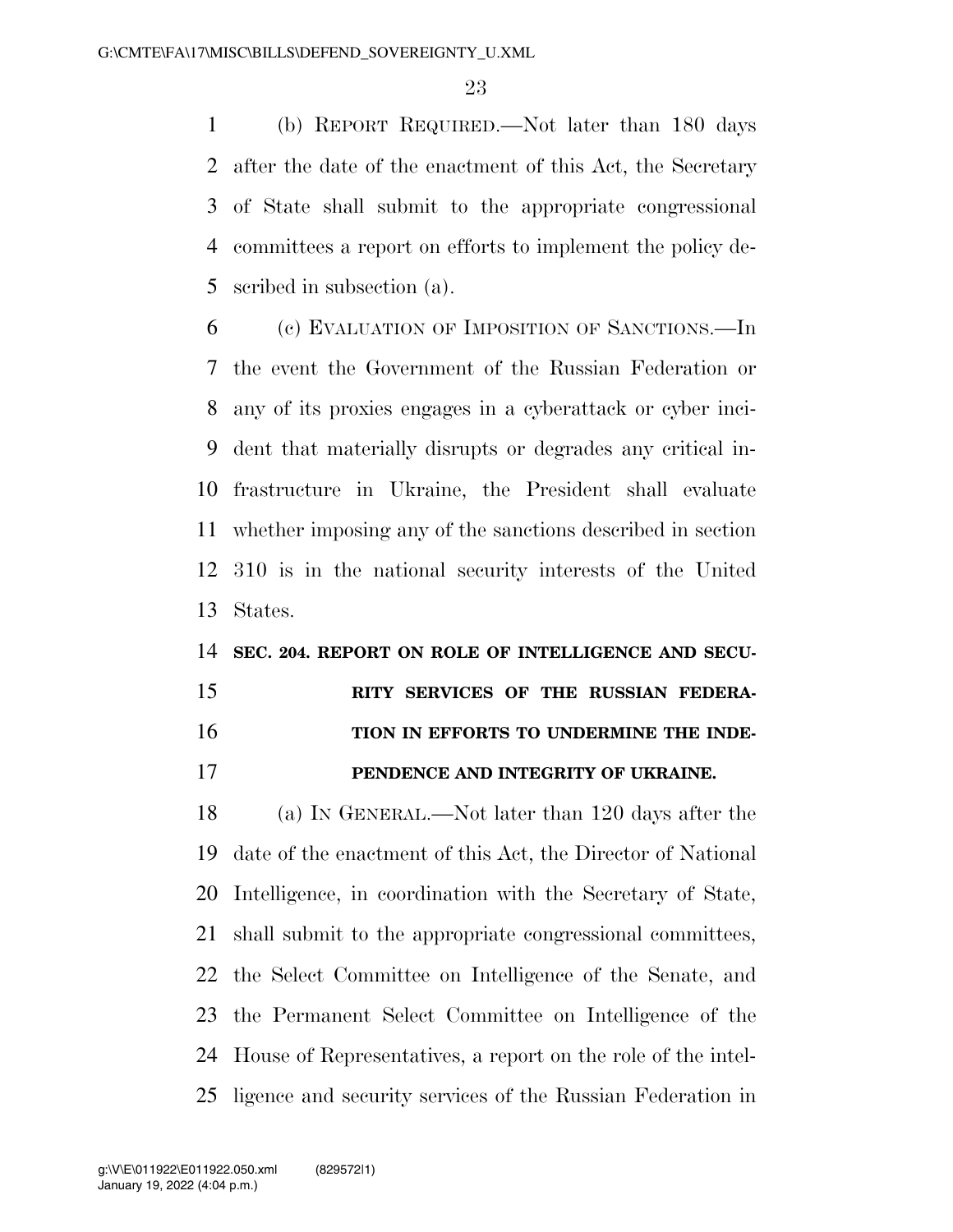efforts to undermine and interfere with the independence of Ukraine.

- (b) ELEMENTS.—The report required by subsection (a) shall include—
- (1) an assessment of the priorities and objec- tives of the intelligence and security services of the Russian Federation with respect to Ukraine;

 (2) a detailed description of the steps taken by any intelligence or security services of the Russian Federation to undermine the stability of Ukraine or the Government of Ukraine;

- (3) a complete list of the branches of the intel- ligence or security services of the Russian Federa- tion that have engaged in any influence efforts or campaigns to undermine the stability of Ukraine or 16 the Government of Ukraine;
- (4) an assessment of—
- (A) the tactics and techniques used by any intelligence and security services of the Russian Federation with respect to Ukraine; and
- (B) the success of those tactics and tech-niques; and
- (5) any plans by the United States to provide additional support to the Government of Ukraine to prevent internal destabilization efforts, including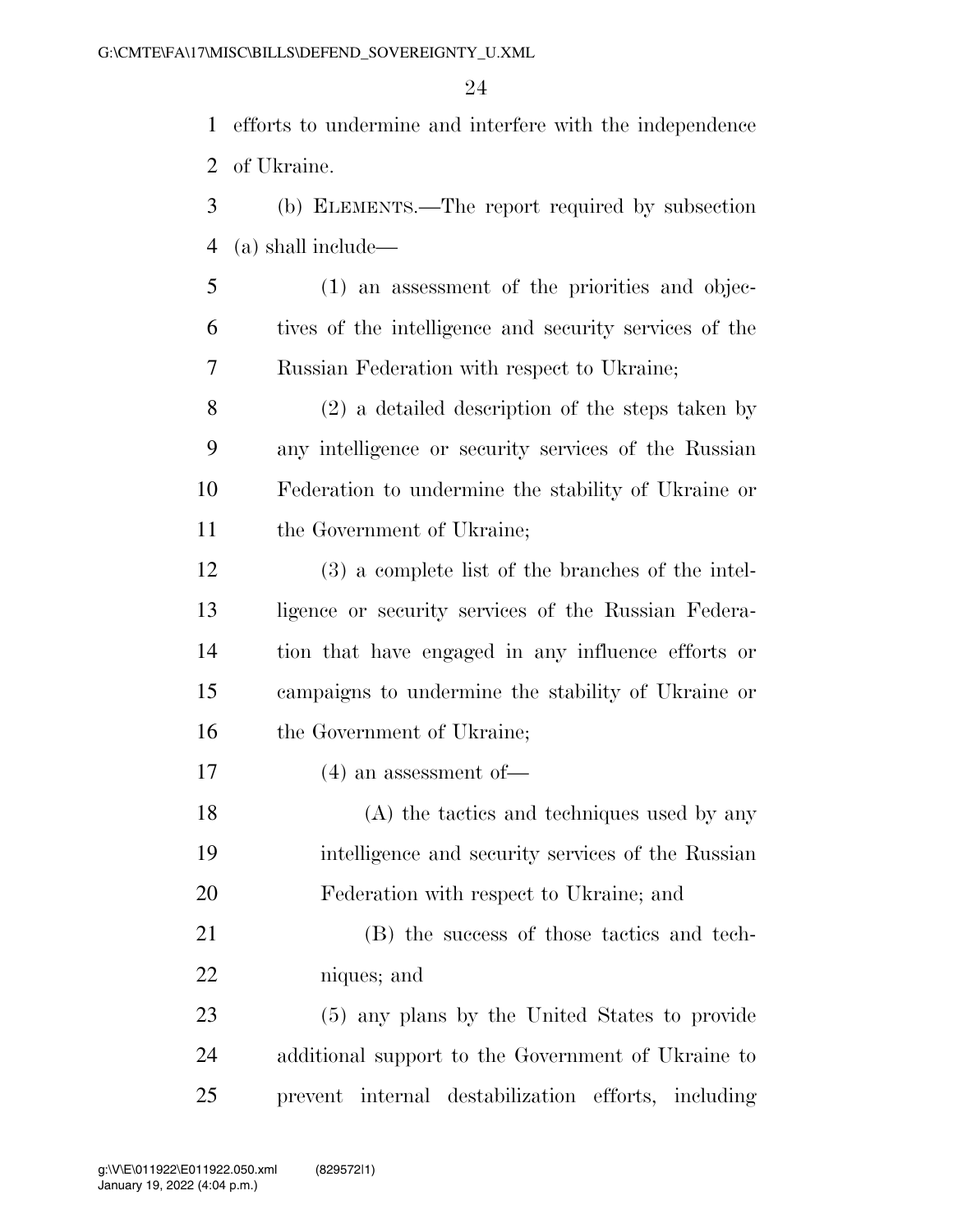| $\mathbf{1}$   | through intelligence sharing and support for reforms        |
|----------------|-------------------------------------------------------------|
| $\overline{2}$ | and anti-corruption efforts.                                |
| 3              | SEC. 205. STRATEGY FOR FORUM ON EUROPEAN SECURITY.          |
| $\overline{4}$ | (a) SENSE OF CONGRESS.—It is the sense of Con-              |
| 5              | gress that                                                  |
| 6              | (1) the United States should work closely with              |
| 7              | NATO allies, particularly those that share a border         |
| 8              | with the Russian Federation, on any matters related         |
| 9              | to European security; and                                   |
| 10             | (2) the United States Mission to the Organiza-              |
| 11             | tion for Security and Co-operation in Europe (com-          |
| 12             | monly referred to as the "OSCE") should—                    |
| 13             | (A) support an inclusive European security                  |
| 14             | dialogue that calls on OSCE participating                   |
| 15             | states to comply with principles set forth in the           |
| 16             | Helsinki Final Act, the Charter of Paris for a              |
| 17             | New Europe, and the Charter of the United                   |
| 18             | Nations; and                                                |
| 19             | (B) continue to publicly call for the Gov-                  |
| 20             | ernment of the Russian Federation to adhere to              |
| 21             | commitments as an OSCE participating<br>its                 |
| 22             | state.                                                      |
| 23             | (b) STRATEGY ON EUROPEAN SECURITY.—Not later                |
| 24             | than 30 days after the date of the enactment of this Act,   |
| 25             | the Secretary of State shall submit to the appropriate con- |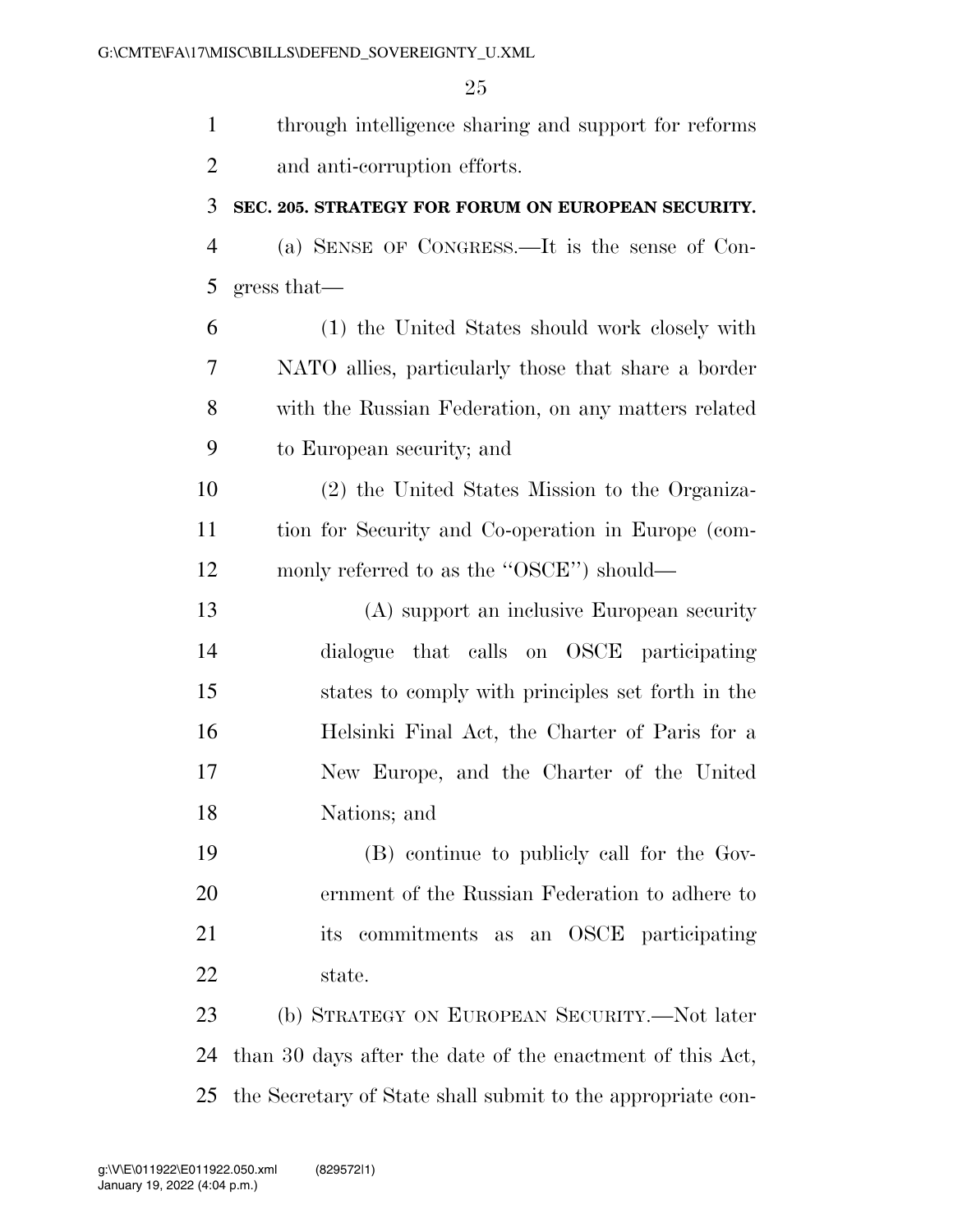gressional committees a strategy for continued engage- ment with the Government of the Russian Federation fol- lowing January 2022 security dialogues, including the Strategic Stability Dialogue in Geneva, the NATO-Russia Council Meeting in Brussels, and the Organization for Se- curity and Co-operation in Europe Permanent Council Meeting in Vienna, which shall include—

 (1) an assessment of whether the Government of the Russian Federation has sufficiently de-esca- lated regional tensions, including through a signifi- cant withdrawal of troops from the border of Ukraine, to merit further discussion;

 (2) an assessment of the objectives of the Gov- ernment of the Russian Federation related to Euro-pean security;

 (3) a plan to reduce tensions between the Rus- sian Federation and Eastern European allies, taking into account the perspectives of a wide cross section of European allies of the United States; and

 (4) a plan for including Eastern European NATO allies, specifically those that share a border with the Russian Federation, in any conversations on European security.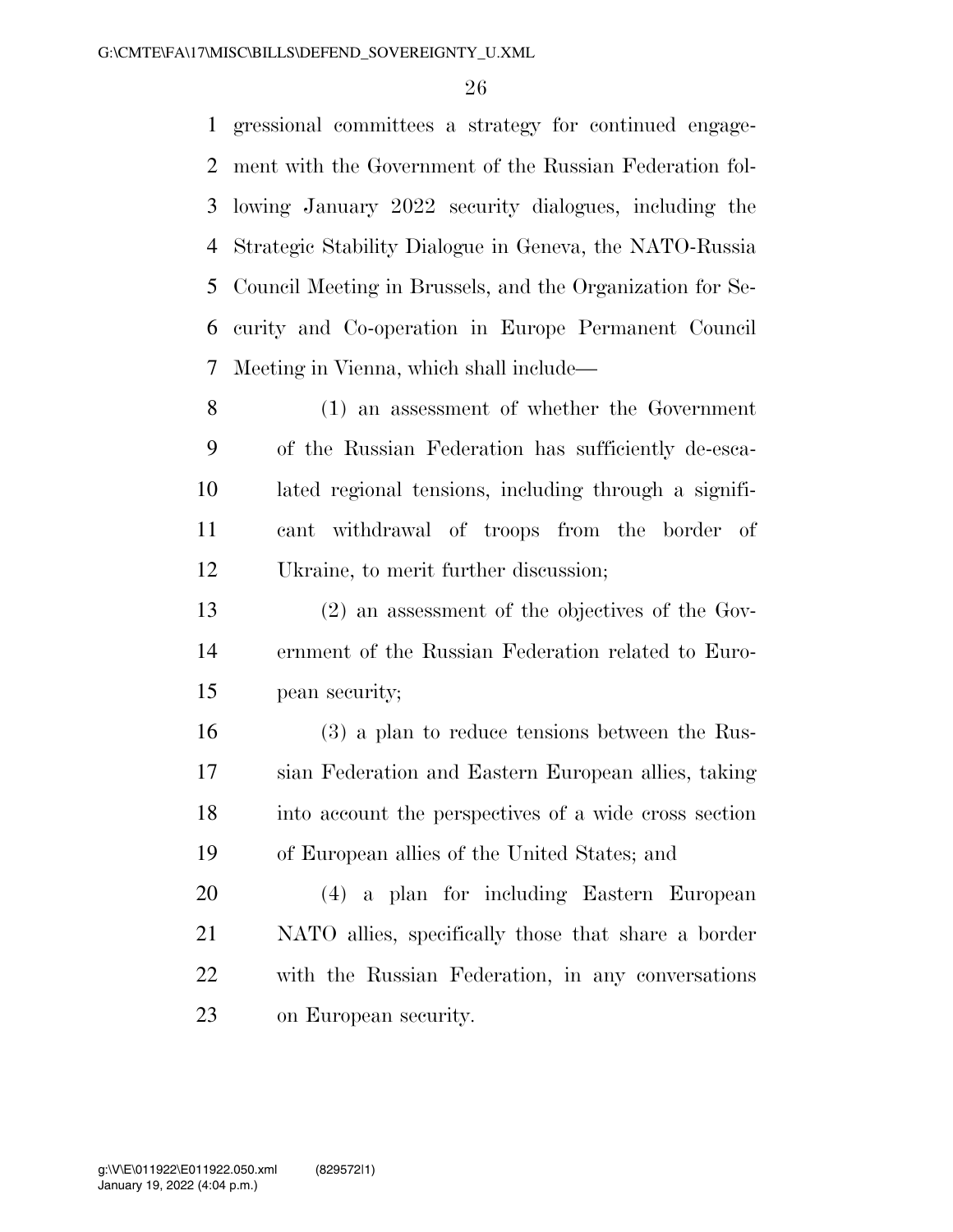(c) FORM.—The strategy required by subsection (a) shall be submitted in unclassified form, but may include a classified annex if necessary.

### **SEC. 206. DEEPENING SECURITY AND ECONOMIC TIES WITH BALTIC ALLIES.**

 (a) SENSE OF CONGRESS.—It is the sense of Con-gress that—

 (1) supporting and bolstering the security of the Baltic states of Estonia, Latvia, and Lithuania is in the national security interests of the United States;

 (2) the Baltic states are critical in countering aggression by the Government of the Russian Fed- eration and maintaining the collective security of the NATO alliance;

 (3) the United States should continue to sup- port and foster a security partnership with the Bal-18 tic states that aims to meet their security needs and provides additional capabilities and tools to help de- fend against aggression by the Government of the Russian Federation in the region;

 (4) the United States should encourage the ini- tiative undertaken by the Baltic states to advance the Three Seas Initiative to strengthen transport,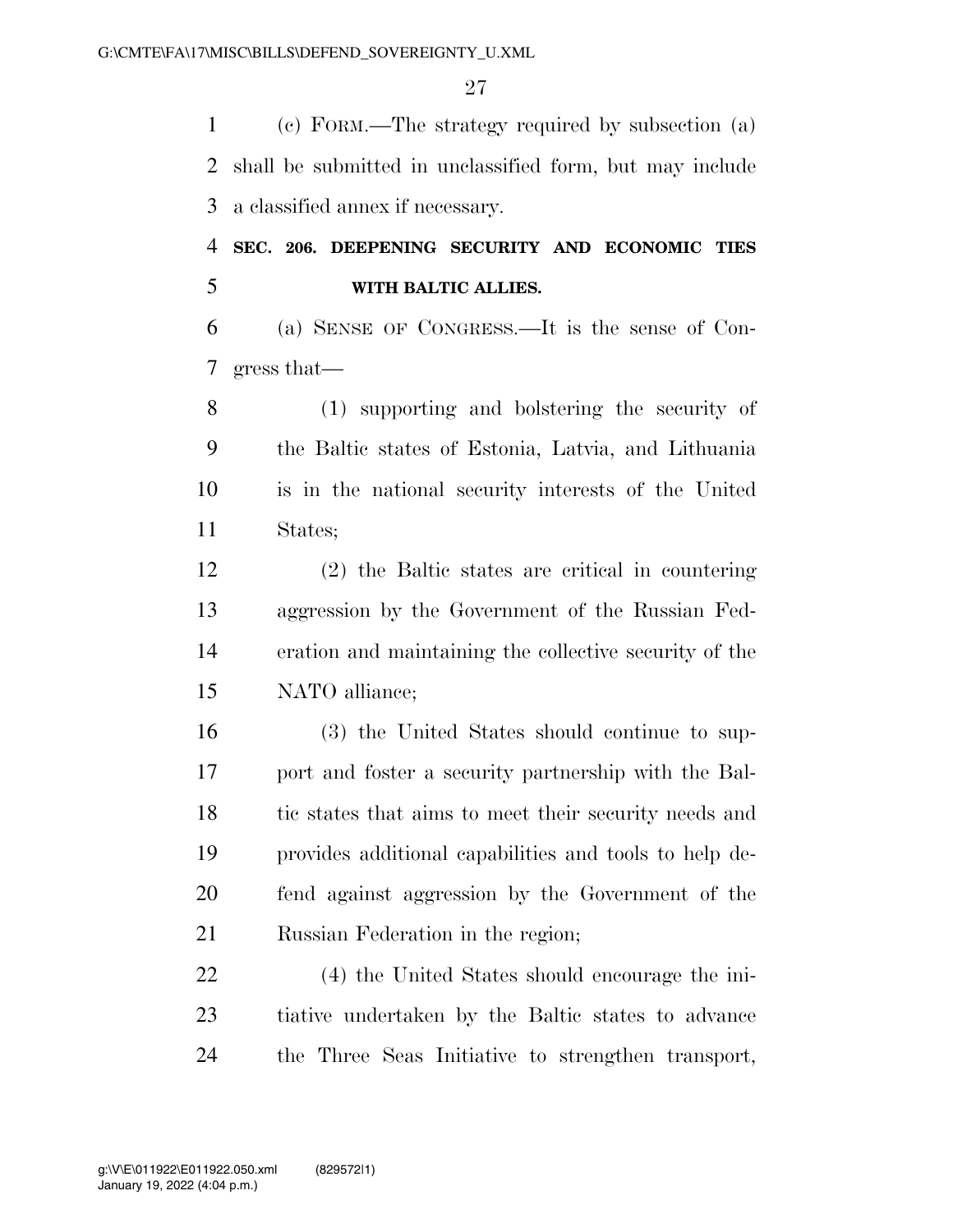energy, and digital infrastructures among eastern Europe countries;

 (5) there are mutually beneficial opportunities for increased investment and economic expansion be- tween the United States and the Baltic states; and (6) improved economic ties between the United States and the Baltic states will lead to a strength- ened strategic partnership. (b) BALTIC SECURITY AND ECONOMIC ENHANCE- MENT INITIATIVE.— (1) IN GENERAL.—The Secretary of State shall establish an initiative to deepen and foster security and economic ties with the Baltic states. (2) PURPOSE AND OBJECTIVES.—The initiative established under paragraph (1) shall have the fol- lowing goals and objectives: (A) Ensuring the efficient and effective de- livery of security assistance to the Baltic states, prioritizing assistance that will bolster defenses against hybrid warfare and improve interoper-21 ability with NATO forces. (B) Bolstering United States support for the Baltic region's physical and energy security

needs.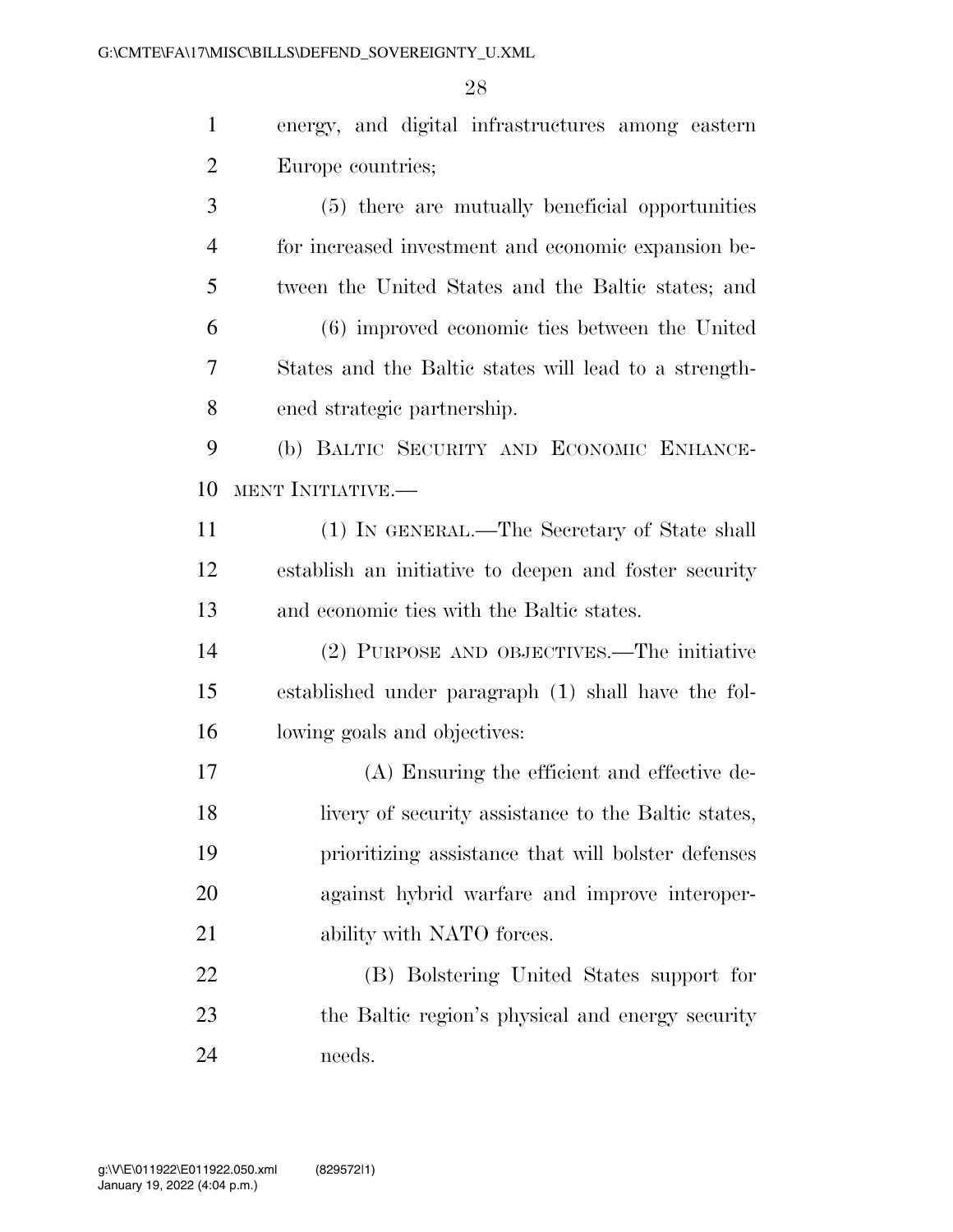| $\mathbf{1}$   | (C) Mitigating the impact of economic co-         |
|----------------|---------------------------------------------------|
| $\overline{2}$ | ercion by the Russian Federation and the Peo-     |
| 3              | ple's Republic of China on Baltic states and      |
| $\overline{4}$ | identifying new opportunities for foreign direct  |
| 5              | investment and United States business ties.       |
| 6              | (D) Improving high-level engagement be-           |
| 7              | tween the United States and the Baltic states,    |
| 8              | with a focus on improving high-level security     |
| 9              | and economic cooperation.                         |
| 10             | (3) ACTIVITIES.—The initiative<br>established     |
| 11             | under paragraph $(1)$ shall—                      |
| 12             | (A) develop a comprehensive security as-          |
| 13             | sistance strategy to strengthen the defensive ca- |
| 14             | pabilities of the Baltic states, in coordination  |
| 15             | with other security assistance authorities, that  |
| 16             | takes into account the unique challenges of the   |
| 17             | proximity of the Baltic states to the Russian     |
| 18             | Federation and the threat of aggression against   |
| 19             | the Baltic states from the Government of the      |
| 20             | Russian Federation;                               |
| 21             | (B) encourage the United States Inter-            |
| 22             | national Development Finance Corporation to       |
| 23             | identify new opportunities for investment in the  |
| 24             | Baltic states;                                    |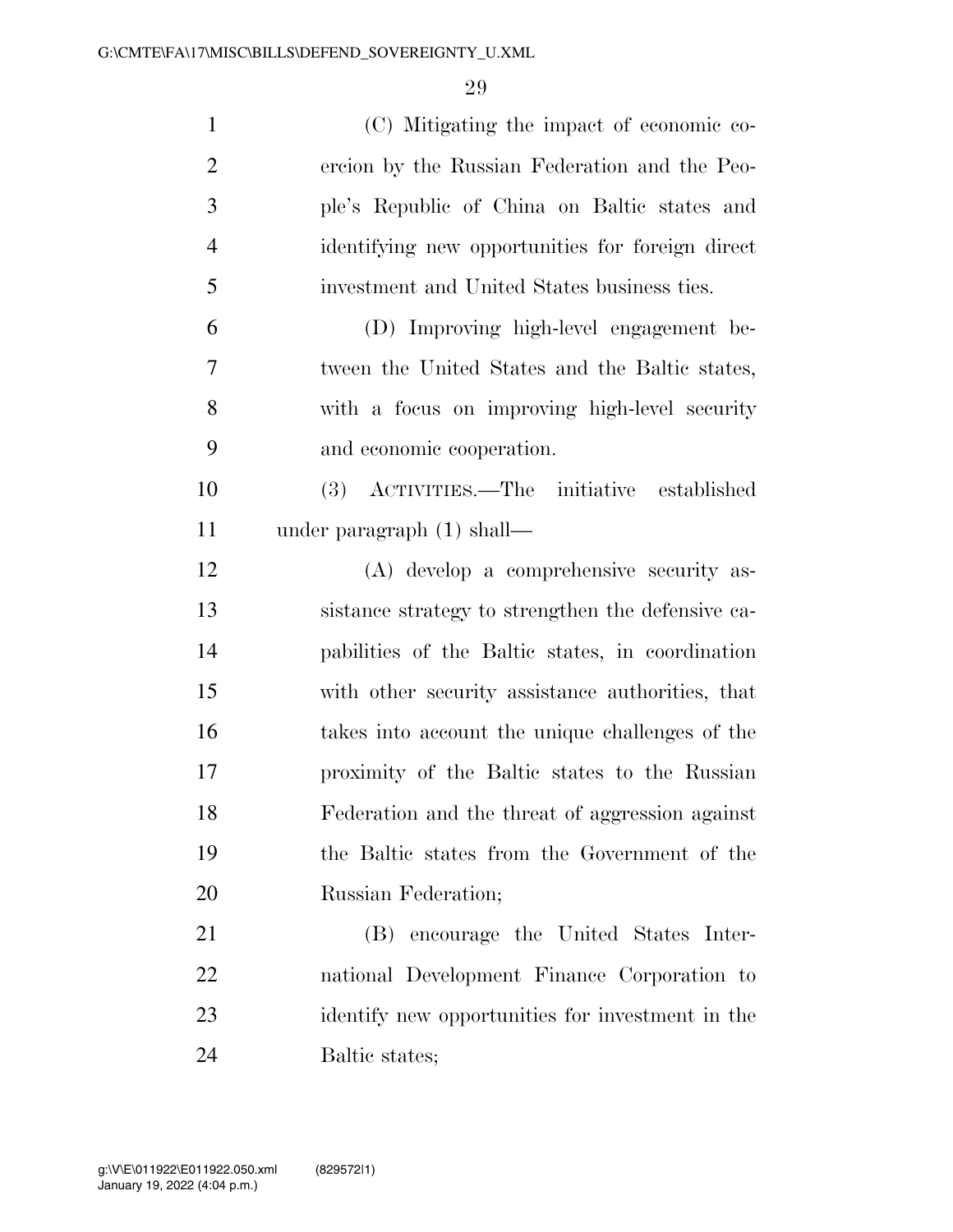| $\mathbf{1}$   | (C) send high-level representatives of the                 |
|----------------|------------------------------------------------------------|
| $\overline{2}$ | Department of State to-                                    |
| 3              | (i) the Baltic states not less fre-                        |
| $\overline{4}$ | quently than twice a year; and                             |
| 5              | (ii) major regional for aon physical                       |
| 6              | and energy security, including the Three                   |
| 7              | Initiative Summit and Business<br>Seas                     |
| 8              | Forum and the Baltic Sea Security Con-                     |
| 9              | ference;                                                   |
| 10             | (D) convene an annual trade forum, in co-                  |
| 11             | ordination with the governments of Baltic                  |
| 12             | states, to foster investment opportunities in the          |
| 13             | Baltic region for United States businesses; and            |
| 14             | (E) foster dialogue between experts from                   |
| 15             | the United States and from the Baltic states on            |
| 16             | hybrid warfare, cyber defenses, economic expan-            |
| 17             | sion, and foreign direct investment.                       |
| 18             | SEC. 207. PUBLIC DISCLOSURE OF ASSETS OF VLADIMIR          |
| 19             | PUTIN AND HIS INNER CIRCLE.                                |
| 20             | (a) IN GENERAL.—Not later than 180 days after the          |
| 21             | date of the enactment of this Act, the Secretary of the    |
| 22             | Treasury, in coordination with the Director of National    |
| 23             | Intelligence and the Secretary of State, shall submit to   |
| 24             | the committees specified in subsection (d) a detailed re-  |
| 25             | port on the personal net worth and assets of the President |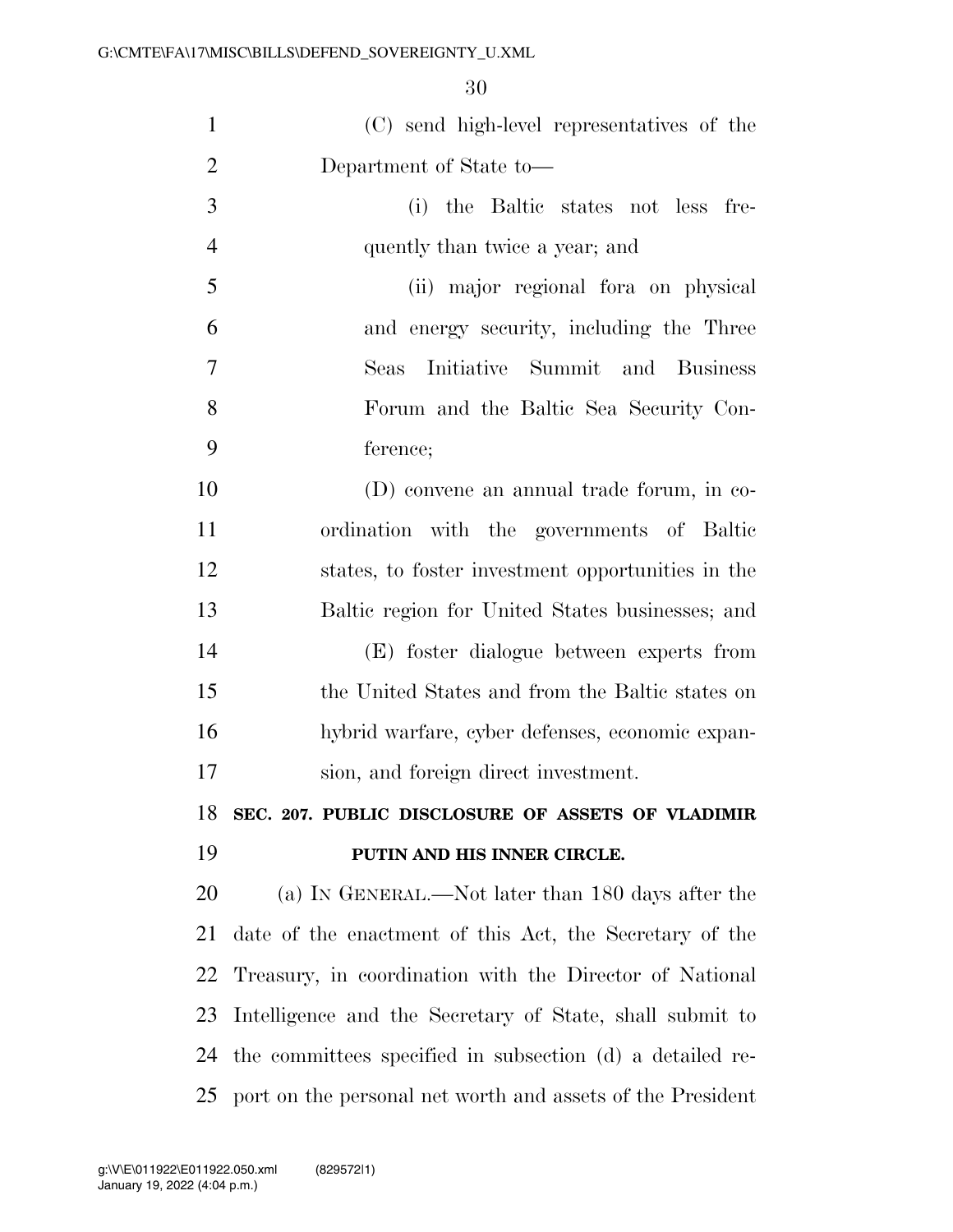of the Russian Federation, Vladimir Putin, and his inner circle.

 (b) ELEMENTS.—The report required by subsection (a) shall include—

 (1) an identification of significant senior foreign political figures and oligarchs in the Russian Fed- eration, as determined by their closeness to Vladimir Putin;

 (2) the estimated net worth and known sources of income of the individuals identified under para- graph (1), Vladimir Putin, and the family members of such individuals and Vladimir Putin (including spouses, children, parents, and siblings), including assets, investments, bank accounts, business inter- ests, held in and outside of the Russian Federation, and relevant beneficial ownership information;

 (3) an estimate of the total annual income and personal expenditures of Vladimir Putin and his family members for calendar years 2017 through 2021; and

 (4) all known details about the financial prac- tices and transparency, or lack thereof, of Vladimir Putin and the individuals identified under paragraph (1).

(c) FORM.—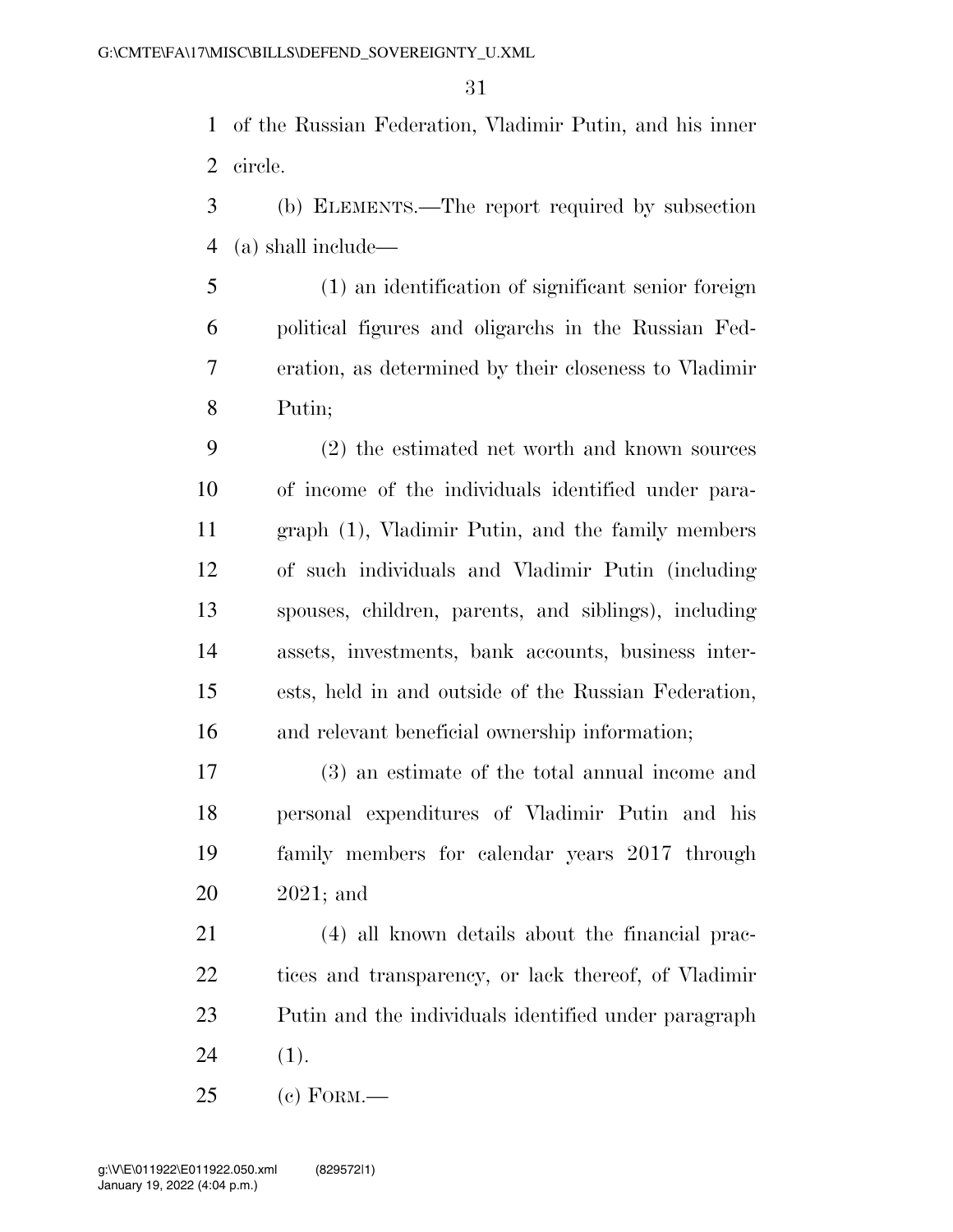| $\mathbf{1}$   | (1) IN GENERAL.—The report required by sub-                 |
|----------------|-------------------------------------------------------------|
| $\overline{2}$ | section (a) shall be submitted in unclassified form,        |
| 3              | but may include a classified annex.                         |
| $\overline{4}$ | (2) PUBLIC AVAILABILITY.—The unclassified                   |
| 5              | portion of the report required by subsection (a) shall      |
| 6              | be made available on a publicly accessible internet         |
| 7              | website.                                                    |
| 8              | (d) COMMITTEES SPECIFIED.—The committees spec-              |
| 9              | ified in this subsection are—                               |
| 10             | (1) the appropriate congressional committees;               |
| 11             | (2) the Select Committee on Intelligence and                |
| 12             | the Committee on Banking, Housing, and Urban Af-            |
| 13             | fairs of the Senate; and                                    |
|                |                                                             |
| 14             | (3) the Permanent Select Committee on Intel-                |
| 15             | ligence and the Committee on Financial Services of          |
| 16             | the House of Representatives.                               |
| 17             | SEC. 208. BRIEFING TO FULFILL UNITED STATES-UKRAINE         |
| 18             | STRATEGIC DIALOGUE OBJECTIVES.                              |
| 19             | (a) IN GENERAL.—Not later than 90 days after the            |
| 20             | date of the enactment of this Act, the Secretary of State   |
| 21             | shall provide to the appropriate congressional committees   |
| 22             | a briefing on efforts to deepen ties with Ukraine and fully |
| 23             | implement the objectives outlined in the United States-     |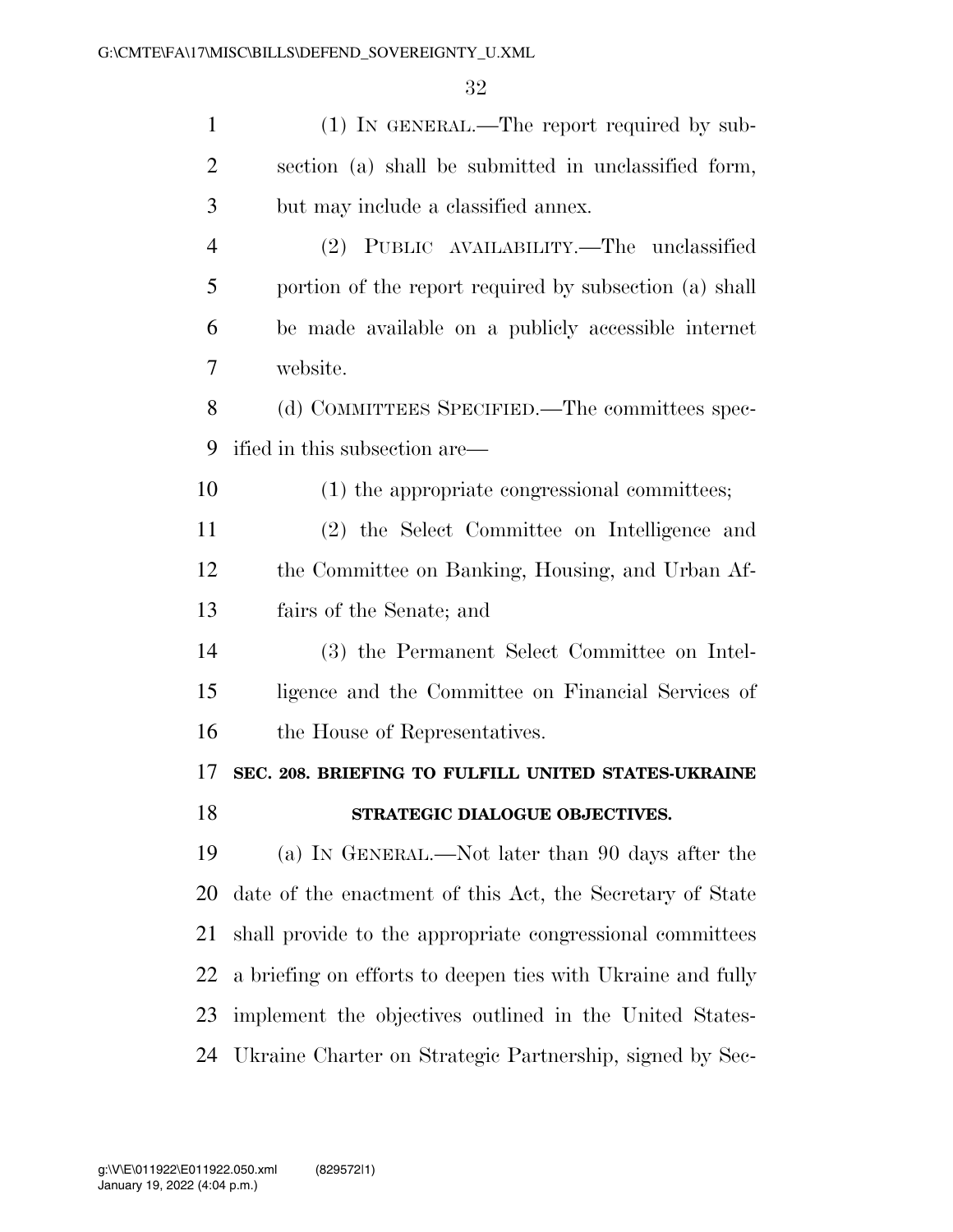retary of State Antony Blinken and Ukrainian Foreign Minister Dmytro Kuleba on November 10, 2021.

- (b) ELEMENTS.—The briefing required by subsection (a) shall include the following:
- (1) A plan to bolster support for Ukraine's sov- ereignty, independence, territorial integrity, and in- violability of borders, including plans for high-level representation and robust participation in Ukraine's Crimea Platform.
- (2) A plan to highlight human rights abuses by the Government of the Russian Federation in Ukrainian territory, which shall include mechanisms to draw attention to persecuted minorities and polit-ical prisoners in Crimea and the Donbas.
- (3) An assessment of humanitarian assistance needs for those affected or displaced by the war in Donbas.
- (4) A plan to support democracy and the rule of law in Ukraine, which shall include efforts to build on progress made on the establishment of anti- corruption institutions, land reform, local govern-ance, and digitalization.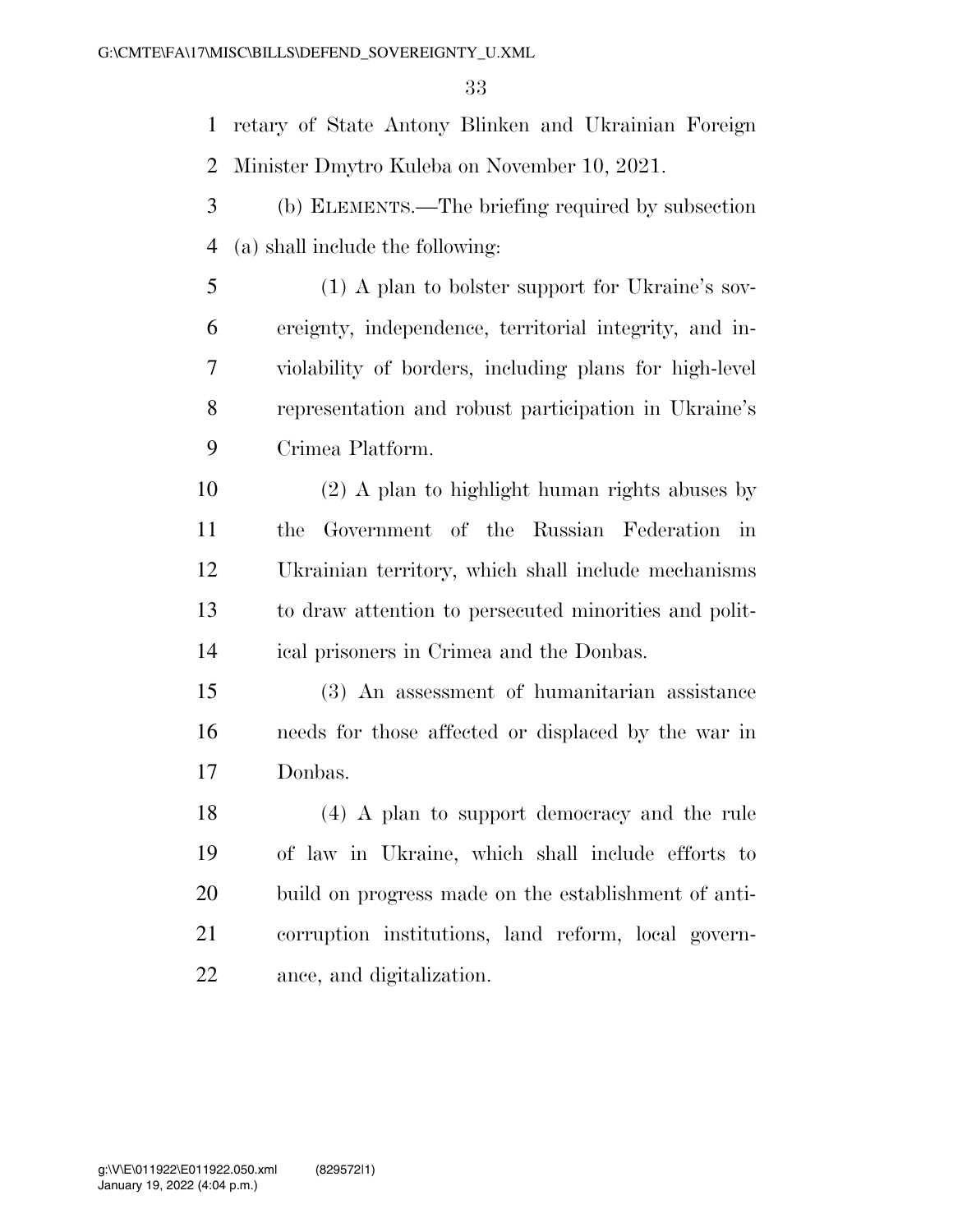## **TITLE III—DETERRENCE MEAS- URES AGAINST FURTHER MILITARY ESCALATION AND AGGRESSION BY THE RUS- SIAN FEDERATION WITH RE-SPECT TO UKRAINE**

**SEC. 301. DEFINITIONS.** 

In this title:

 (1) ADMISSION; ADMITTED; ALIEN.—The terms ''admission'', ''admitted'', and ''alien'' have the meanings given those terms in section 101 of the Immigration and Nationality Act (8 U.S.C. 1101).

 (2) APPROPRIATE COMMITTEES OF CON- GRESS.—The term ''appropriate committees of Con-gress'' means—

 (A) the Committee on Foreign Relations and the Committee on Banking, Housing, and Urban Affairs of the Senate; and

 (B) the Committee on Foreign Affairs and the Committee on Financial Services of the House of Representatives.

 (3) FINANCIAL INSTITUTION.—The term ''fi- nancial institution'' means a financial institution specified in subparagraph (A), (B), (C), (D), (E),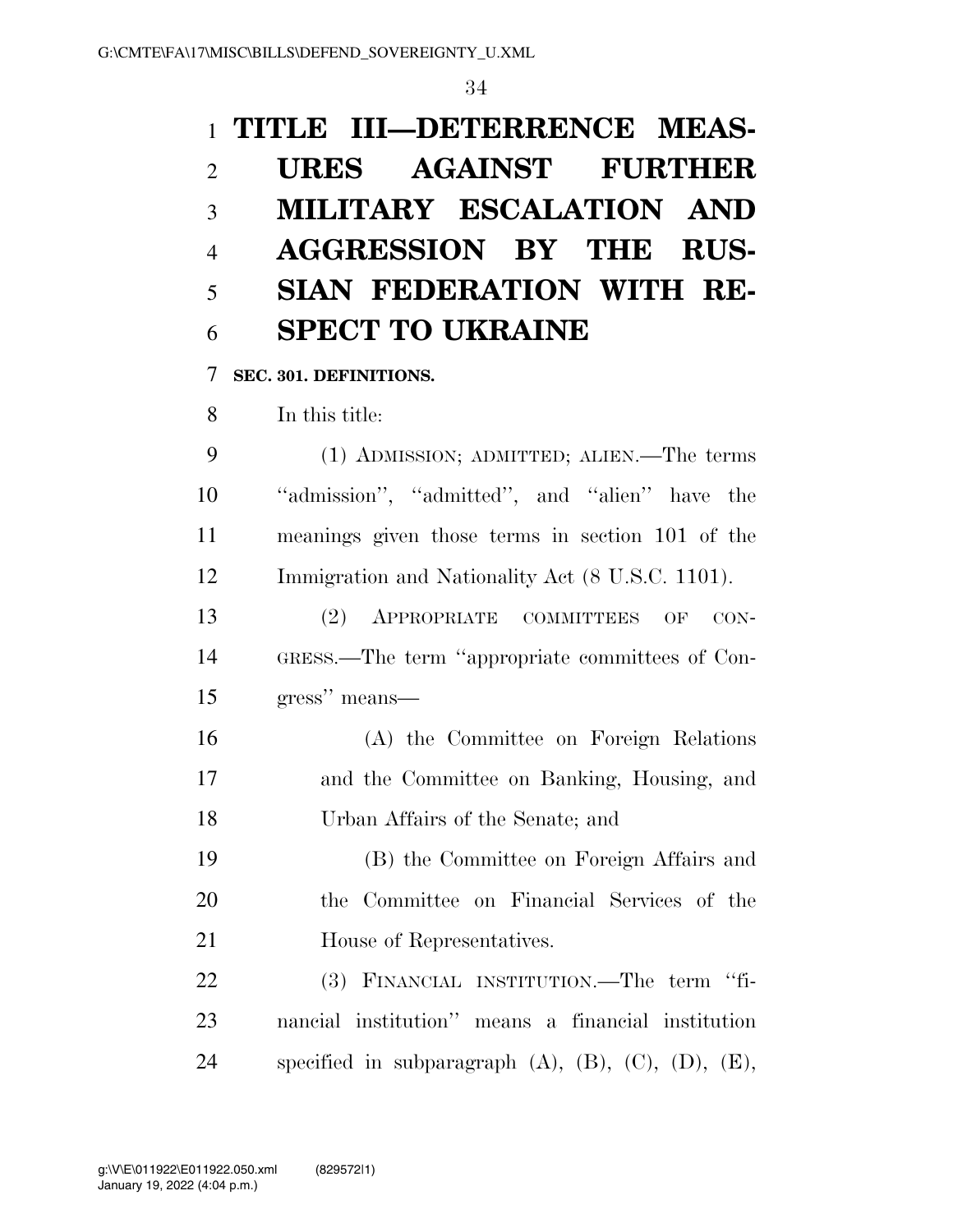| $\mathbf{1}$   | $(F)$ , $(G)$ , $(H)$ , $(I)$ , $(J)$ , $(M)$ , or $(Y)$ of section |
|----------------|---------------------------------------------------------------------|
| $\overline{2}$ | $5312(a)(2)$ of title 31, United States Code.                       |
| 3              | (4) FOREIGN FINANCIAL INSTITUTION.—The                              |
| $\overline{4}$ | term "foreign financial institution" has the meaning                |
| 5              | given that term in regulations prescribed by the Sec-               |
| 6              | retary of the Treasury.                                             |
| 7              | (5) FOREIGN PERSON.—The term "foreign per-                          |
| 8              | son" means an individual or entity that is not a                    |
| 9              | United States person.                                               |
| 10             | $(6)$ KNOWINGLY.—The term "knowingly" with                          |
| 11             | respect to conduct, a circumstance, or a result,                    |
| 12             | means that a person had actual knowledge, or                        |
| 13             | should have known, of the conduct, the cir-                         |
| 14             | cumstance, or the result.                                           |
| 15             | (7) UNITED STATES PERSON.—The<br>term                               |
| 16             | "United States person" means—                                       |
| 17             | (A) a United States citizen or an alien law-                        |
| 18             | fully admitted for permanent residence to the                       |
| 19             | United States; or                                                   |
| 20             | (B) an entity organized under the laws of                           |
| 21             | the United States or any jurisdiction within the                    |
| 22             | United States, including a foreign branch of                        |
| 23             | such an entity.                                                     |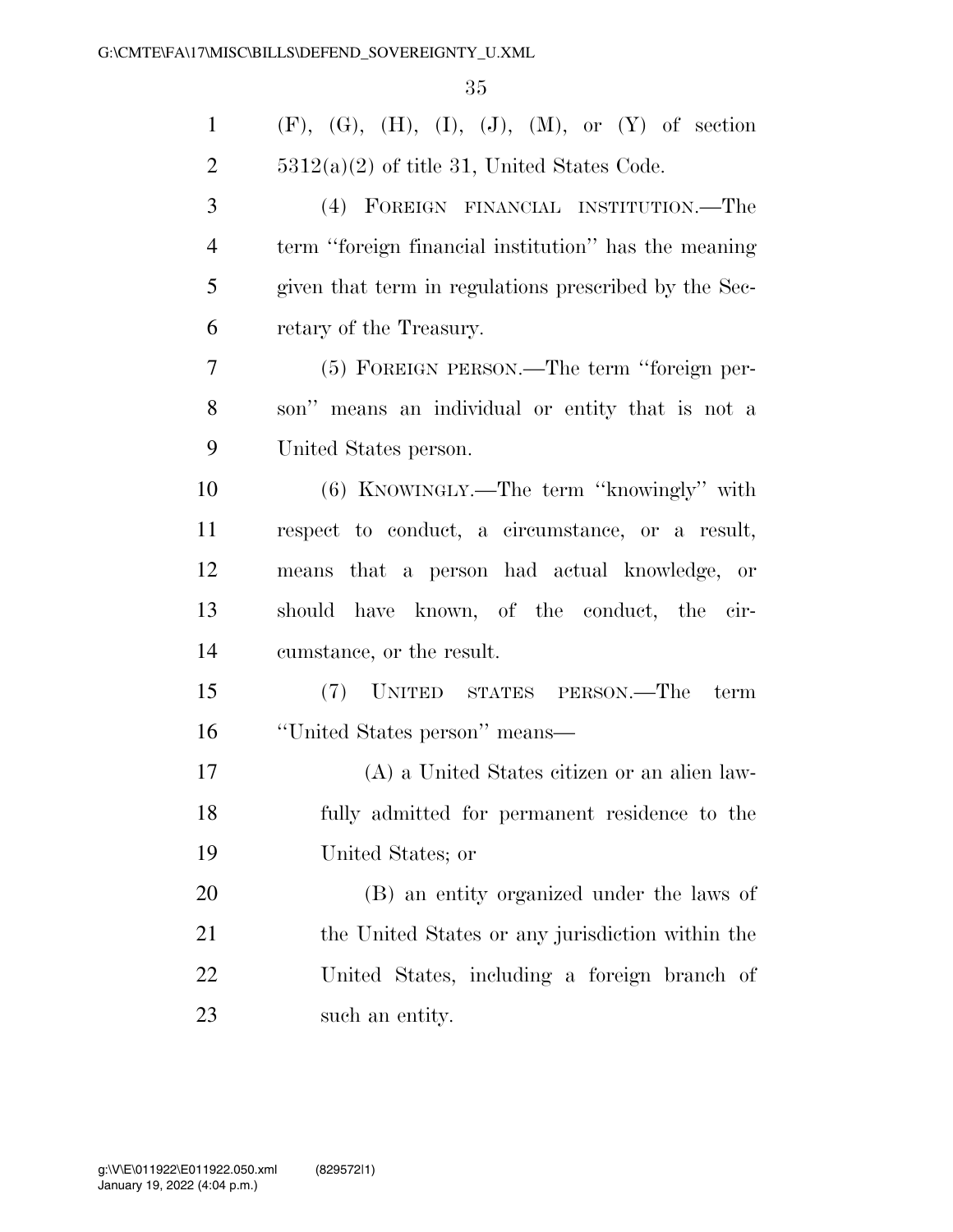#### **SEC. 302. DETERMINATION WITH RESPECT TO OPERATIONS**

#### **OF THE RUSSIAN FEDERATION IN UKRAINE.**

 (a) IN GENERAL.—The President shall determine, at such times as are required under subsection (b), wheth-er—

 (1) the Government of the Russian Federation, including through any of its proxies, is engaged in or knowingly supporting a significant escalation in hostilities or hostile action in or against Ukraine, compared to the level of hostilities or hostile action 11 in or against Ukraine prior to December 1, 2021; and

 (2) if so, whether such escalation has the aim or effect of undermining, overthrowing, or disman- tling the Government of Ukraine, occupying the ter- ritory of Ukraine, or interfering with the sovereignty or territorial integrity of Ukraine.

 (b) TIMING OF DETERMINATIONS.—The President shall make the determination described in subsection (a)—

 (1) not later than 15 days after the date of the enactment of this Act;

 (2) after the first determination under para- graph (1), every 90 days (or more frequently as war- ranted) during the one-year period beginning on such date of enactment; and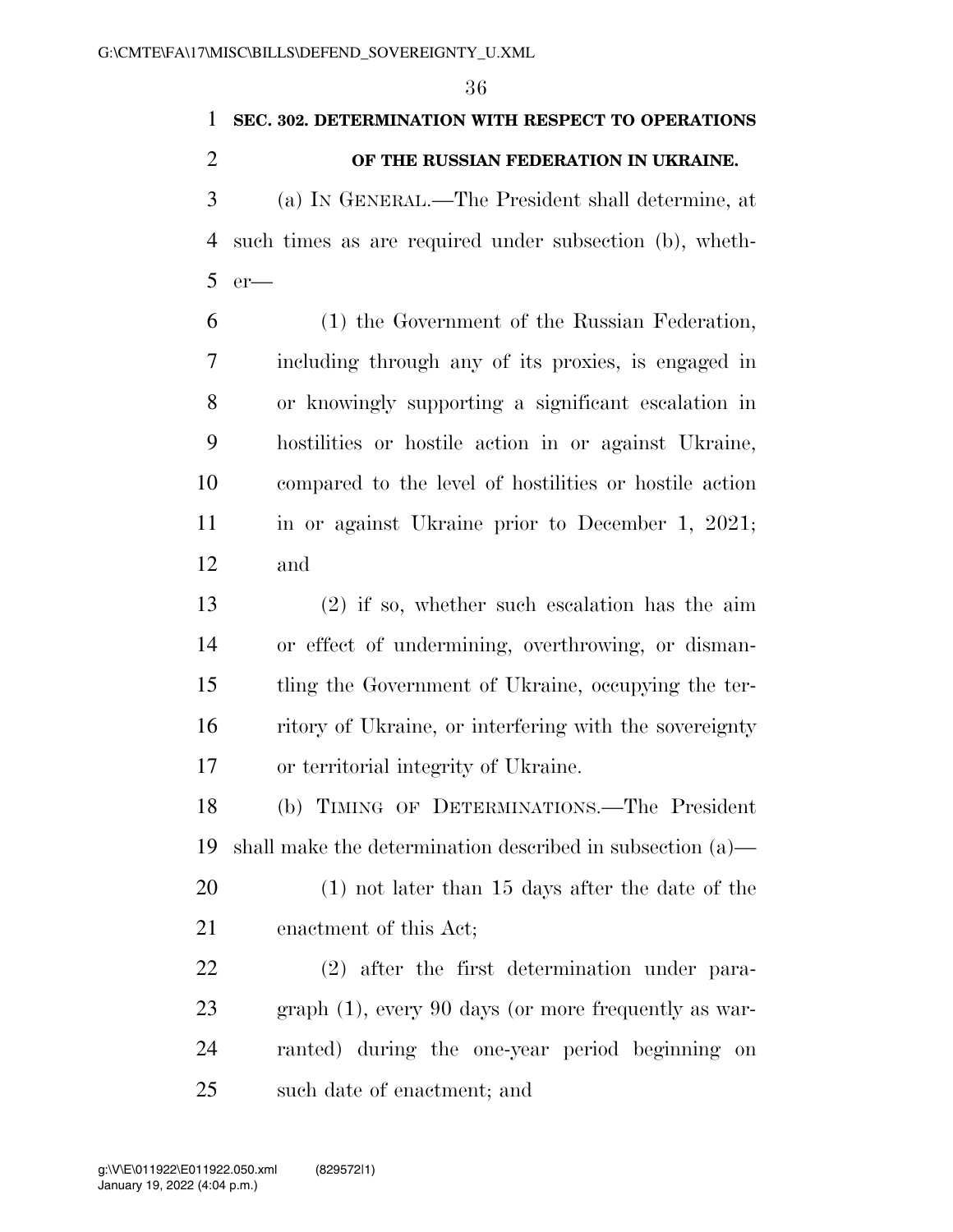(3) after the end of that one-year period, every 120 days.

 (c) REPORT REQUIRED.—Upon making a determina- tion under this section, the President shall submit to the appropriate committees of Congress, the Committee on Armed Services of the Senate, and the Committee on Armed Services of the House of Representatives, a report on the determination.

 **SEC. 303. IMPOSITION OF SANCTIONS WITH RESPECT TO OFFICIALS OF THE GOVERNMENT OF THE RUSSIAN FEDERATION RELATING TO OPER-ATIONS IN UKRAINE.** 

 (a) IN GENERAL.—Upon making an affirmative de- termination under section 302 and not later than 60 days following such a determination, the President shall impose the sanctions described in section 310 with respect to each of the officials specified in subsection (b).

 (b) OFFICIALS SPECIFIED.—The officials specified in this subsection are the following:

(1) The President of the Russian Federation.

 (2) The Prime Minister of the Russian Federa-22 tion.

 (3) The Foreign Minister of the Russian Fed-eration.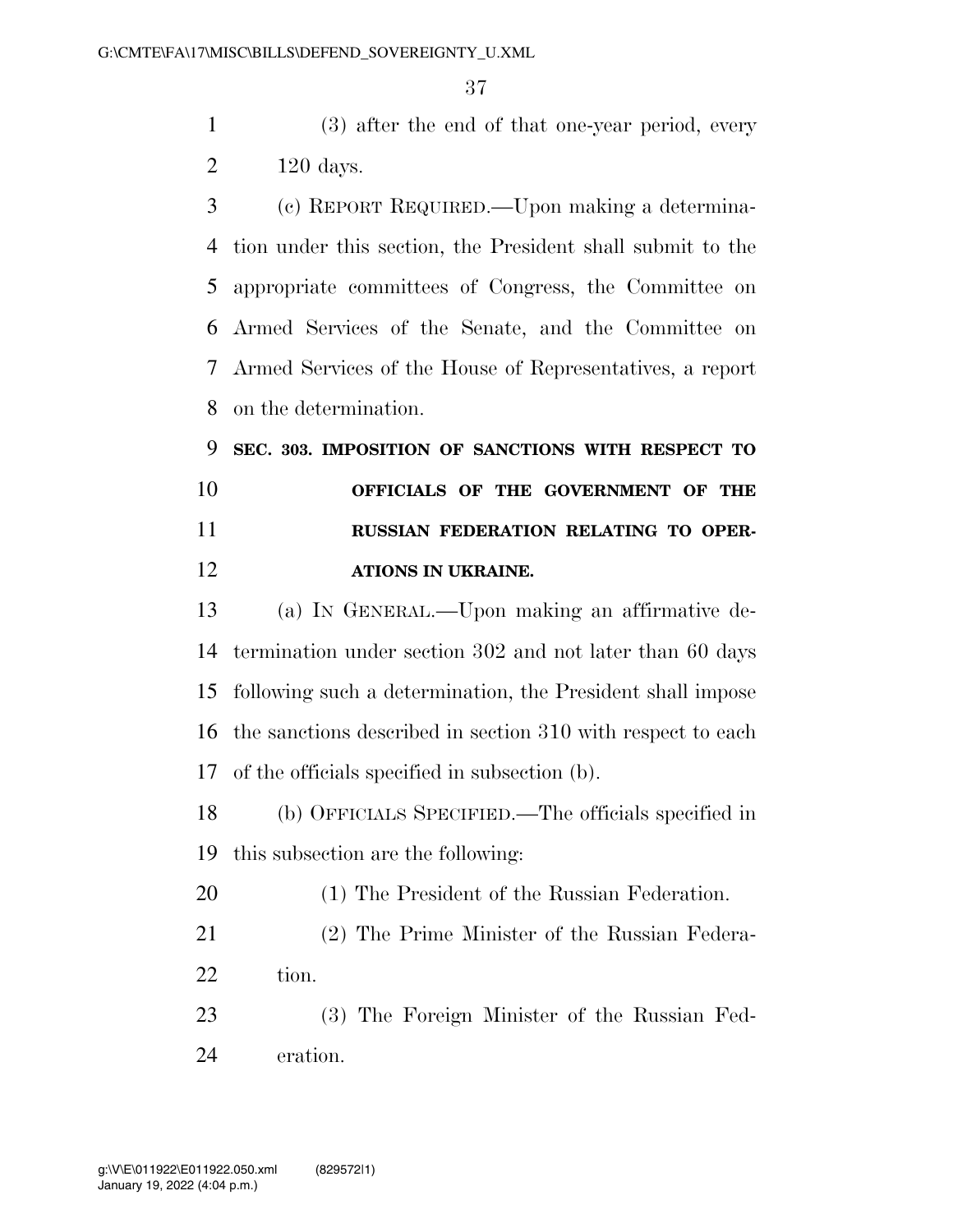| $\mathbf{1}$   | (4) The Minister of Defense of the Russian            |
|----------------|-------------------------------------------------------|
| $\overline{2}$ | Federation.                                           |
| 3              | (5) The Chief of the General Staff of the             |
| $\overline{4}$ | Armed Forces of the Russian Federation.               |
| 5              | (6) The Commander-in-Chief of the Land                |
| 6              | Forces of the Russian Federation.                     |
| 7              | (7) The Commander-in-Chief of the Aerospace           |
| 8              | Forces of the Russian Federation.                     |
| 9              | (8) The Commander of the Airborne Forces of           |
| 10             | the Russian Federation.                               |
| 11             | (9) The Commander-in-Chief of the Navy of the         |
| 12             | Russian Federation.                                   |
| 13             | (10) The Commander of the Strategic Rocket            |
| 14             | Forces of the Russian Federation.                     |
| 15             | (11) The Commander of the Special Operations          |
| 16             | Forces of the Russian Federation.                     |
| 17             | (12) The Commander of Logistical Support of           |
| 18             | the Armed Forces of the Russian Federation.           |
| 19             | (c) ADDITIONAL OFFICIALS.—                            |
| 20             | (1) LIST REQUIRED.—Not later than 30 days             |
| 21             | after making an affirmative determination under       |
| <u>22</u>      | section 302 and every 90 days thereafter, the Presi-  |
| 23             | dent shall submit to the appropriate committees of    |
| 24             | Congress a list of foreign persons that the President |
| 25             | determines—                                           |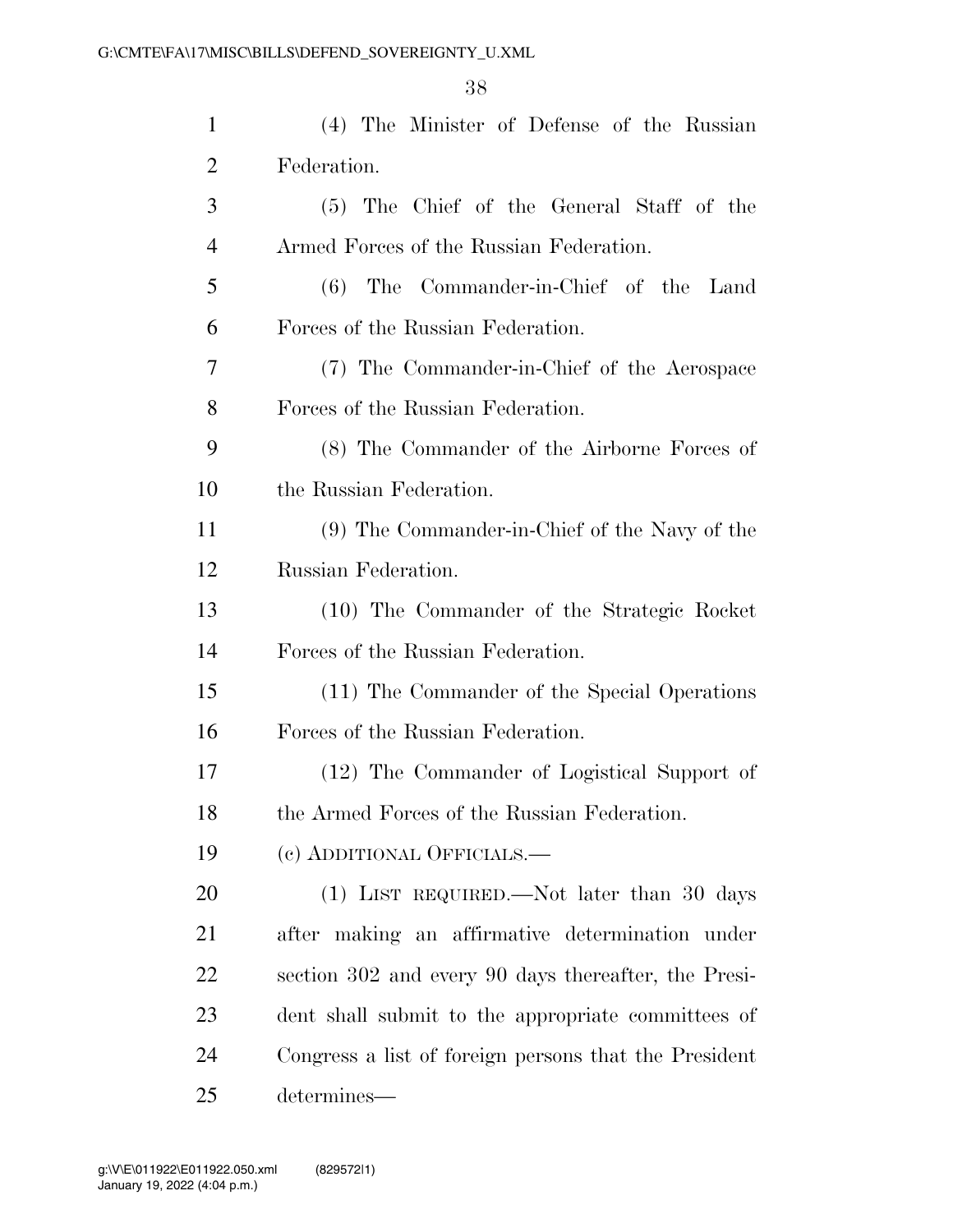| $\mathbf{1}$   | $(A)$ are—                                             |
|----------------|--------------------------------------------------------|
| $\overline{2}$ | (i) senior officials of any branch of                  |
| 3              | the armed forces of the Russian Federa-                |
| $\overline{4}$ | tion leading any of the operations de-                 |
| 5              | scribed in section 302; or                             |
| 6              | (ii) senior officials of the Government                |
| $\overline{7}$ | of the Russian Federation, including any               |
| 8              | intelligence agencies or security services of          |
| 9              | the Russian Federation, with significant               |
| 10             | roles in planning or implementing such op-             |
| 11             | erations; and                                          |
| 12             | (B) with respect to which sanctions should             |
| 13             | be imposed in the interest of the national secu-       |
| 14             | rity of the United States.                             |
| 15             | (2) IMPOSITION OF SANCTIONS.—Upon the sub-             |
| 16             | mission of each list required by paragraph $(1)$ , the |
| 17             | President shall impose the sanctions described in      |
| 18             | section 310 with respect to each foreign person on     |
| 19             | the list.                                              |
| 20             | SEC. 304. IMPOSITION OF SANCTIONS WITH RESPECT TO      |
| 21             | RUSSIAN FINANCIAL INSTITUTIONS.                        |
| 22             | (a) IMPOSITION OF SANCTIONS.—                          |
| 23             | (1) IN GENERAL.—Upon making an affirmative             |
| 24             | determination under section 302 and not later than     |
| 25             | 30 days following such a determination, the Presi-     |
|                |                                                        |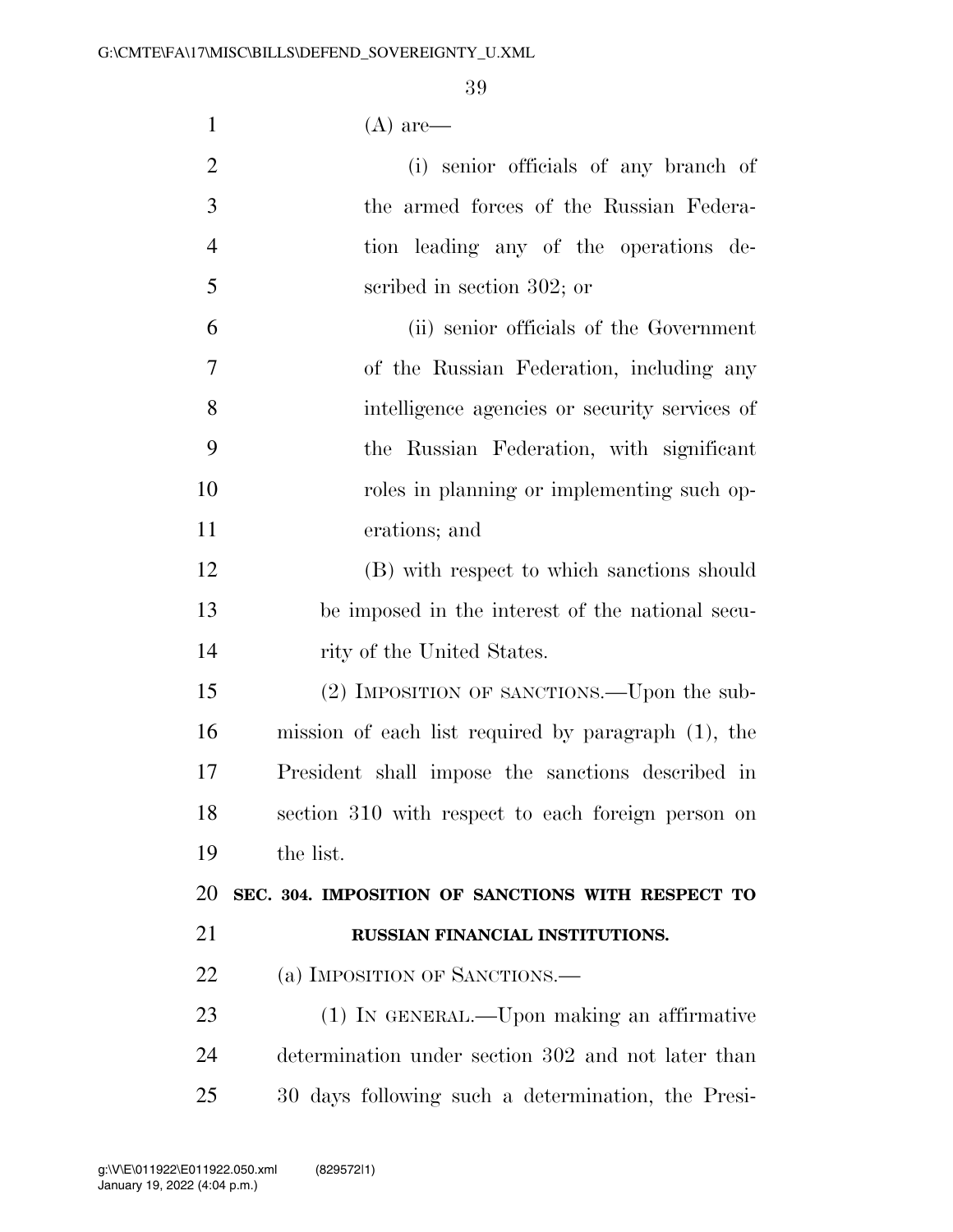| $\mathbf{1}$   | dent shall impose the sanctions described in section   |
|----------------|--------------------------------------------------------|
| $\overline{2}$ | $310(a)(1)$ with respect to 3 or more of the following |
| 3              | financial institutions:                                |
| $\overline{4}$ | (A) Sberbank.                                          |
| 5              | (B) VTB.                                               |
| 6              | (C) Gazprombank.                                       |
| 7              | (D) VEB.RF.                                            |
| 8              | (E) The Russian Direct Investment Fund.                |
| 9              | (F) Credit Bank of Moscow.                             |
| 10             | (G) Alfa Bank.                                         |
| 11             | (H) Rosselkhozbank.                                    |
| 12             | (I) FC Bank Otkritie.                                  |
| 13             | (J) Promsvyazbank.                                     |
| 14             | (K) Soveombank.                                        |
| 15             | (L) Transkapitalbank.                                  |
| 16             | (2) SUBSIDIARIES AND SUCCESSOR ENTITIES.-              |
| 17             | The President may impose the sanctions described       |
| 18             | in section $310(a)(1)$ with respect to any subsidiary  |
| 19             | of, or successor entity to, a financial institution    |
| 20             | specified in paragraph $(1)$ .                         |
| 21             | (b) ADDITIONAL RUSSIAN FINANCIAL INSTITU-              |
| 22             | TIONS.-                                                |
| 23             | (1) LIST REQUIRED.—Not later than 30 days              |
| 24             | after making an affirmative determination under        |
| 25             | section 302, and every 90 days thereafter, the Presi-  |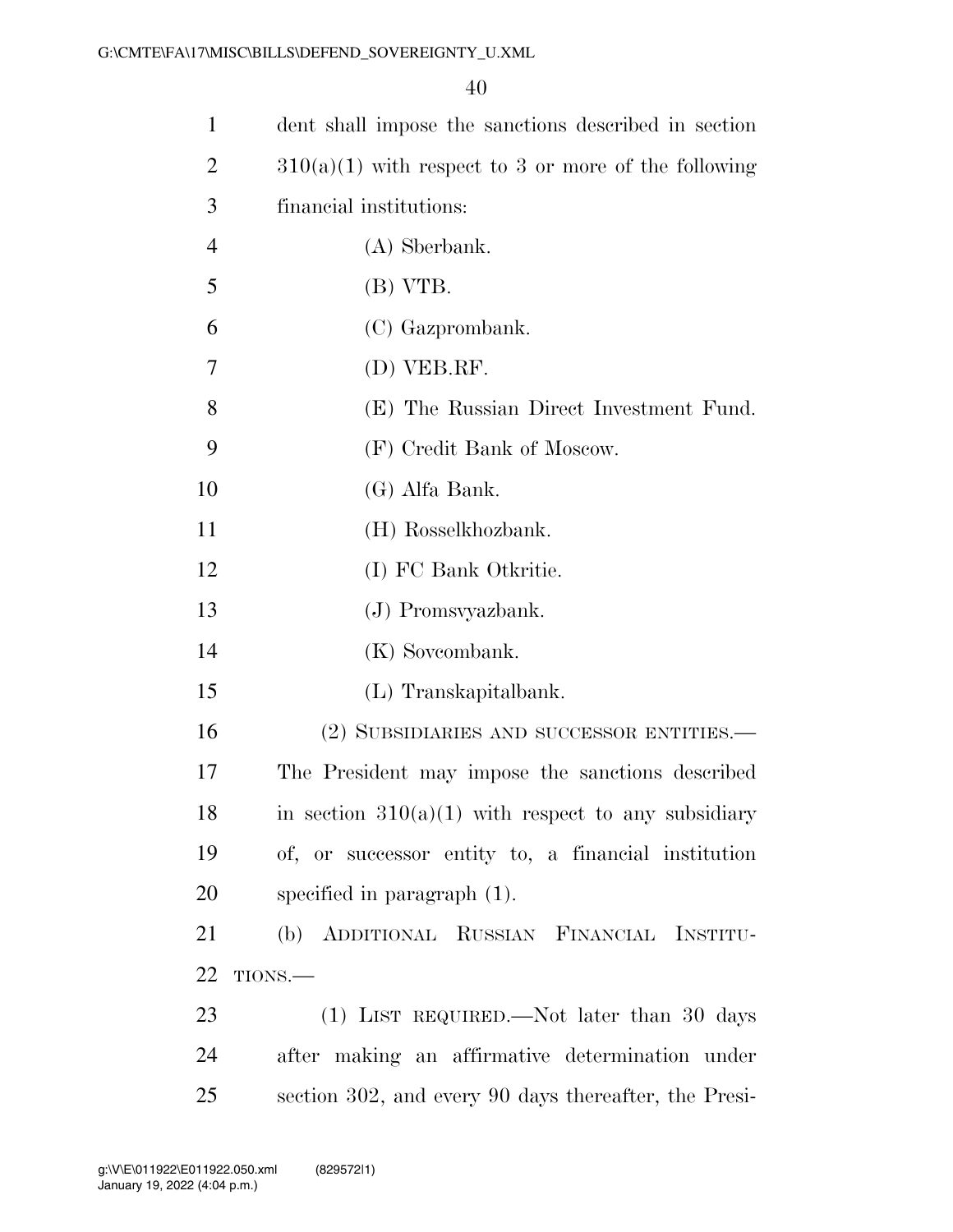| $\mathbf{1}$   | dent shall submit to the appropriate committees of             |
|----------------|----------------------------------------------------------------|
| $\overline{2}$ | Congress a list of foreign persons that the President          |
| 3              | determines—                                                    |
| $\overline{4}$ | (A) are significant financial institutions                     |
| 5              | owned or operated by the Government of the                     |
| 6              | Russian Federation; and                                        |
| 7              | (B) should be sanctioned in the interest of                    |
| 8              | United States national security.                               |
| 9              | (2) IMPOSITION OF SANCTIONS.—Upon the sub-                     |
| 10             | mission of each list required by paragraph (1), the            |
| 11             | President shall impose the sanctions described in              |
| 12             | section $310(a)(1)$ with respect to each foreign person        |
| 13             | identified on the list.                                        |
| 14             | SEC. 305. IMPOSITION OF SANCTIONS WITH RESPECT TO              |
| 15             | PROVISION OF SPECIALIZED FINANCIAL MES-                        |
| 16             | SAGING SERVICES TO SANCTIONED RUSSIAN                          |
| 17             | FINANCIAL INSTITUTIONS.                                        |
| 18             | (a) LIST OF PROVIDERS OF SPECIALIZED FINANCIAL                 |
| 19             | MESSAGING SERVICES TO RUSSIAN FINANCIAL INSTITU-               |
| 20             | TIONS.—Not later than 60 days after making an affirma-         |
| 21             | tive determination under section 302, and not later than       |
| 22             | 30 days after the submission of any list of Russian finan-     |
| 23             | cial institutions under section $304(b)(1)$ , the Secretary of |
|                |                                                                |
| 24             | State, in consultation with the Secretary of the Treasury,     |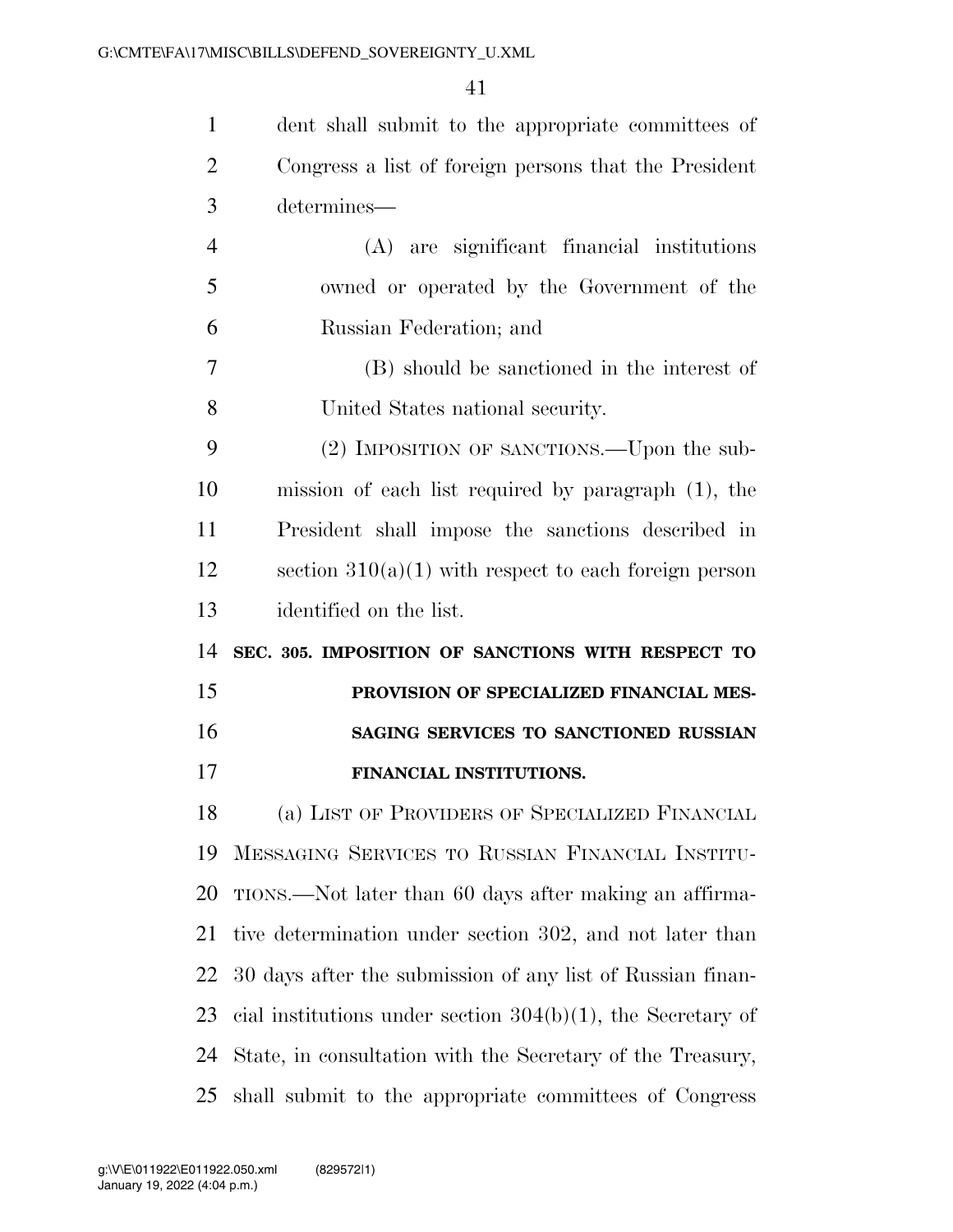a list of all known persons that provide specialized finan- cial messaging services to, or that enable or facilitate ac- cess to such services for, any financial institution specified in subsection (a) of section 304 or on the list required by subsection (b) of that section.

 (b) REPORT ON EFFORTS TO TERMINATE THE PRO- VISION OF SPECIALIZED FINANCIAL MESSAGING SERV- ICES FOR SANCTIONED RUSSIAN FINANCIAL INSTITU- TIONS.—Not later than 90 days after the imposition of any sanctions under section 304, and every 30 days there- after as necessary, the Secretary of State, in consultation with the Secretary of the Treasury, shall submit to the appropriate committees of Congress a report that—

 (1) describes the status of efforts to ensure that the termination of the provision of specialized finan- cial messaging services to, and the enabling and fa- cilitation of access to such services for, any financial institution with respect to which sanctions are im-posed under section 304; and

 (2) identifies any other provider of specialized financial messaging services that continues to pro- vide messaging services to, or enables or facilitates access to such services for, any such financial insti-tution.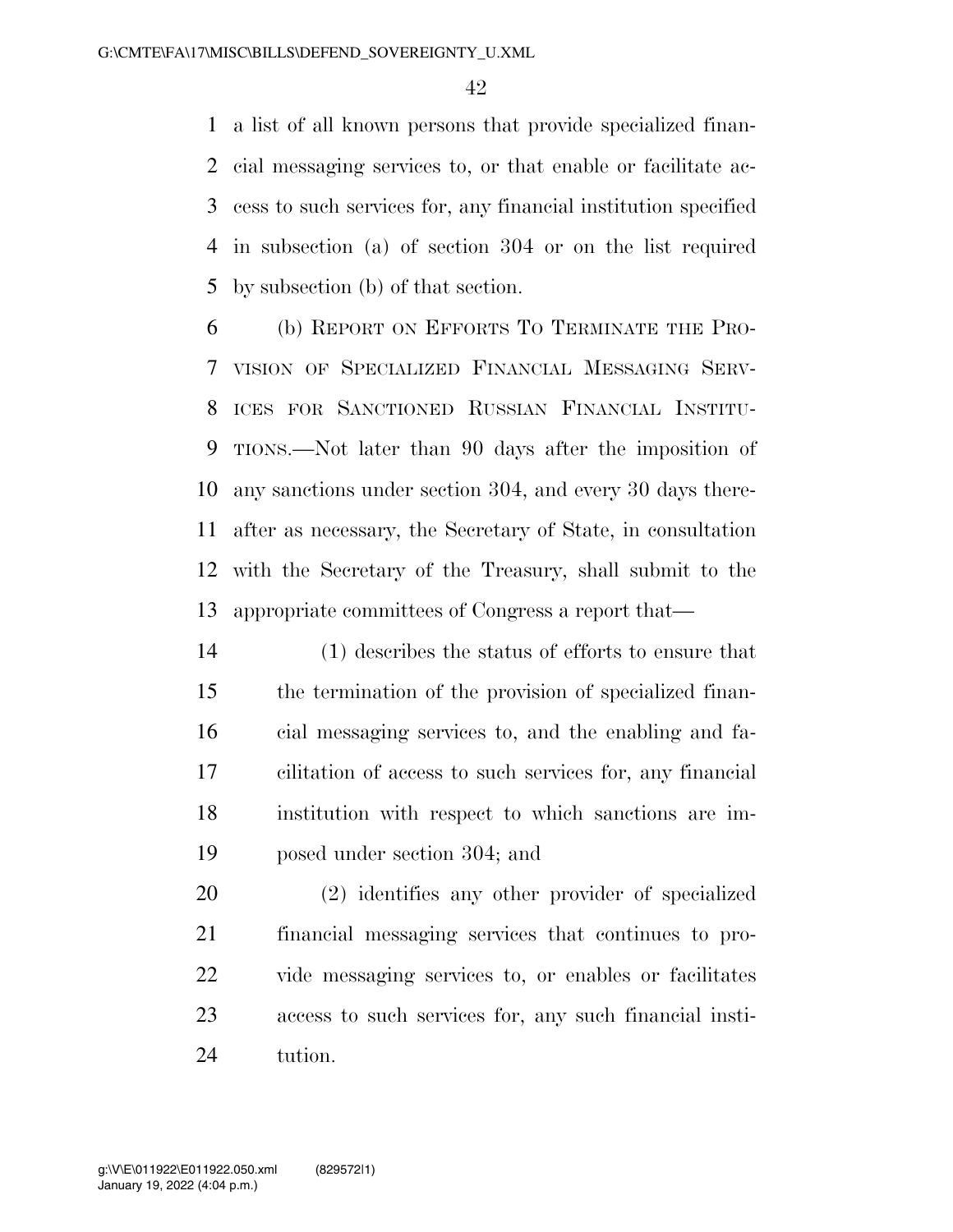(c) AUTHORIZATION FOR THE IMPOSITION OF SANC- TIONS.—If, on or after the date that is 90 days after the imposition of any sanctions under section 304, a provider of financial specialized financial messaging services con- tinues to knowingly provide specialized financial mes- saging services to, or knowingly enable or facilitate direct or indirect access to such messaging services for, any fi- nancial institution with respect to which sanctions are im- posed under section 304, the President may impose sanc- tions pursuant to that section or the International Emer- gency Economic Powers Act (50 U.S.C. 1701 et seq.) with respect to that provider.

13 (d) ENABLING OR FACILITATION OF ACCESS TO SPE- CIALIZED FINANCIAL MESSAGING SERVICES THROUGH INTERMEDIARY FINANCIAL INSTITUTIONS.—For purposes of this section, enabling or facilitating direct or indirect access to specialized financial messaging services includes doing so by serving as an intermediary financial institu-tion with access to such messaging services.

 (e) FORM OF LISTS AND REPORTS.—Each list re- quired by subsection (a) and each report required by sub- section (b) shall be submitted in unclassified form, but may include a classified annex.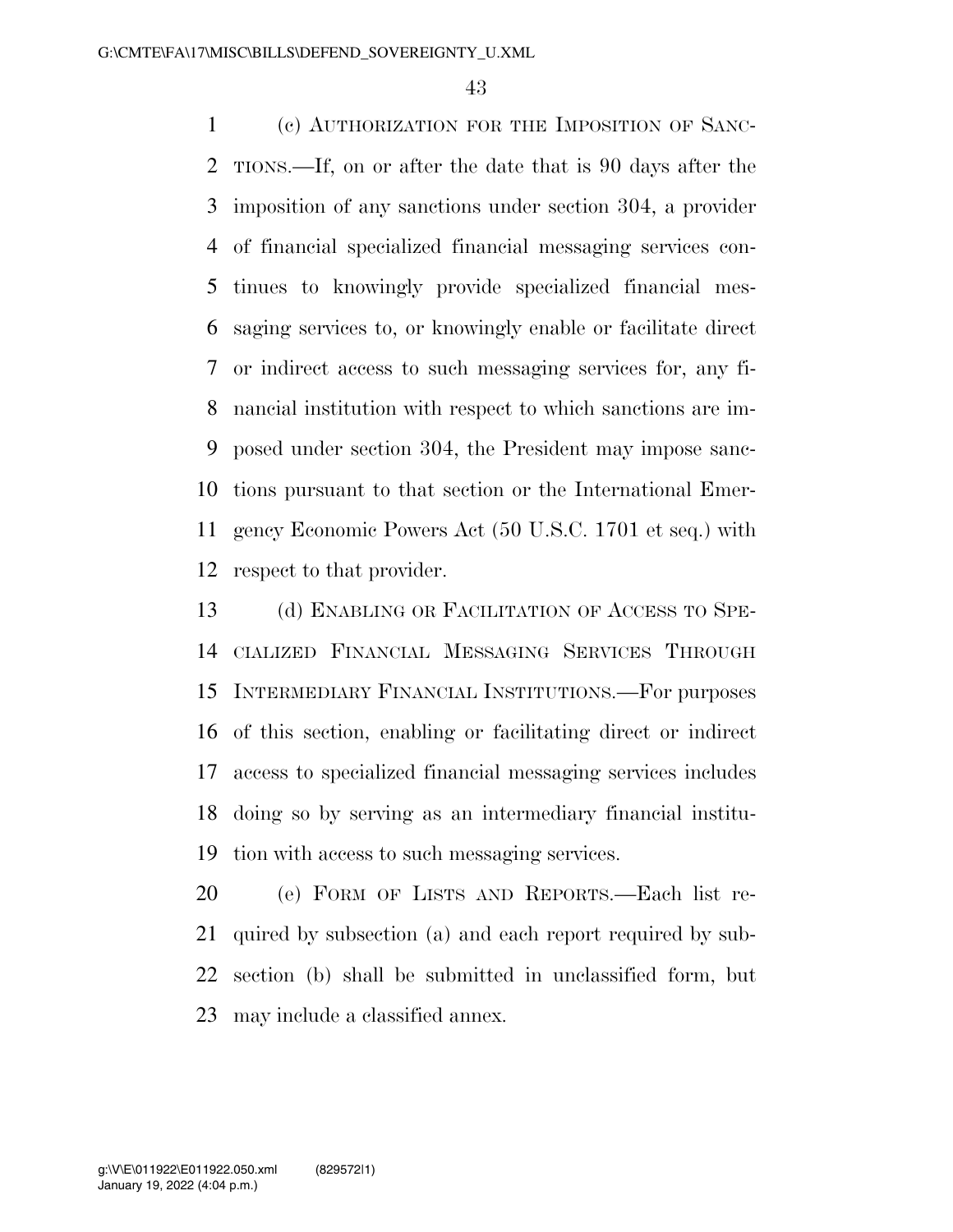## **SEC. 306. PROHIBITION ON AND IMPOSITION OF SANC- TIONS WITH RESPECT TO TRANSACTIONS IN-VOLVING RUSSIAN SOVEREIGN DEBT.**

 (a) PROHIBITION ON TRANSACTIONS.—Upon making an affirmative determination under section 302 and not later than 30 days following such a determination, the President shall prohibit all transactions by United States persons involving the sovereign debt of the Government of the Russian Federation issued on or after the date of the enactment of this Act, including governmental bonds.

 (b) IMPOSITION OF SANCTIONS WITH RESPECT TO STATE-OWNED ENTERPRISES.—

13 (1) IN GENERAL.—Not later than 60 days after making an affirmative determination under section 302, the President shall identify and impose the sanctions described in section 310 with respect to foreign persons that the President determines en-gage in transactions involving the debt—

 (A) of not less than 10 entities owned or controlled by the Government of the Russian Federation; and

22 (B) that is not subject to any other sanc-23 tions imposed by the United States.

 (2) APPLICABILITY.—Sanctions imposed under paragraph (1) shall apply with respect to debt of an entity described in subparagraph (A) of that para-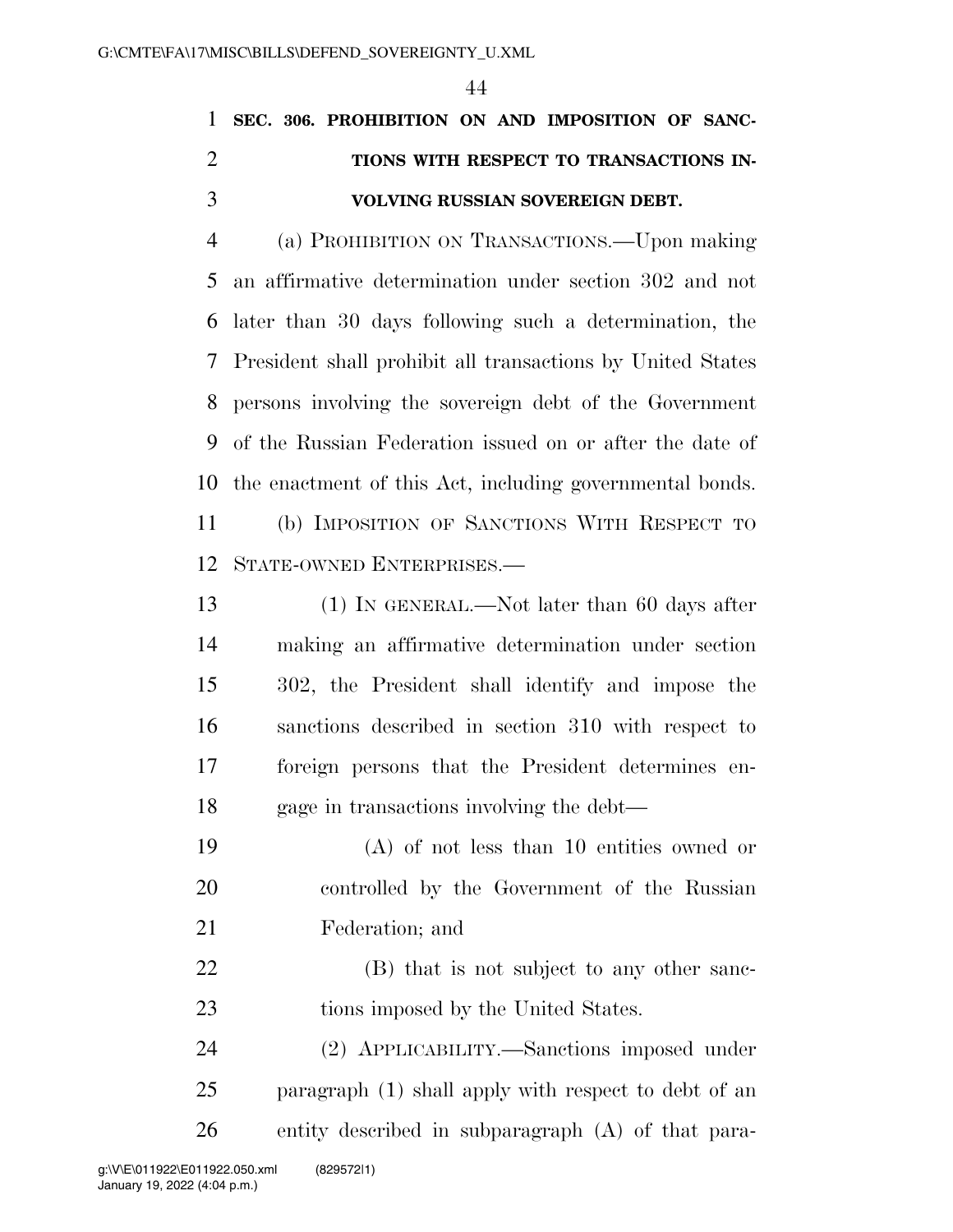graph that is issued after the date that is 90 days after the President makes an affirmative determina-tion under section 302.

 (c) LIST; IMPOSITION OF SANCTIONS.—Not later than 30 days after making an affirmative determination under section 302, and every 90 days thereafter, the Presi-dent shall—

 (1) submit to the appropriate committees of Congress a list of foreign persons that the President determines are engaged in transactions described in subsection (a); and

 (2) impose the sanctions described in section 310 with respect to each such person.

**SEC. 307. DEPARTMENT OF STATE REVIEW OF SANCTIONS** 

#### **WITH RESPECT TO NORD STREAM 2.**

 (a) SENSE OF CONGRESS.—It is the sense of Con-gress that—

 (1) the Nord Stream 2 pipeline is a tool of ma- lign influence of the Russian Federation and if it be- comes operational, it will embolden the Russian Fed- eration to further pressure and destabilize Ukraine; and

 (2) the United States should consider all avail- able and appropriate measures to prevent the Nord Stream 2 pipeline from becoming operational, in-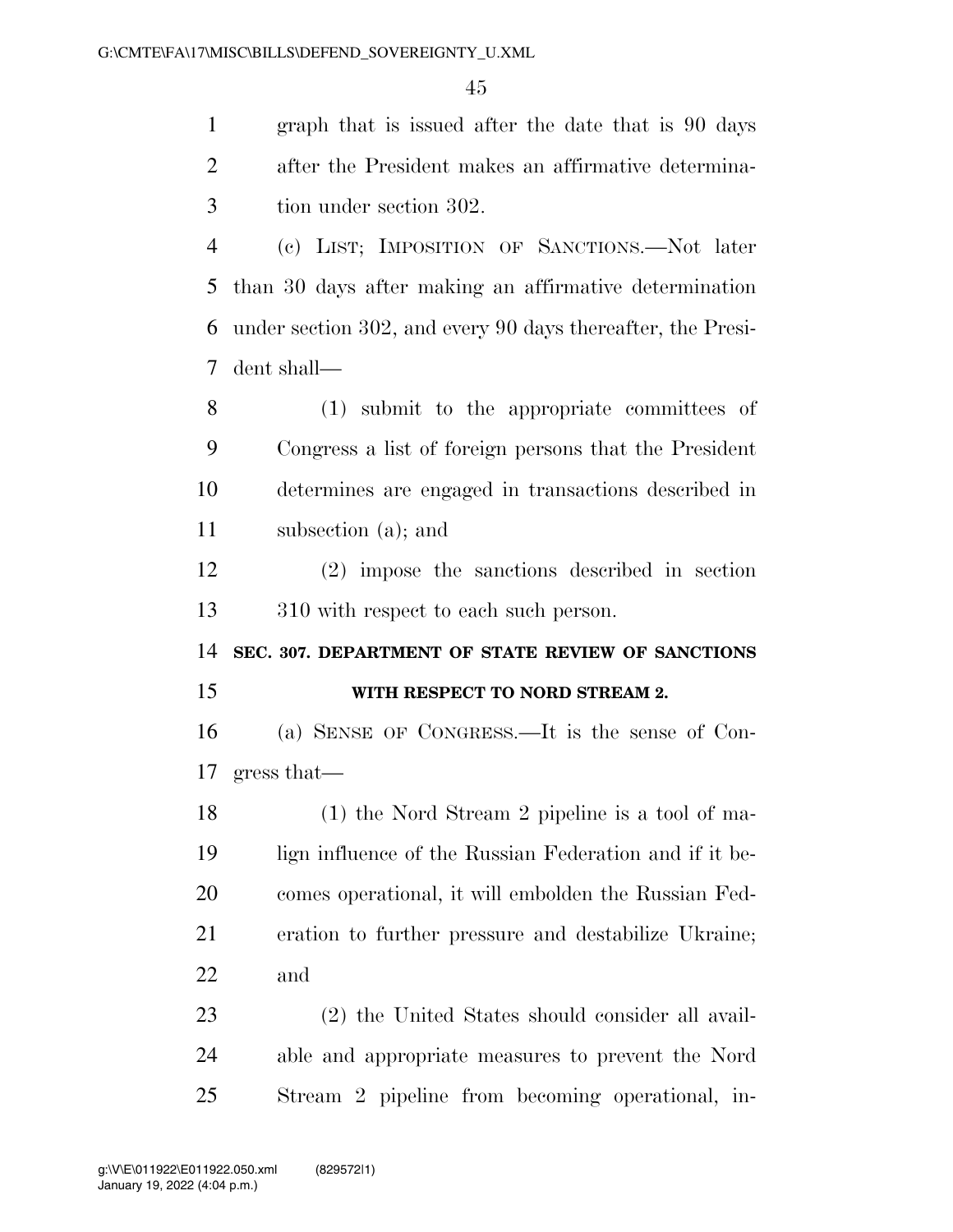cluding through sanctions with respect to entities and individuals responsible for planning, con- structing, or operating the pipeline, and through diplomatic efforts.

 (b) DEPARTMENT OF STATE REVIEW OF SANCTIONS ON NORD STREAM 2.—Not later than 30 days after the date of the enactment of this Act, the Secretary of State shall review whether the May 19, 2021, waiver regarding sanctions with respect to Nord Stream 2 AG and the chief executive officer of Nord Stream 2 AG remains in the best interest of United States national security, especially in light of the Russian Federation's military build-up along the border of Ukraine.

### **SEC. 308. IMPOSITION OF SANCTIONS WITH RESPECT TO NORD STREAM 2.**

 Upon making an affirmative determination under section 302 and not later than 30 days following such a determination, the President shall impose the sanctions described in section 310 with respect to a foreign person that is—

 (1) any entity established for or responsible for the planning, construction, or operation of the Nord Stream 2 pipeline or a successor entity; and

 (2) any corporate officer of an entity described in paragraph (1).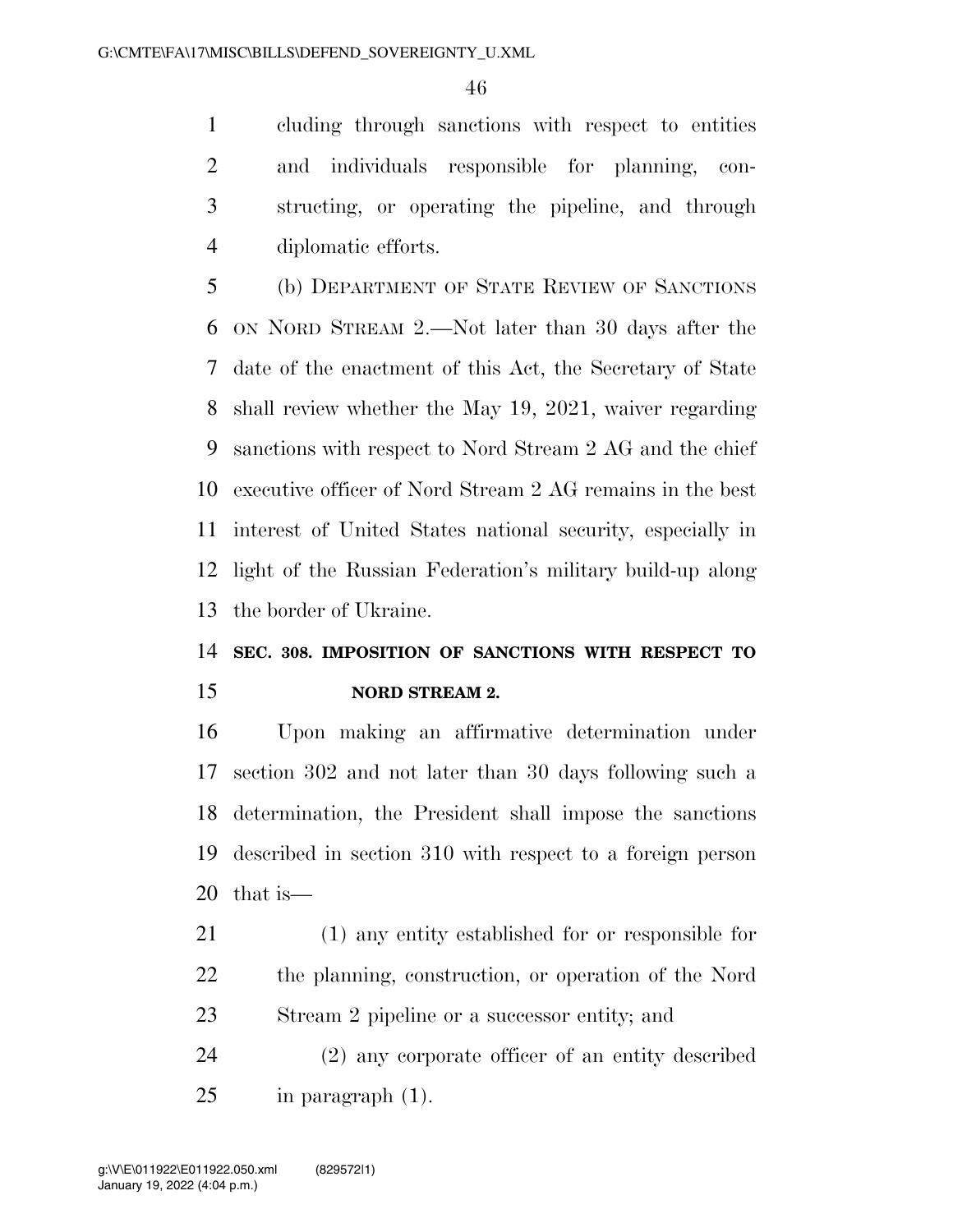## **SEC. 309. IMPOSITION OF SANCTIONS WITH RESPECT TO RUSSIAN EXTRACTIVE INDUSTRIES.**

 (a) IDENTIFICATION.—Not later than 60 days after making an affirmative determination under section 302, the President shall identify foreign persons in any of the sectors or industries described in subsection (b) that the President determines should be sanctioned in the interest of United States national security.

 (b) SECTORS AND INDUSTRIES DESCRIBED.—The sectors and industries described in this subsection are the following:

(1) Oil and gas extraction and production.

(2) Coal extraction, mining, and production.

(3) Minerals extraction and processing.

 (4) Any other sector or industry with respect to which the President determines the imposition of sanctions is in the United States national security interest.

 (c) LIST; IMPOSITION OF SANCTIONS.—Not later than 90 days after making an affirmative determination under section 302, the President shall—

 (1) submit to the appropriate committees of Congress a list of the persons identified under sub-section (a); and

 (2) impose the sanctions described in section 310 with respect to each such person.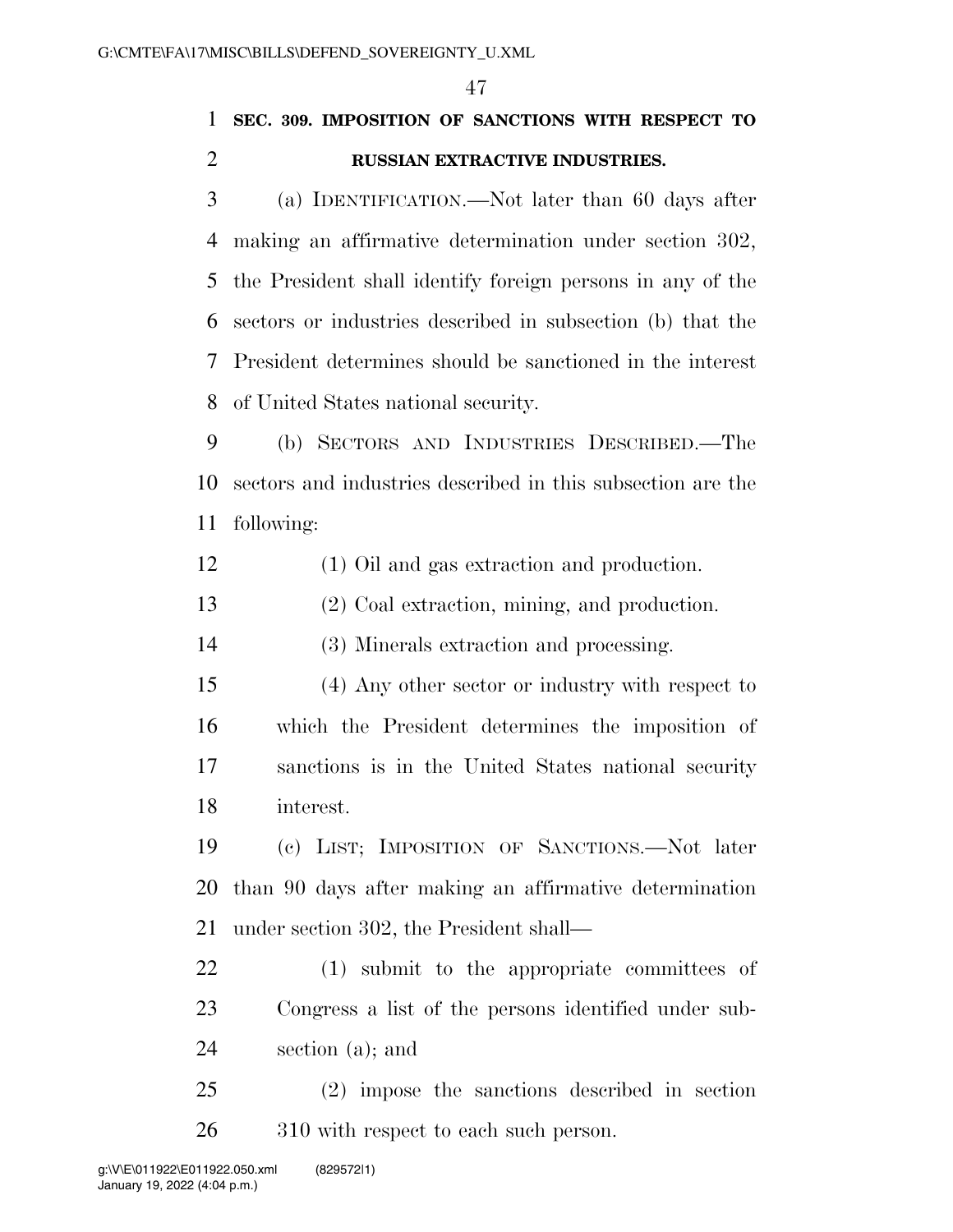#### **SEC. 310. SANCTIONS DESCRIBED.**

 The sanctions to be imposed with respect to a foreign person under this title are the following:

| 4  | (1) PROPERTY BLOCKING.—The President shall            |
|----|-------------------------------------------------------|
| 5  | exercise all of the powers granted by the Inter-      |
| 6  | national Emergency Economic Powers Act (50            |
| 7  | U.S.C. 1701 et seq.) to the extent necessary to block |
| 8  | and prohibit all transactions in all property and in- |
| 9  | terests in property of the foreign person if such     |
| 10 | property and interests in property are in the United  |
| 11 | States, come within the United States, or are or      |
| 12 | come within the possession or control of a United     |
| 13 | States person.                                        |
| 14 | (2) ALIENS INADMISSIBLE FOR VISAS, ADMIS-             |
| 15 | SION, OR PAROLE.-                                     |
| 16 | (A) VISAS, ADMISSION, OR PAROLE.—In                   |
| 17 | the case of an alien, the alien is—                   |
| 18 | (i) inadmissible to the United States;                |
| 19 | (ii) ineligible to receive a visa or other            |
| 20 | documentation to enter the United States;             |
| 21 | and                                                   |
| 22 | (iii) otherwise ineligible to be admitted             |
| 23 | or paroled into the United States or to re-           |
| 24 | ceive any other benefit under the Immigra-            |
| 25 | tion and Nationality Act (8 U.S.C. 1101 et            |
| 26 | seq.).                                                |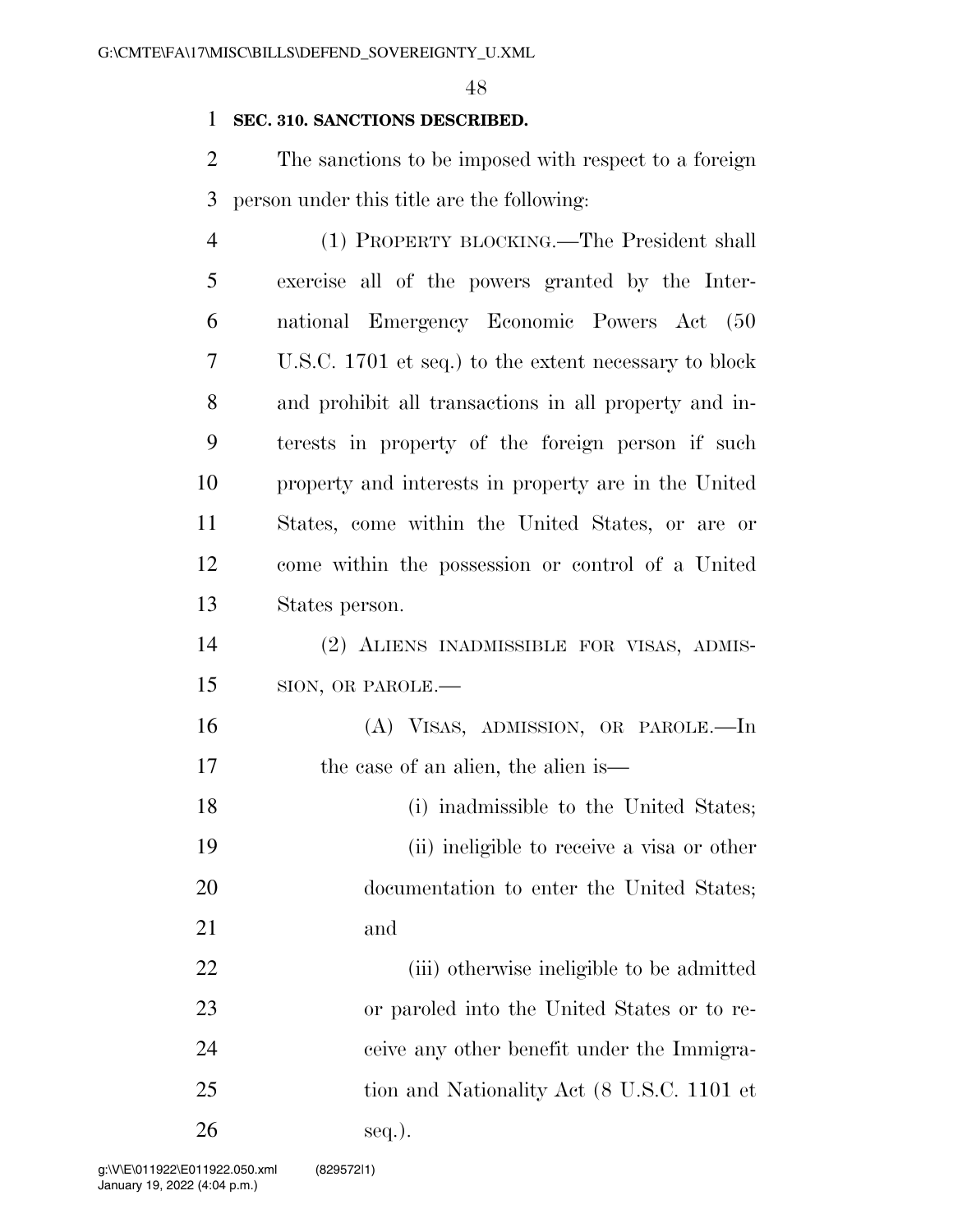| $\mathbf{1}$   | (B) CURRENT VISAS REVOKED.—                                    |
|----------------|----------------------------------------------------------------|
| $\overline{2}$ | (i) IN GENERAL.—The visa or other                              |
| 3              | entry documentation of an alien described                      |
| $\overline{4}$ | in subparagraph (A) shall be revoked, re-                      |
| 5              | gardless of when such visa or other entry                      |
| 6              | documentation is or was issued.                                |
| 7              | (ii) IMMEDIATE EFFECT.—A revoca-                               |
| 8              | tion under clause (i) shall—                                   |
| 9              | (I) take effect immediately; and                               |
| 10             | (II) automatically cancel any                                  |
| 11             | other valid visa or entry documenta-                           |
| 12             | tion that is in the alien's possession.                        |
| 13             | SEC. 311. IMPLEMENTATION; REGULATIONS; PENALTIES.              |
| 14             | (a) IMPLEMENTATION.—The President may exercise                 |
| 15             | all authorities provided to the President under sections       |
|                | 16 203 and 205 of the International Emergency Economic         |
|                | 17 Powers Act (50 U.S.C. 1702 and 1704) to carry out this      |
| 18             | title.                                                         |
| 19             | (b) REGULATIONS.—The President shall issue such                |
| 20             | regulations, licenses, and orders as are necessary to carry    |
| 21             | out this title.                                                |
| 22             | (c) PENALTIES.—A person that violates, attempts to             |
| 23             | violate, conspires to violate, or causes a violation of this   |
| 24             | Act or any regulation, license, or order issued to carry out   |
| 25             | this title shall be subject to the penalties set forth in sub- |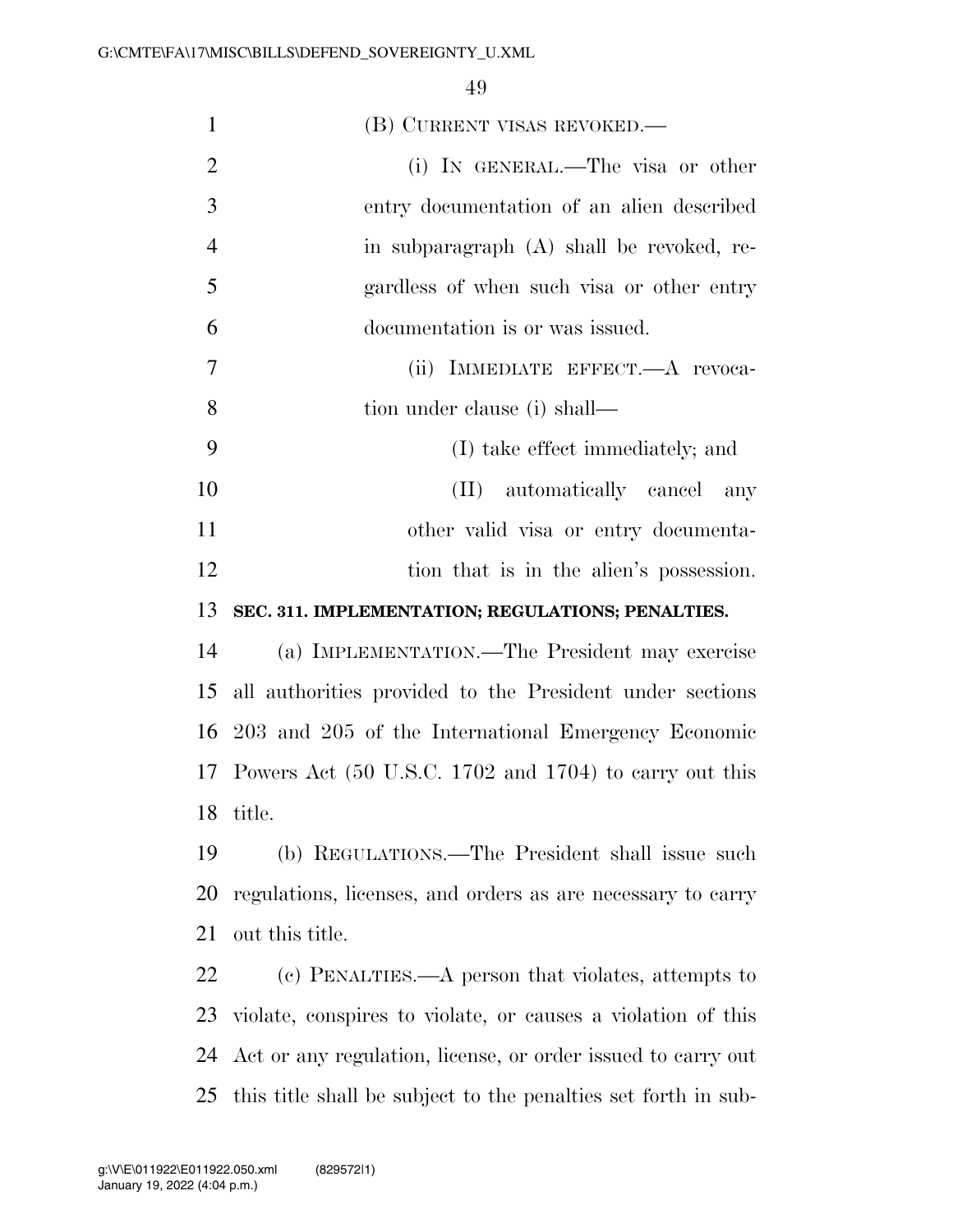sections (b) and (c) of section 206 of the International Emergency Economic Powers Act (50 U.S.C. 1705) to the same extent as a person that commits an unlawful act de-scribed in subsection (a) of that section.

#### **SEC. 312. EXCEPTIONS; WAIVER.**

(a) EXCEPTIONS.—

 (1) EXCEPTION FOR INTELLIGENCE ACTIVI- TIES.—This title shall not apply with respect to ac- tivities subject to the reporting requirements under title V of the National Security Act of 1947 (50 U.S.C. 3091 et seq.) or any authorized intelligence activities of the United States.

 (2) EXCEPTION FOR COMPLIANCE WITH INTER- NATIONAL OBLIGATIONS AND LAW ENFORCEMENT ACTIVITIES.—Sanctions under this title shall not apply with respect to an alien if admitting or parol-ing the alien into the United States is necessary—

 (A) to permit the United States to comply with the Agreement regarding the Head- quarters of the United Nations, signed at Lake Success on June 26, 1947, and entered into force November 21, 1947, between the United Nations and the United States, or other appli- cable international obligations of the United States; or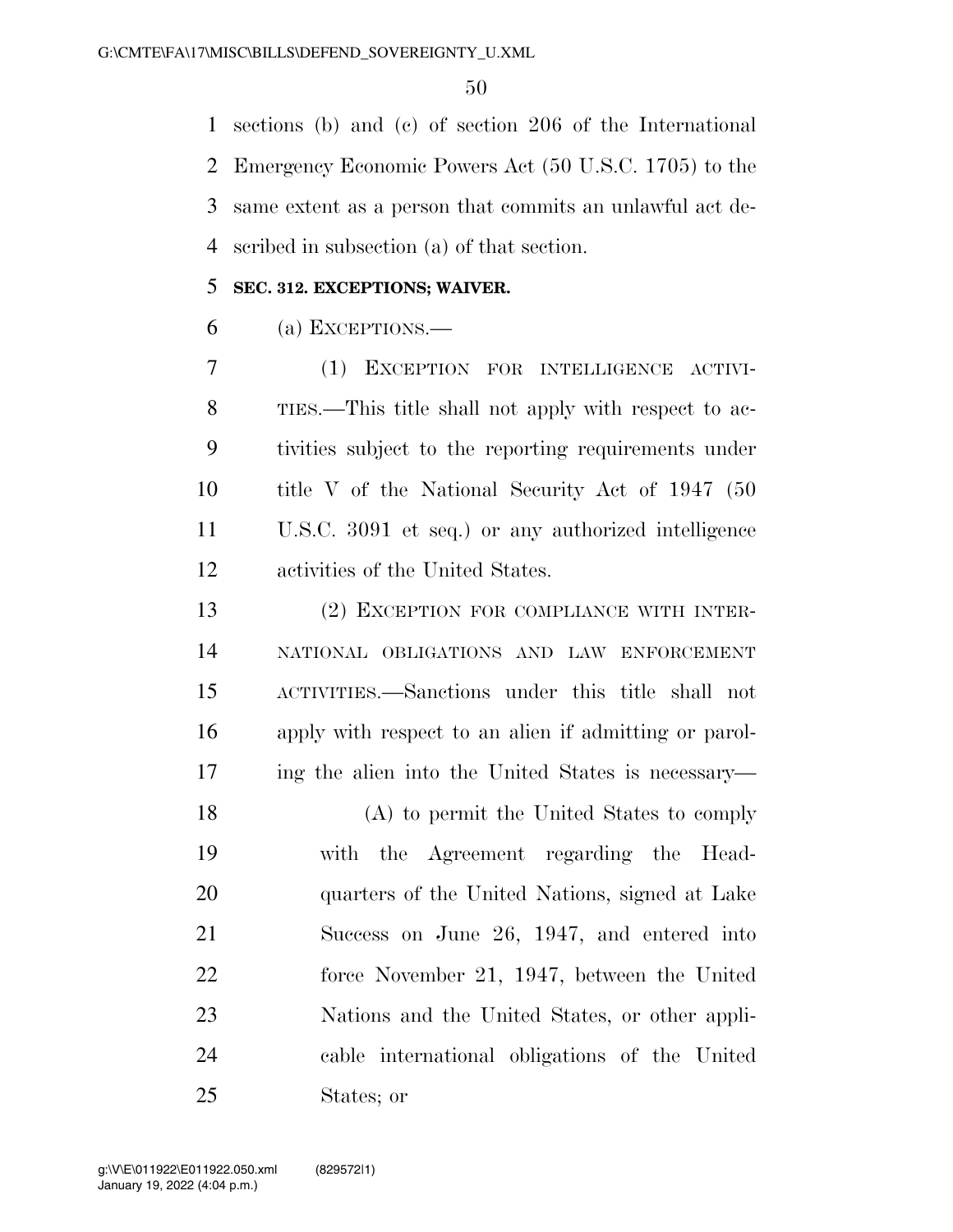(B) to carry out or assist law enforcement activity in the United States.

 (b) NATIONAL SECURITY WAIVER.—The President may waive the imposition of sanctions under this title with respect to a person if the President—

 (1) determines that such a waiver is in the na-tional security interests of the United States; and

 (2) submits to the appropriate committees of Congress a notification of the waiver and the rea-sons for the waiver.

#### **SEC. 313. TERMINATION.**

 The President may terminate the sanctions imposed under this title after determining and certifying to the ap- propriate committees of Congress that the Government of the Russian Federation has—

 (1) verifiably withdrawn all of its forces from Ukrainian territory that was not occupied or subject to control by forces or proxies of the Government of the Russian Federation prior to December 1, 2021; (2) ceased supporting proxies in Ukrainian ter-

21 ritory described in paragraph (1); and

 (3) entered into an agreed settlement with a le-gitimate democratic government of Ukraine.